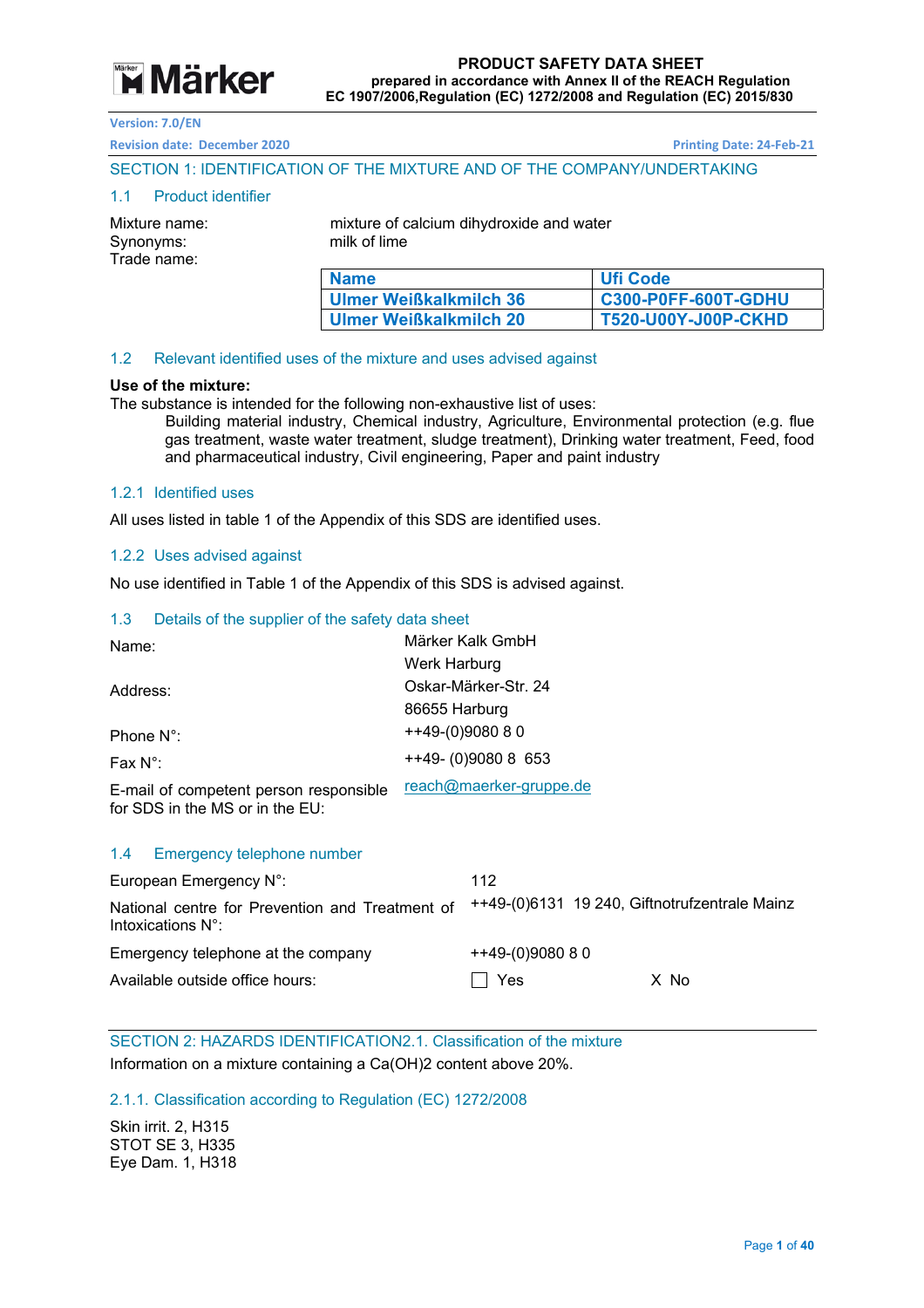# **Märker**

**Version: 7.0/EN** 

**Revision date: December 2020 Printing Date: 24-Feb-21** 

#### 2.1.2. Additional information

*For full text of H-statements: see SECTION 16* 

#### 2.2. Label elements

2.2.1. Labelling according to Regulation (EC) 1272/2008

Signal word: Danger

Hazard pictograms:



Hazard statements:

| H315: | Causes skin irritation           |
|-------|----------------------------------|
| H318: | Causes serious eye damage        |
| H335: | May cause respiratory irritation |

#### Precautionary statements:

| P <sub>102</sub> : | Keep out of reach of children                                                                                                       |
|--------------------|-------------------------------------------------------------------------------------------------------------------------------------|
| P261:              | Avoid breathing spray                                                                                                               |
| P280:              | Wear protective gloves/protective clothing/eye protection/face protection                                                           |
| P302+P352:         | If on skin: Wash with plenty of soap and water                                                                                      |
| P304+P340:         | If Inhaled: Remove victim to fresh air and keep at rest in a position<br>comfortable for breathing                                  |
| P305+P351+P338:    | If in eyes: Rinse cautiously with water for several minutes. Remove contact<br>lenses, if present and easy to do. Continue rinsing. |
| P310:              | Immediately call a poison center or doctor/physician.                                                                               |
| P501:              | Dispose of contents/container in accordance with<br>local/regional/national/international regulation                                |

#### 2.3. Other hazards

The constituent calcium dihydroxide does not meet the criteria for PBT or vPvB substance according to Regulation (EC) No 1907/2006, Annex XIII.

The constituent calcium dihydroxide not included in the Candidate List of substances of very high concern for Authorisation.

The constituent calcium dihydroxide is not identified as having endocrine disrupting properties in accordance with the criteria set out in Commission Delegated Regulation (EU) 2017/2100 or Commission Regulation (EU) 2018/605.

SECTION 3: COMPOSITION/INFORMATION ON INGREDIENTS

3.1. Substances

Not relevant

#### 3.2. Mixtures

Description of the mixture: Mixture of calcium dihydroxide and water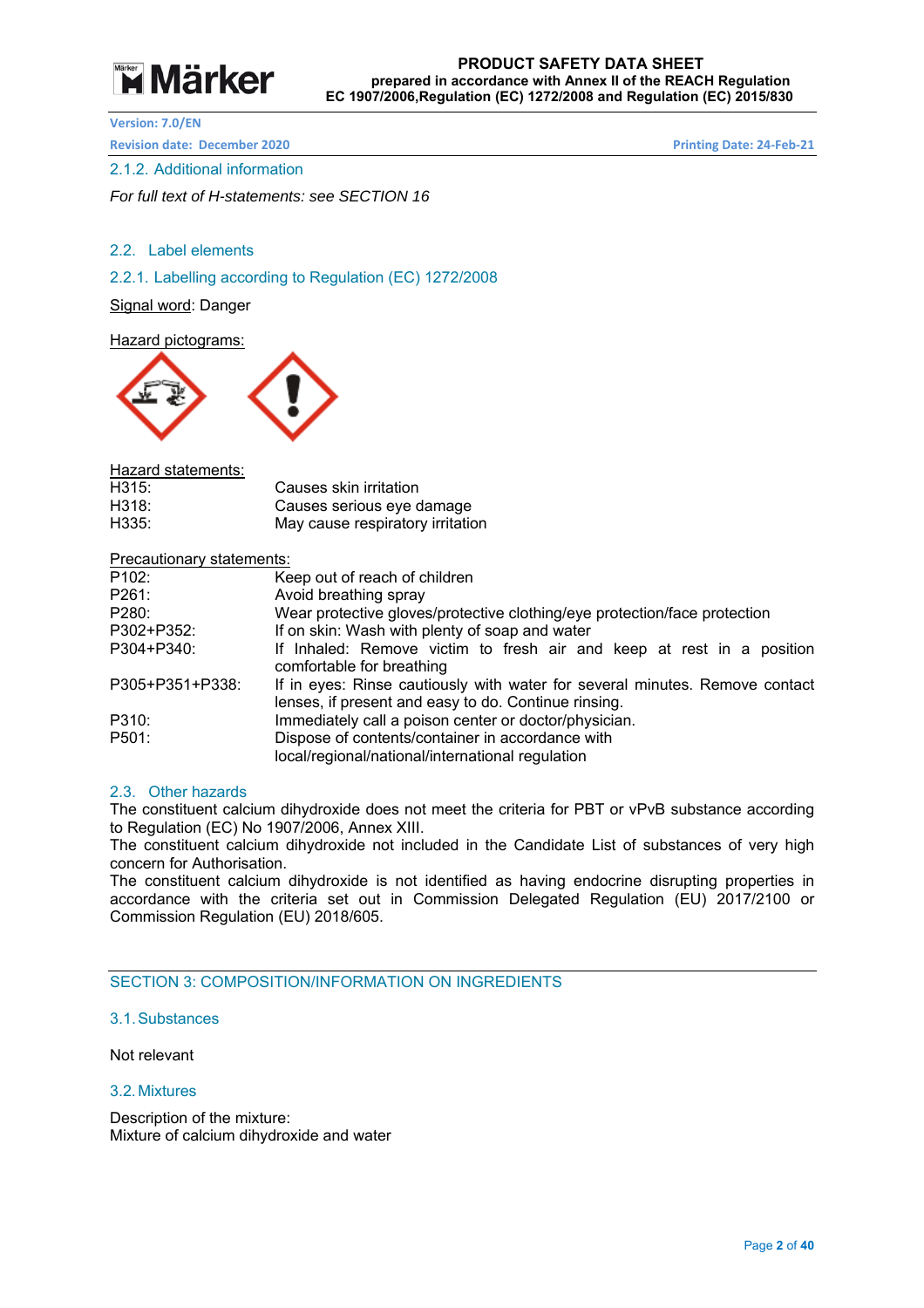

**Revision date: December 2020 Printing Date: 24‐Feb‐21** 

Hazardous ingredients:

| Tiazaruvus inureulents. |           |                                  |                        |                                   |                                                                             |
|-------------------------|-----------|----------------------------------|------------------------|-----------------------------------|-----------------------------------------------------------------------------|
| CAS number              | EC number | Registration<br>No.              | Identification<br>name | Weight %<br>content<br>(or range) | Classification according to<br>Regulation (EC) No 1272/2008<br><b>ICLPI</b> |
| 1305-62-0               | 215-137-3 | $01 -$<br>2119475151-<br>45-0022 | Calcium<br>dihydroxide | $> 20 \%$                         | Eye Dam 1 H318<br><b>Skin Irrit. 2 H315</b><br>STOT SE 3 (inhalation) H335  |

Substances of Very High Concern (SVHC) that have been published in accordance with Article 59 of Regulation (EC) No 1907/2006 are not included in concentrations above 0.1% by mass.

Impurities: Impurities above the concentration limit for classification or  $\geq 1\%$  (w / w) are not available

#### SECTION 4: FIRST AID MEASURES

#### 4.1. Description of first aid measures

General advice

No known delayed effects. Consult a physician for all exposures except for minor instances.

Following inhalation

Remove source of mist/spray or move person to fresh air. Obtain medical attention immediately. Following skin contact

Wash affected area immediately with plenty of water. Remove contaminated clothing. If necessary seek medical advice.

Following eye contact

Rinse eyes immediately with plenty of water and seek medical advice.

Following ingestion

Clean mouth with water and drink afterwards plenty of water. Do NOT induce vomiting. Obtain medical attention.

Self-protection of the first aider

Avoid contact with skin, eyes, and clothing – wear suitable protective equipment (see section 8.2.2). Avoid inhalation of dust – ensure that sufficient ventilation or suitable respiratory protective equipment is used (see section 8.2.2).

#### 4.2. Most important symptoms and effects, both acute and delayed

The mixture is not acutely toxic via the oral, dermal, or inhalation route. It is classified as irritating to skin and to the respiratory system and entails a risk of serious damage to the eye. There is no concern for adverse systemic effects because local effects (pH-effect) are the major health hazard.

#### 4.3. Indication of any immediate medical attention and special treatment needed

Follow the advises given in Section 4.1

#### SECTION 5: FIRE FIGHTING MEASURES

#### 5.1. Extinguishing media

#### 5.1.1. Suitable extinguishing media

Suitable extinguishing media: The mixture is not combustible. Use a dry powder, foam or  $CO<sub>2</sub>$  fire extinguisher to extinguish the surrounding fire. Use extinguishing measures that are appropriate to local circumstances and the surrounding environment.

#### 5.1.2. Unsuitable extinguishing media

None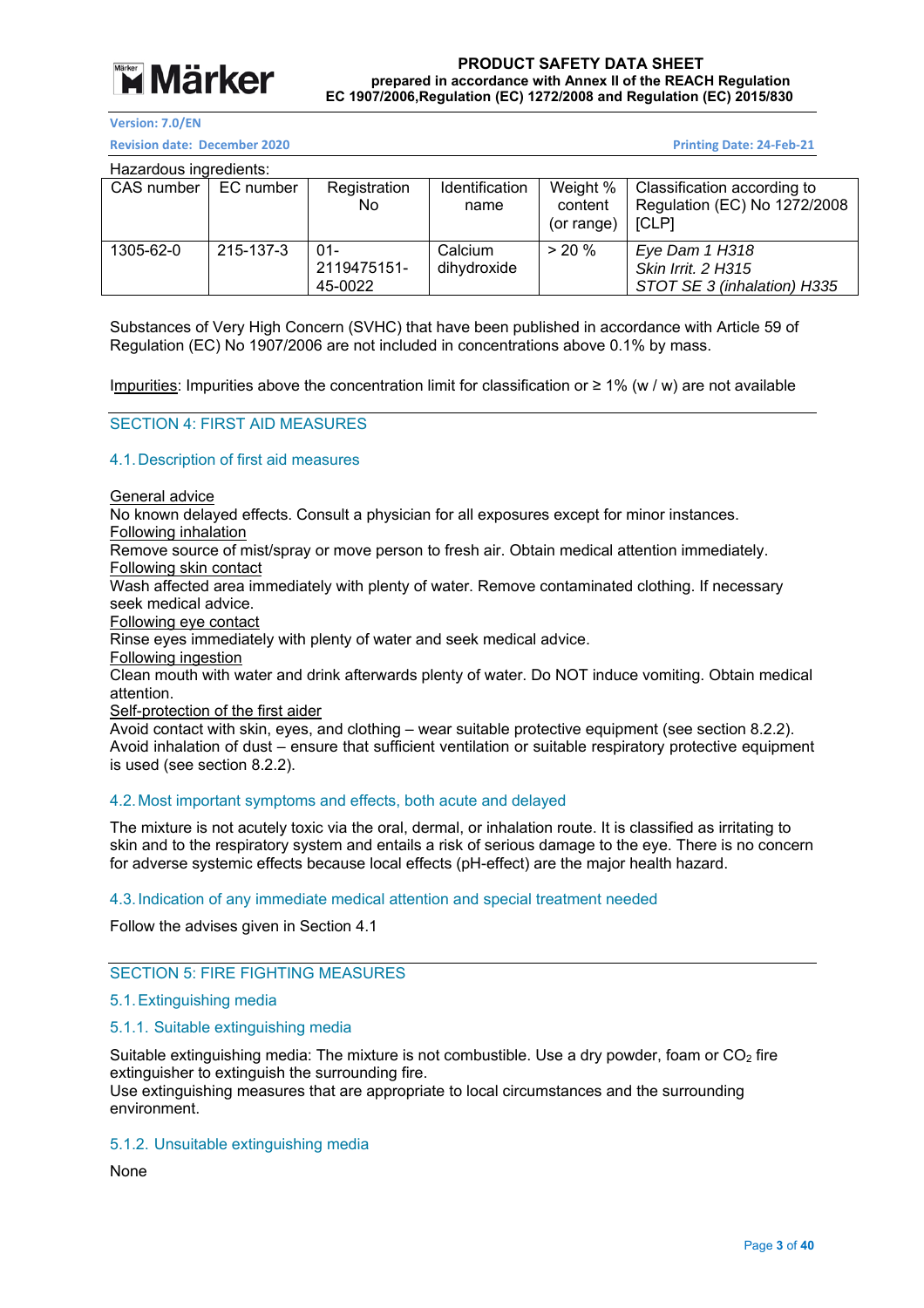

**Revision date: December 2020 Printing Date: 24‐Feb‐21** 

5.2. Special hazards arising from the mixture

None

#### 5.3. Advice for fire fighters

Use extinguishing measures that are appropriate to local circumstances and the surrounding environment.

SECTION 6: ACCIDENTAL RELEASE MEASURES

6.1. Personal precautions, protective equipment and emergency procedures

#### 6.1.1. For non-emergency personnel

Ensure adequate ventilation.

Keep mist and spray levels to a minimum.

Keep unprotected persons away.

Avoid contact with skin, eyes, and clothing – wear suitable protective equipment (see Section 8). Avoid inhalation of mist and spray – ensure that sufficient ventilation or suitable respiratory protective equipment is used, wear suitable protective equipment (see Section 8).

#### 6.1.2. For emergency responders

Keep mist and spray levels to a minimum.

Ensure adequate ventilation.

Keep unprotected persons away.

Avoid contact with skin, eyes, and clothing – wear suitable protective equipment (see Section 8). Avoid inhalation of mist and spray – ensure that sufficient ventilation or suitable respiratory protective equipment is used, wear suitable protective equipment (see Section 8).

#### 6.2. Environmental precautions

Contain the spillage. Avoid uncontrolled spills to watercourses and drains (pH increase). Any large spillage into watercourses must be alerted to the Environment Agency or other regulatory body.

#### 6.3. Methods and material for containment and cleaning up

Pick up the product mechanically in.

#### 6.4. Reference to other sections

For more information on exposure controls/personal protection or disposal considerations, please check Section 8 and 13 and the annex of this safety data sheet.

#### SECTION 7: HANDLING AND STORAGE

### 7.1. Precautions for safe handling

#### 7.1.1. Protective measures

Avoid contact with skin and eyes. Wear protective equipment (refer to Section 8 of this safety data sheet). Do not wear contact lenses when handling this product. It is also advisable to have individual pocket eyewash. Keep mist and spray levels to a minimum. Handling systems should preferably be enclosed. When handling bulks usual precautions should be paid to the risks outlined in the Council Directive 90/269/EEC.

#### 7.1.2. Advice on general occupational hygiene

Avoid inhalation of mists and sprays, ingestion and contact with skin and eyes. General occupational hygiene measures are required to ensure safe handling of the substance. These measures involve good personal and housekeeping practices (i.e. regular cleaning with suitable cleaning devices), no drinking, eating and smoking at the workplace. Shower and change clothes at end of work shift. Do not wear contaminated clothing at home.

#### 7.2. Conditions for safe storage, including any incompatibilities

Bulk storage should be in purpose – designed silos. Keep away from acids and nitro compounds. Keep out of reach of children. Do not use aluminium for transport or storage.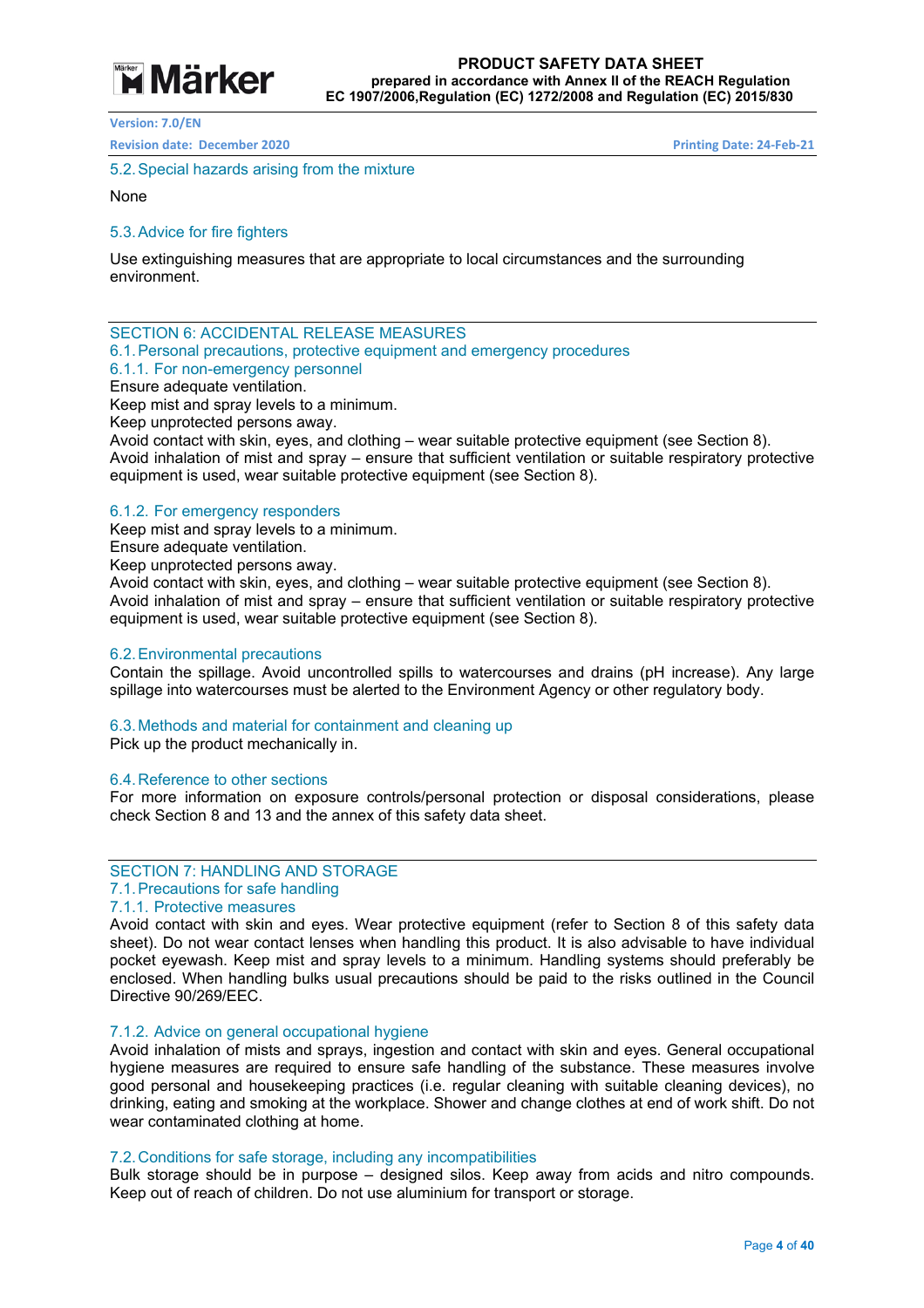## **Märker**

#### **PRODUCT SAFETY DATA SHEET prepared in accordance with Annex II of the REACH Regulation EC 1907/2006,Regulation (EC) 1272/2008 and Regulation (EC) 2015/830**

**Version: 7.0/EN** 

**Revision date: December 2020 Printing Date: 24-Feb-21** 

#### 7.3. Specific end use(s)

Please check the identified uses in the Appendix of this SDS.

For more information please see the relevant exposure scenario, available in the Appendix.

#### SECTION 8: EXPOSURE CONTROLS/PERSONAL PROTECTION

All the information of this section refers to the main ingredient "calcium dihydroxide".

#### 8.1. Control parameters

### **DNELs:**

|                      | <b>Workers</b>                                   |                                  |                                               |                                    |
|----------------------|--------------------------------------------------|----------------------------------|-----------------------------------------------|------------------------------------|
| Route of<br>exposure | <b>Acute effect</b><br>local                     | <b>Acute effects</b><br>systemic | <b>Chronic effects</b><br>local               | <b>Chronic effects</b><br>systemic |
| Oral                 | Not required                                     |                                  |                                               |                                    |
| <b>Inhalation</b>    | 4 mg / $m3$<br>(Respirable<br>dust)              | No hazard<br>identified          | 1 mg / $m3$<br>(Respirable<br>dust)           | No hazard<br>identified            |
| Dermal               | Hazard<br>identified but<br>no DNEL<br>available | No hazard<br>identified          | Hazard<br>identified but no<br>DNEL available | No hazard<br>identified            |

|                      | <b>Consumers</b>                              |                                  |                                               |                                    |
|----------------------|-----------------------------------------------|----------------------------------|-----------------------------------------------|------------------------------------|
| Route of<br>exposure | <b>Acute effect</b><br>local                  | <b>Acute effects</b><br>systemic | <b>Chronic effects</b><br>local               | <b>Chronic effects</b><br>systemic |
| Oral                 | No exposure<br>expected                       | No hazard<br>identified          | No exposure<br>expected                       | No hazard<br>identified            |
| <b>Inhalation</b>    | 4 mg / $m3$<br>(Respirable dust)              | No hazard<br>identified          | 1 mg / $m3$<br>(Respirable<br>dust)           | No hazard<br>identified            |
| Dermal               | Hazard identified<br>but no DNEL<br>available | No hazard<br>identified          | Hazard<br>identified but no<br>DNEL available | No hazard<br>identified            |

#### **PNECs:**

| <b>Environment protection target</b>  | <b>PNEC</b>             | <b>Remarks</b>                   |
|---------------------------------------|-------------------------|----------------------------------|
| <b>Fresh water</b>                    | 0.49 mg / $L$           |                                  |
| <b>Freshwater sediments</b>           | No PNEC<br>available    | Insufficient data available      |
| <b>Marine water</b>                   | $0.32$ mg / L           |                                  |
| <b>Marine sediments</b>               | No PNEC<br>available    | Insufficient data available      |
| Food (bioaccumulation)                | No hazard<br>identified | No potential for bioaccumulation |
| Microorganisms in sewage<br>treatment | $3$ mg / L              |                                  |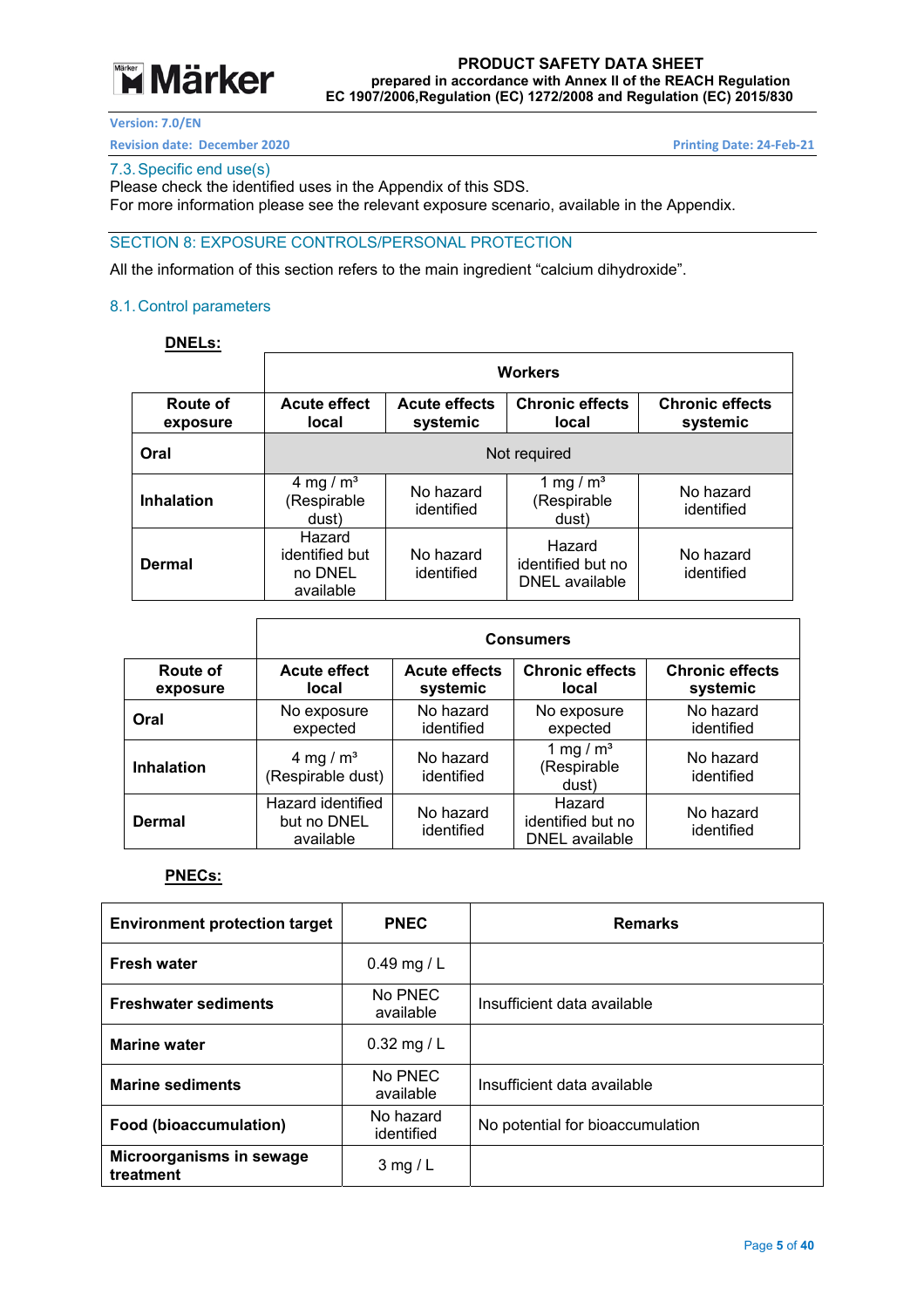

**Version: 7.0/EN** 

**Revision date: December 2020 Printing Date: 24‐Feb‐21** 

| Soil (agricultural) | 1080 mg / kg<br>soil dw |  |
|---------------------|-------------------------|--|
| Air                 | No hazard<br>identified |  |

#### **Exposure limit values for calcium dihydroxide:**

#### **EU indicative occupational exposure limit (IOELV):**

| Long-term exposure limit<br>$(8 \text{ hours.})$ | 1 mg/m <sup>3</sup> | Directive     |
|--------------------------------------------------|---------------------|---------------|
| Short-term exposure limit<br>$(15$ Min.)         | 4 mg/m <sup>3</sup> | (EU) 2017/164 |

#### 8.2. Exposure controls

To control potential exposures, intentional generation of mists and spray should be avoided. Consequential misting caused by interaction of fluid with fast moving machinery should be avoided. Further, appropriate protective equipment is recommended. Eye protection equipment (e.g. goggles or visors) must be worn, unless potential contact with the eye can be excluded by the nature and type of application (i.e. closed process). Additionally, face protection, protective clothing and safety shoes are required to be worn as appropriate.

Please check the relevant exposure scenario, given in the Appendix of this SDS.

#### 8.2.1. Appropriate engineering controls

If user operations intentionally or consequently generate mist or spray, use process enclosures, local exhaust ventilation, or other engineering controls to keep airborne mist levels below recommended exposure limits.

#### 8.2.2. Individual protection measures, such as personal protective equipment

#### 8.2.2.1. Eye/face protection

Do not wear contact lenses. Tight fitting goggles with side shields (frame goggles), or wide vision full goggles in accordance with EN 166:2001, at least optical class 2, mechanical strength F. It is also advisable to have individual pocket eyewash.

#### 8.2.2.2. Skin protection

Since calcium dihydroxide is classified as irritating to skin, dermal exposure has to be minimised as far as technically feasible. The use of protective gloves (nitrile (NBR) in accordance with EN ISO 374-1: 2018/type A or B (test chemical K, at least 0,2 mm thick)), protective standard working clothes fully covering skin, full length trousers, long sleeved overalls, with close fittings at openings and shoes resistant to caustics and avoiding dust penetration are required to be worn

#### 8.2.2.3. Respiratory protection

Local ventilation to control airborne dust levels below occupational exposure limits is recommended. A suitable particle filter mask is recommended, depending on the expected exposure levels (low dust level: FFP1 mask; medium dust level: FFP2 mask; high dust level: FFP3 mask) - please check the relevant exposure scenario, given in the Appendix.

#### 8.2.2.4. Thermal hazards

The substance does not represent a thermal hazard, thus special consideration is not required.

#### 8.2.3. Environmental exposure controls

All ventilation systems should be filtered before discharge to atmosphere.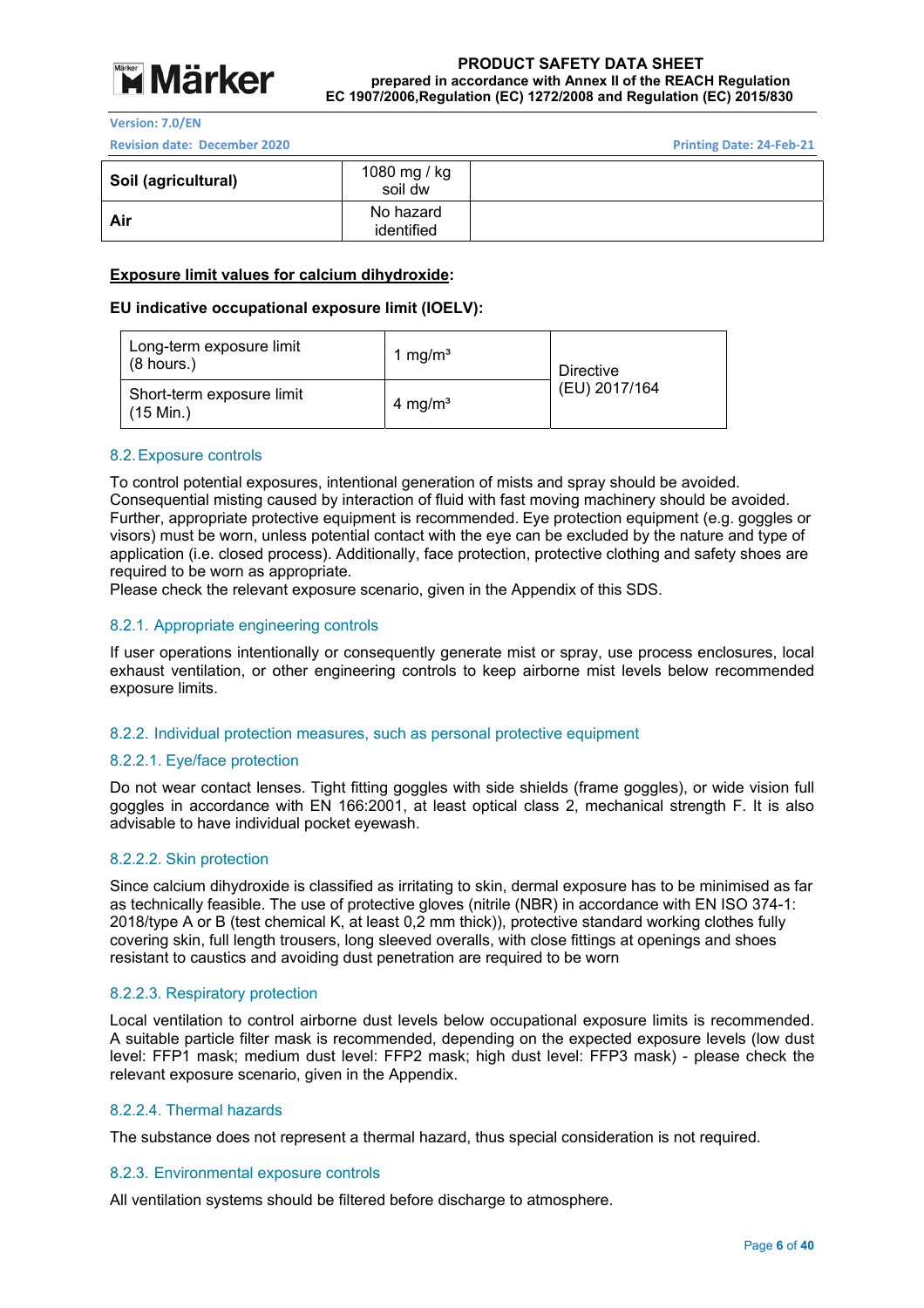## **Example 7 Märker**

#### **Version: 7.0/EN**

#### **Revision date: December 2020 Printing Date: 24-Feb-21**

Avoid releasing to the environment.

Contain the spillage. Any large spillage into watercourses must be alerted to the regulatory authority responsible for environmental protection or other regulatory body.

For detailed explanations of the risk management measures that adequately control exposure of the environment to the substance please check the relevant exposure scenario, available via your supplier.

For further detailed information, please check the Appendix of this SDS.

#### SECTION 9: PHYSICAL AND CHEMICAL PROPERTIES

#### 9.1. Information on basic physical and chemical properties

| a)           | Physical state:            | suspension in water                                                                                           |
|--------------|----------------------------|---------------------------------------------------------------------------------------------------------------|
| b)           | Colour:                    | white or off white (beige)                                                                                    |
| C)           | Odour:                     | odourless                                                                                                     |
| d)           | Melting point              | $0 °C$ (water)                                                                                                |
| e)           | Boiling point:             | 100 °C (water)                                                                                                |
| f)           | Flammability:              | non flammable (study result for calcium dihydroxide, EU A.10<br>method)                                       |
| g)           | Explosion limits:          | non explosive (void of any chemical structures commonly<br>associated with explosive properties)              |
| h)           | Flash point:               | not applicable                                                                                                |
| I)           | Auto ignition temperature: | no relative self-ignition temperature below 400 °C (study<br>result, EU A.16 method)                          |
| j)           | Decomposition temperature: | When heated above 580 °C, calcium dihydroxide decomposes<br>to produce calcium oxide (CaO) and water $(H_2O)$ |
|              | $k)$ pH:                   | 12.4 (Ca(OH) <sub>2</sub> saturated solution at 20 °C)                                                        |
| $\mathsf{D}$ | Viscosity:                 | not applicable                                                                                                |
|              | m) Solubility in water:    | 1844.9 mg/L (study results for calcium dihydroxide, EU A.6<br>method)                                         |
| n)           | Partition coefficient:     | not applicable                                                                                                |
| O)           | Vapour pressure:           | 2.3 kPa at 20°C (water)                                                                                       |
| p)           | Relative density:          | $1,06 - 1,38$ g/ml depending on concentration                                                                 |
| q)           | Vapour density:            | not measured                                                                                                  |
| r)           | Particle characteristics:  | not applicable, suspension, liquid                                                                            |
|              |                            |                                                                                                               |

#### 9.2. Other information

None

#### SECTION 10: STABILITY AND REACTIVITY

#### 10.1. Reactivity

The mixture dissociates resulting in the formation of calcium cations and hydroxyl anions (when below the limit of water solubility).

#### 10.2. Chemical stability

Under normal conditions of use and storage, the mixture is stable.

#### 10.3. Possibility of hazardous reactions

The mixture reacts exothermically with acids. When heated above 580 °C, calcium dihydroxide decomposes to produce calcium oxide (CaO) and water (H<sub>2</sub>O): Ca(OH)<sub>2</sub>  $\rightarrow$  CaO + H<sub>2</sub>O.

#### 10.4. Conditions to avoid

None.

#### 10.5. Incompatible materials

The mixture reacts exothermically with acids to form salts. The mixture reacts with aluminium and brass in the presence of moisture leading to the production of hydrogen.  $Ca(OH)_2 + 2 Al + 6 H_2O \rightarrow Ca[A(OH)_4]_2 + 3 H_2$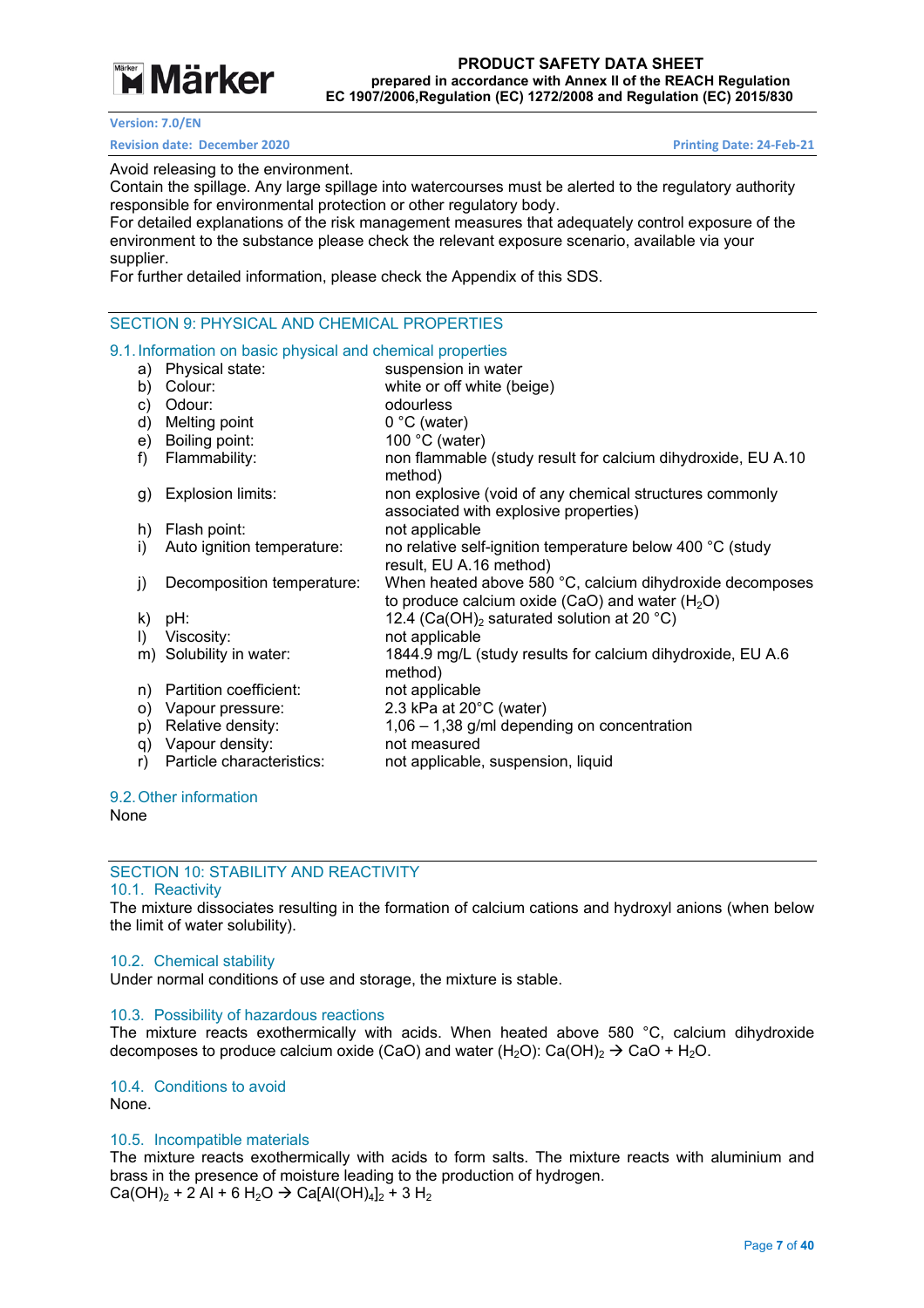

#### **Revision date: December 2020 Printing Date: 24‐Feb‐21**

#### 10.6. Hazardous decomposition products

#### None.

Further information: The constituent calcium dihydroxide reacts with carbon dioxide to form calcium carbonate, which is a common material in nature.

### SECTION 11: TOXICOLOGICAL INFORMATION

The mixture is classified as irritating to skin and to the respiratory system and entails a risk of serious damage to the eye.

#### 11.1. Information on toxicological effects

#### a. Acute toxicity

One of the substances, calcium dihydroxide, is not acutely toxic. Oral  $LD_{50} > 2000$  mg/kg bw (OECD 425, rat) Dermal  $LD_{50} > 2500$  mg/kg bw (OECD 402, rabbit)<br>Inhalation no data available no data available Classification for acute toxicity is not warranted.

#### b. Skin corrosion/irritation

The mixture is irritating to skin (*in vivo*, rabbit).

#### c. Serious eye damage/irritation

The mixture entails a risk of serious damage to the eye (eye irritation studies (*in vivo*, rabbit).

#### d. Respiratory or skin sensitisation

The constituent calcium dihydroxide is considered not to be a skin sensitiser, based on the nature of the effect (pH shift) and the essential requirement of calcium for human nutrition. Classification for sensitisation is not warranted.

#### e. Germ cell mutagenicity

One of the substances of the mixture, Calcium dihydroxide, is not genotoxic (in vitro, OECD 471, 473 and 476). In view of the ubiquity of calcium and the physiological irrelevance of a pH increase in aqueous media, calcium dihydroxide has no genotoxic potential

#### f. Carcinogenicity

Calcium (administered as Ca-lactate) is not carcinogenic (experimental result, rat). The pH effect of the mixture does not give rise to a carcinogenic risk. Human epidemiological data support lack of any carcinogenic potential of calcium dihydroxide. Classification for carcinogenicity is not warranted.

#### g. Reproductive toxicity

Calcium (administered as Ca-carbonate) is not toxic to reproduction (experimental result, mouse). The pH effect does not give rise to a reproductive risk.

Human epidemiological data support lack of any potential for reproductive toxicity of calcium dihydroxide.

Both in animal studies and human clinical studies on various calcium salts no reproductive or developmental effects were detected. Also see the Scientific Committee on Food (Section 16.6). Thus, calcium dihydroxide is not toxic for reproduction and/or development.

Classification for reproductive toxicity according to regulation (EC) 1272/2008 is not required.

#### h. STOT-single exposure

From human data it is concluded that  $Ca(OH)_2$  is irritating to the respiratory tract.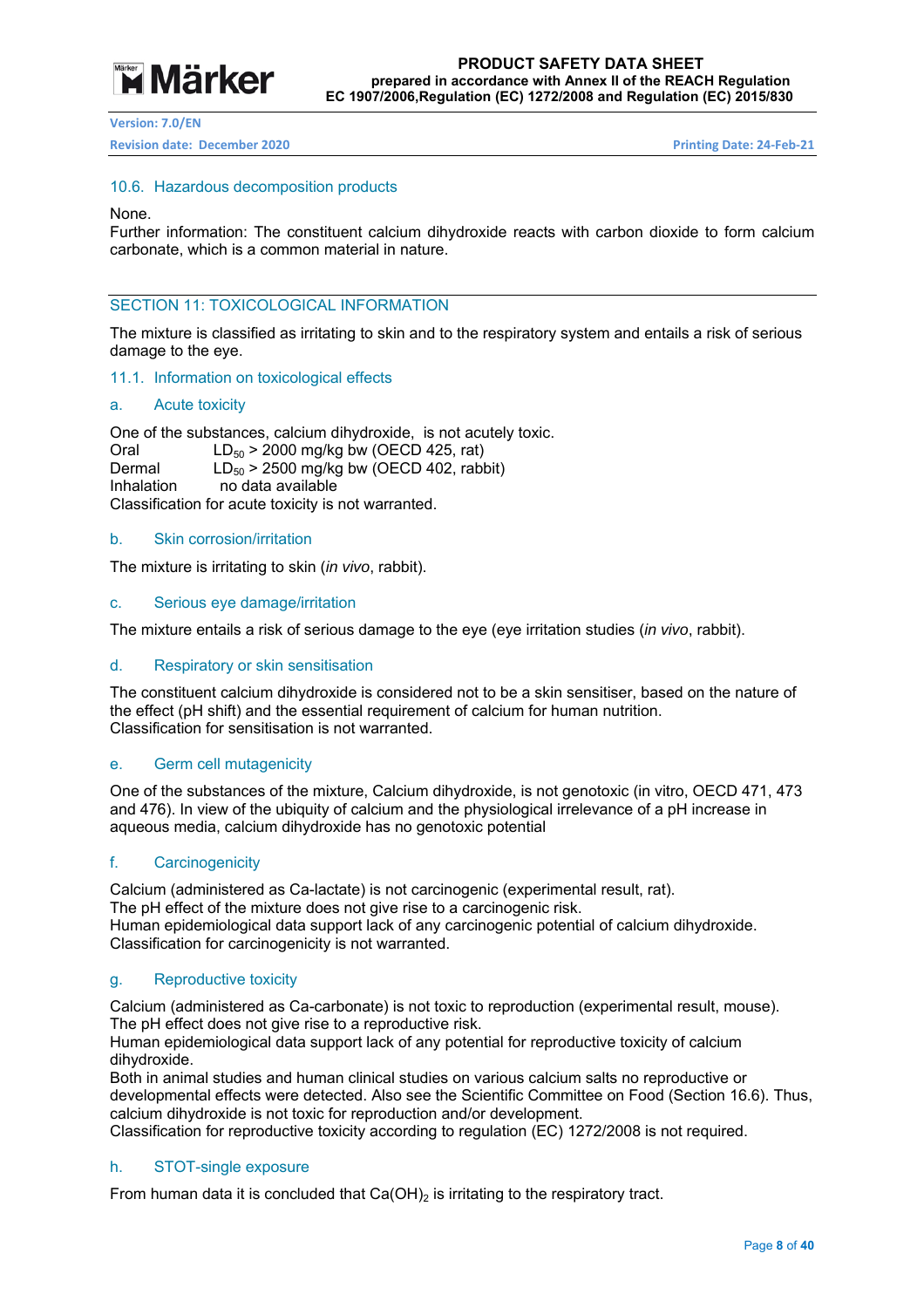

**Revision date: December 2020 Printing Date: 24‐Feb‐21** 

#### i. STOT-repeated exposure

Toxicity of calcium via the oral route is addressed by upper intake levels (UL) foradults determined by the Scientific Committee on Food (SCF), being

UL = 2500 mg/d, corresponding to 36 mg/kg bw/d (70 kg person) for calcium.

Toxicity of  $Ca(OH)_{2}$  (One of the substances of the mixture) via the dermal route is not considered as relevant in view of the anticipated insignificant absorption through skin and due to local irritation as the primary health effect (pH shift).

Toxicity of Ca(OH)<sub>2</sub> via inhalation (local effect, irritation of mucous membranes) is addressed by an 8h TWA determined by the Scientific Committee on Occupational Exposure Limits (SCOEL) of 1 mg/m<sup>3</sup> respirable dust (see Section 8.1).

#### j. Aspiration hazard

One of the substances of the mixture, Calcium hydroxide is not known to present an aspiration hazard.

#### 11.2 Information on other hazards

11.2.1 Endocrine disrupting properties

Available data for the substance have been considered against the criteria laid down in Regulations ((EC) No 1907/2006, (EU) 2017/2100, (EU) 2018/605) and found not to apply.

### 11.2.2 Other information

None

#### SECTION 12: ECOLOGICAL INFORMATION

All the information of this section refers to the main constituent calcium dihydroxide

#### 12.1. Toxicity

#### 12.1.1. Acute/Prolonged toxicity to fish

 $LC_{50}$  (96h) for freshwater fish: 50.6 mg/l  $LC_{50}$  (96h) for marine water fish: 457 mg/l

#### 12.1.2. Acute/Prolonged toxicity to aquatic invertebrates

 $EC_{50}$  (48h) for freshwater invertebrates: 49.1 mg/l  $LC_{50}$  (96h) for marine water invertebrates: 158 mg/l

12.1.3. Acute/Prolonged toxicity to aquatic plants

 $EC_{50}$  (72h) for freshwater algae: 184.57 ma/l NOEC (72h) for freshwater algae: 48 mg/l

#### 12.1.4. Toxicity to micro-organisms e.g. bacteria

At high concentration, through the rise of pH, calcium dihydroxide is used for disinfection of sewage sludges.

#### 12.1.5. Chronic toxicity to aquatic organisms

NOEC (14d) for marine water invertebrates: 32 mg/l

#### 12.1.6. Toxicity to soil dwelling organisms

 $EC_{10}/LC_{10}$  or NOEC for soil macroorganisms: 2000 mg/kg soil dw  $EC_{10}/LC_{10}$  or NOEC for soil microorganisms: 12000 mg/kg soil dw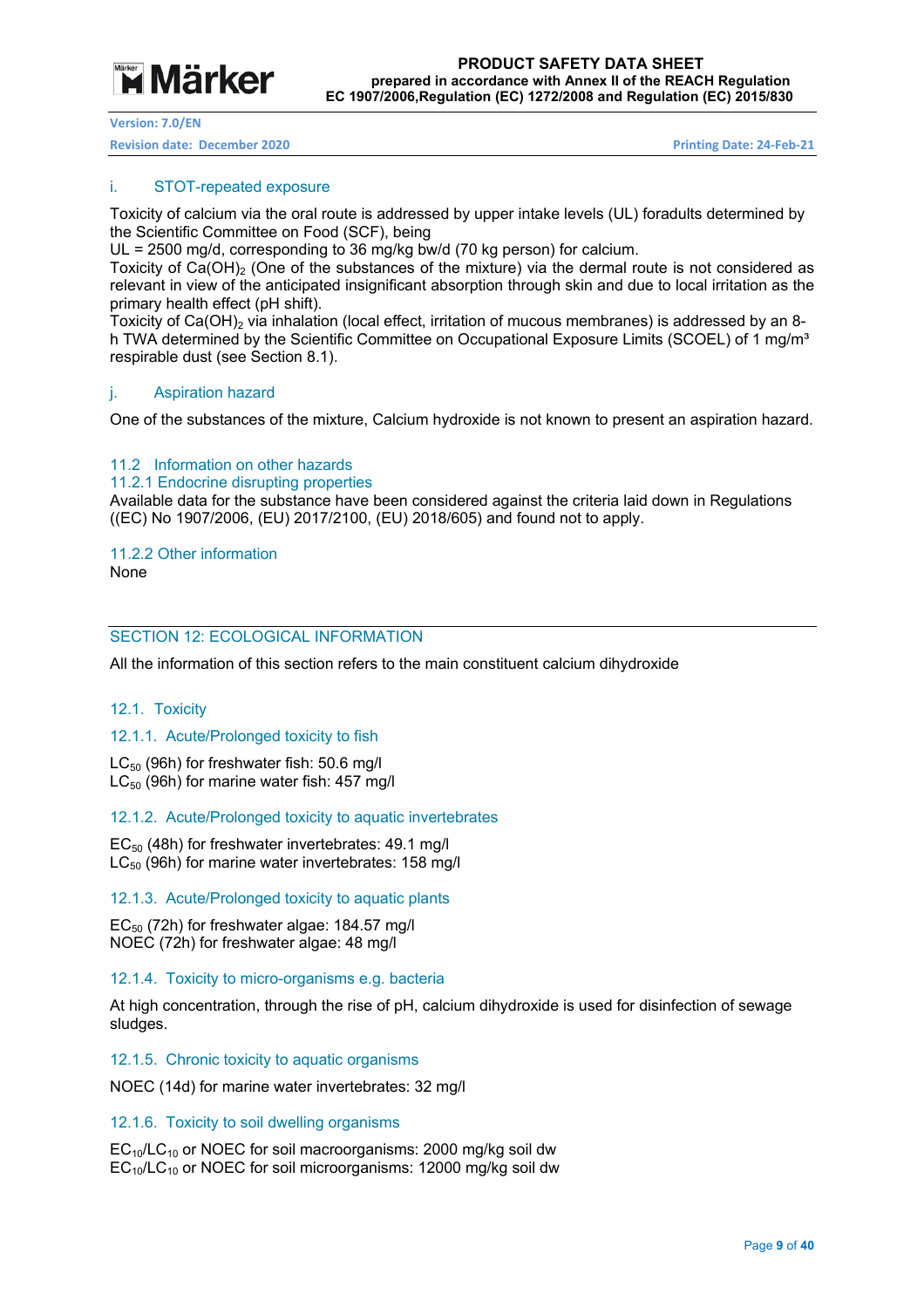## **Märker**

**Version: 7.0/EN** 

**Revision date: December 2020 Printing Date: 24‐Feb‐21** 

#### 12.1.7. Toxicity to terrestrial plants

NOEC (21d) for terrestrial plants: 1080 mg/kg

#### 12.1.8. General effect

Acute pH-effect. Although the mixture is useful to correct water acidity, an excess of more than 1 g/l may be harmful to aquatic life. pH-value above 12 will rapidly decrease as result of dilution and carbonation.

12.2. Persistence and degradability

Not relevant for inorganic substances

#### 12.3. Bioaccumulative potential

Not relevant for inorganic substances

#### 12.4. Mobility in soil

Calcium dihydroxide, which is sparingly soluble, presents a low mobility in most soils

#### 12.5. Results of PBT and vPvB assessment

Not relevant for inorganic substances

#### 12.6 Endocrine disrupting properties

Available data for the substance have been considered against the criteria laid down in Regulations ((EC) No 1907/2006, (EU) 2017/2100, (EU) 2018/605) and found not to apply

#### 12.7 Other adverse effects:

No other adverse effects are identified.

According to the criteria of the European classification and labelling system, the substance does not require classification as hazardous for the environment.

#### SECTION 13: DISPOSAL CONSIDERATIONS

#### 13.1. Waste treatment methods

Disposal of the mixture should be in accordance with local and national legislation. Processing, use or contamination of this product may change the waste management options. Dispose of container and unused contents in accordance with applicable member state and local requirements. The used packing is only meant for packing this product; it should not be reused for other purposes. After usage, empty the packing completely.

#### SECTION 14: TRANSPORT INFORMATION

Calcium dihydroxide is not classified as hazardous for transport [ADR (road), RID (rail), ICAO/IATA (air), ADN (inland waterways) and IMDG (sea)] in Europe. It is classified in Germany.

#### 14.1. UN-Number

Not regulated in Europe, in Germany: 3266

#### 14.2. UN proper shipping name

Not regulated in Europe, in Germany: corrosive Liquid, Basic, inorganic, n.o.s.

#### 14.3. Transport hazard class

Not regulated in Europe, in Germany: 8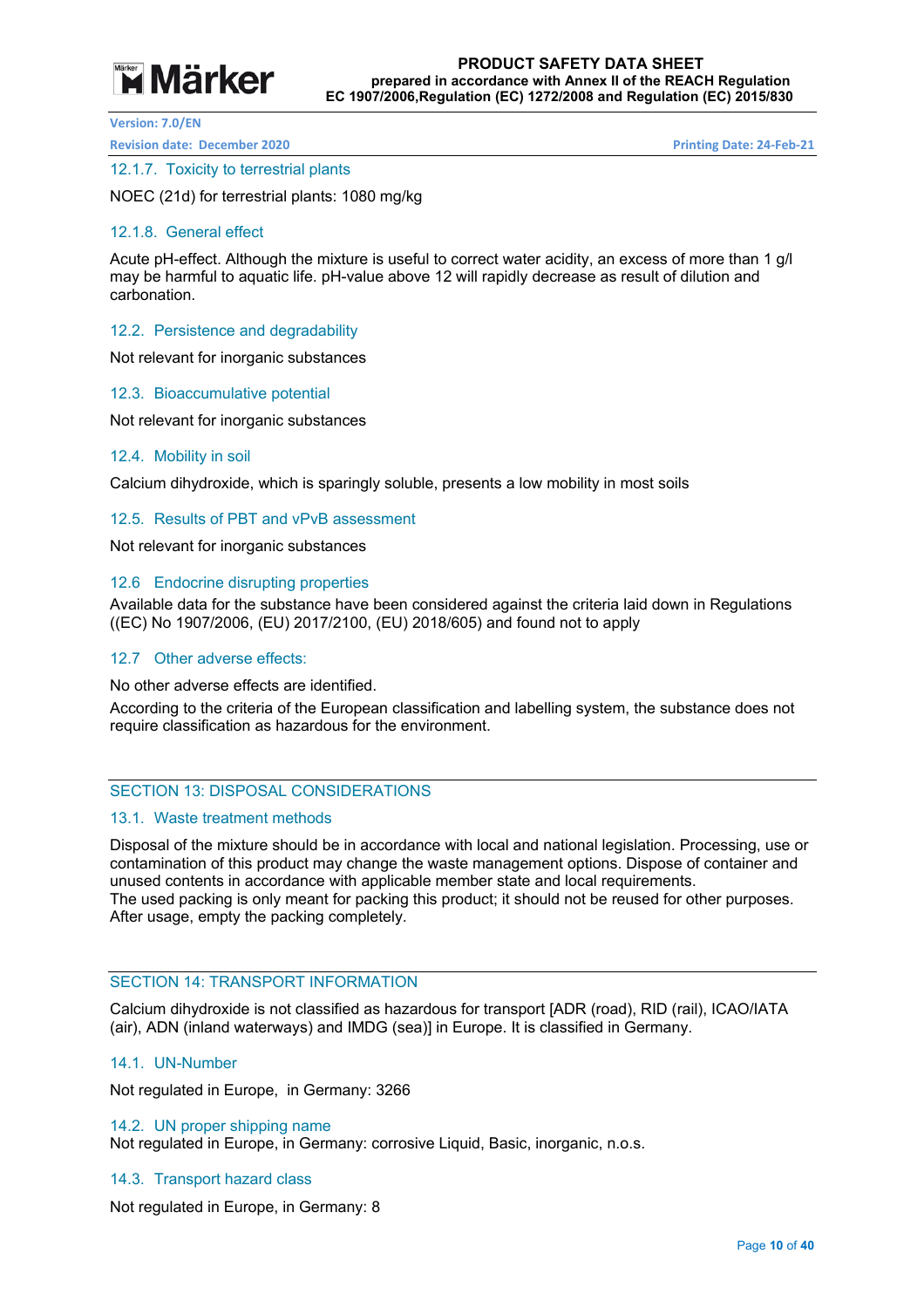# **Märker**

**Version: 7.0/EN Revision date: December 2020 Printing Date: 24‐Feb‐21** 

#### 14.4. Packing group

Not regulated in Europe, in Germany: III

#### 14.5. Environmental hazards

None

#### 14.6. Special precautions for user

Avoid any release of dust during transportation, by using air-tight tanks.

Not regulated in Europe, in Germany Tunnel restriction code E

#### 14.7. Transport in bulk according to Annex II of MARPOL73/78 and the IBC Code

Not regulated

#### SECTION 15: REGULATORY INFORMATION

#### 15.1. Safety, health and environmental regulations/legislation specific for the substance

| Authorisations:       | Not required                                                                                                                                                   |
|-----------------------|----------------------------------------------------------------------------------------------------------------------------------------------------------------|
| Restrictions on use:  | None                                                                                                                                                           |
|                       | Other EU regulations: The substance calcium dihydroxide is not a SEVESO substance, not an ozone<br>depleting substance and not a persistent organic pollutant. |
| National regulations: | Germany: water hazard class 1, self assessment AwSV                                                                                                            |
| Storage class:        | Germany LGK 12 according to TRGS 510 (non-flammable liquids)                                                                                                   |

#### 15.2. Chemical safety assessment

A chemical safety assessment has been carried out for the ingredient calcium dihydroxide.

#### SECTION 16: OTHER INFORMATION

Data are based on our latest knowledge but do not constitute a guarantee for any specific product features and do not establish a legally valid contractual relationship.

#### 16.1. Relevant H- statements

#### Hazard Statements

H315: Causes skin irritation

H318: Causes serious eye damage

H335: May cause respiratory irritation

#### 16.2. Relevant P- statements

| P <sub>102</sub> : | Keep out of reach of children                                               |  |  |  |  |  |
|--------------------|-----------------------------------------------------------------------------|--|--|--|--|--|
| P280:              | Wear protective gloves/protective clothing/eye protection/face protection   |  |  |  |  |  |
| P305+P351+P338:    | IF IN EYES: Rinse cautiously with water for several minutes. Remove contact |  |  |  |  |  |
|                    | lenses, if present and easy to do. Continue rinsing.                        |  |  |  |  |  |
| P302+P352:         | IF ON SKIN: Wash with plenty of water                                       |  |  |  |  |  |
| P310:              | Immediately call a POISON CENTER or doctor/physician.                       |  |  |  |  |  |
| P261:              | Avoid breathing dust/spray                                                  |  |  |  |  |  |
| P304+P340:         | IF INHALED: Remove person to fresh air and keep comfortable for breathing   |  |  |  |  |  |
| P501:              | of contents/container<br>accordance<br>Dispose<br>with<br>in.               |  |  |  |  |  |
|                    | local/regional/national/international regulation                            |  |  |  |  |  |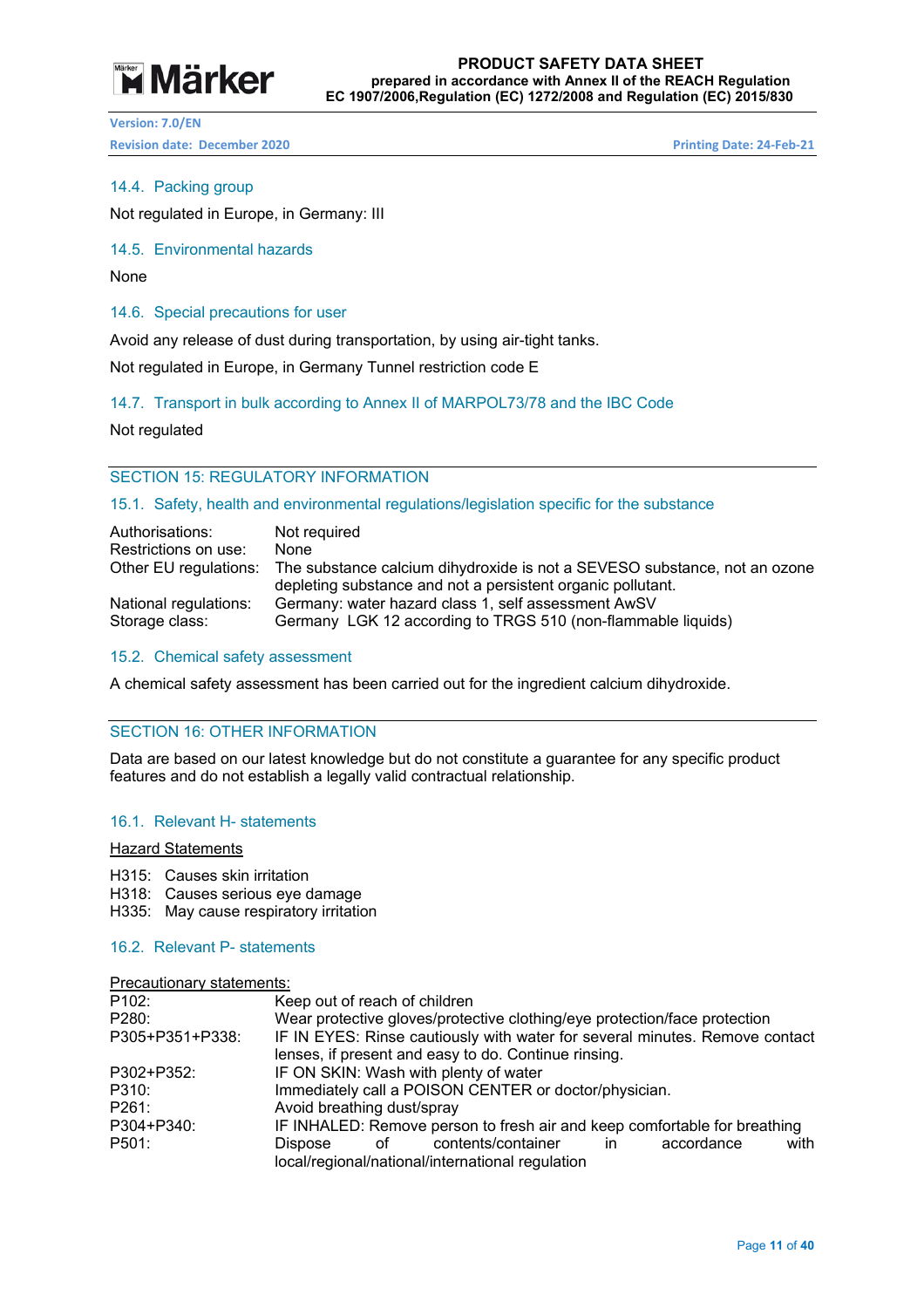

#### **Revision date: December 2020 Printing Date: 24‐Feb‐21**

#### 16.3. Abbreviations

- EC<sub>50</sub>: median effective concentration
- $LC_{50}$ : median lethal concentration
- $LD_{50}$ : median lethal dose
- NOEC: no observable effect concentration
- OEL: occupational exposure limit
- PBT: persistent, bioaccumulative, toxic chemical
- PNEC: predicted no-effect concentration
- STEL: short-term exposure limit
- TWA: time weighted average
- vPvB: very persistent, very bioaccumulative chemical

#### 16.4. Key literature references

The following references relate to calcium dihydroxide:

Anonymous, 2006: Tolerable upper intake levels for vitamins and minerals Scientific Committee on Food, European Food Safety Authority, ISBN: 92-9199-014-0 [SCF document] Anonymous, 2008: Recommendation from the Scientific Committee on Occupational Exposure Limits (SCOEL) for calcium oxide (CaO) and calcium dihydroxide (Ca(OH)2), European Commission, DG Employment, Social Affairs and Equal Opportunities, SCOEL/SUM/137 February 2008

#### 16.5. Indication of changes

The SDS has been revised to comply with Regulation (EU) 2020/878 of 18 June 2020 amending Annex II to Regulation (EC) No 1907/2006 of REACH.

1.1, 1.2; 2.3; 3.2; 4.1; 5.1.1; 8.1 ; 8.2.2.1; 8.2.2.2.; 8.2.2.3; 9.1; 9.2; 10.3; 11.1; 11.2.1; 11.2.2.; 12.6; 12.7; 13.1; 14.1; 14.6; 14.7;

#### *Disclaimer*

This safety data sheet (SDS) is based on the legal provisions of the REACH Regulation (EC 1907/2006; article 31 and Annex II), as amended. Its contents are intended as a guide to the appropriate precautionary handling of the material. It is the responsibility of recipients of this SDS to ensure that the information contained therein is properly read and understood by all people who may use, handle, dispose or in any way come in contact with the product. Information and instructions provided in this SDS are based on the current state of scientific and technical knowledge at the date of issue indicated. It should not be construed as any guarantee of technical performance, suitability for particular applications, and does not establish a legally valid contractual relationship. This version of the SDS supersedes all previous versions.

#### **APPENDIX including Exposure Scenarios 9.1, 9.6 and 9.15**

#### Appendix: Exposure scenarios

The current document includes all relevant occupational and environmental exposure scenarios (ES) for the production and use of the mixture of calcium dihydroxide and water (lime of milk) as required under the REACH Regulation (Regulation (EC) No 1907/2006). For the development of the ES the Regulation and the relevant REACH Guidance have been considered. For the description of the covered uses and processes, the "R.12 – Use descriptor system" guidance (Version: 2, March 2010, ECHA-2010-G-05-EN), for the description and implementation of risk management measures (RMM) the "R.13 – Risk management measures" guidance (Version: 1.1, May 2008), for the occupational exposure estimation the "R.14 – Occupational exposure estimation" guidance (Version: 2, May 2010, ECHA-2010-G-09-EN) and for the actual environmental exposure assessment the "R.16 – Environmental Exposure Assessment" (Version: 2, May 2010, ECHA-10-G-06-EN) was used.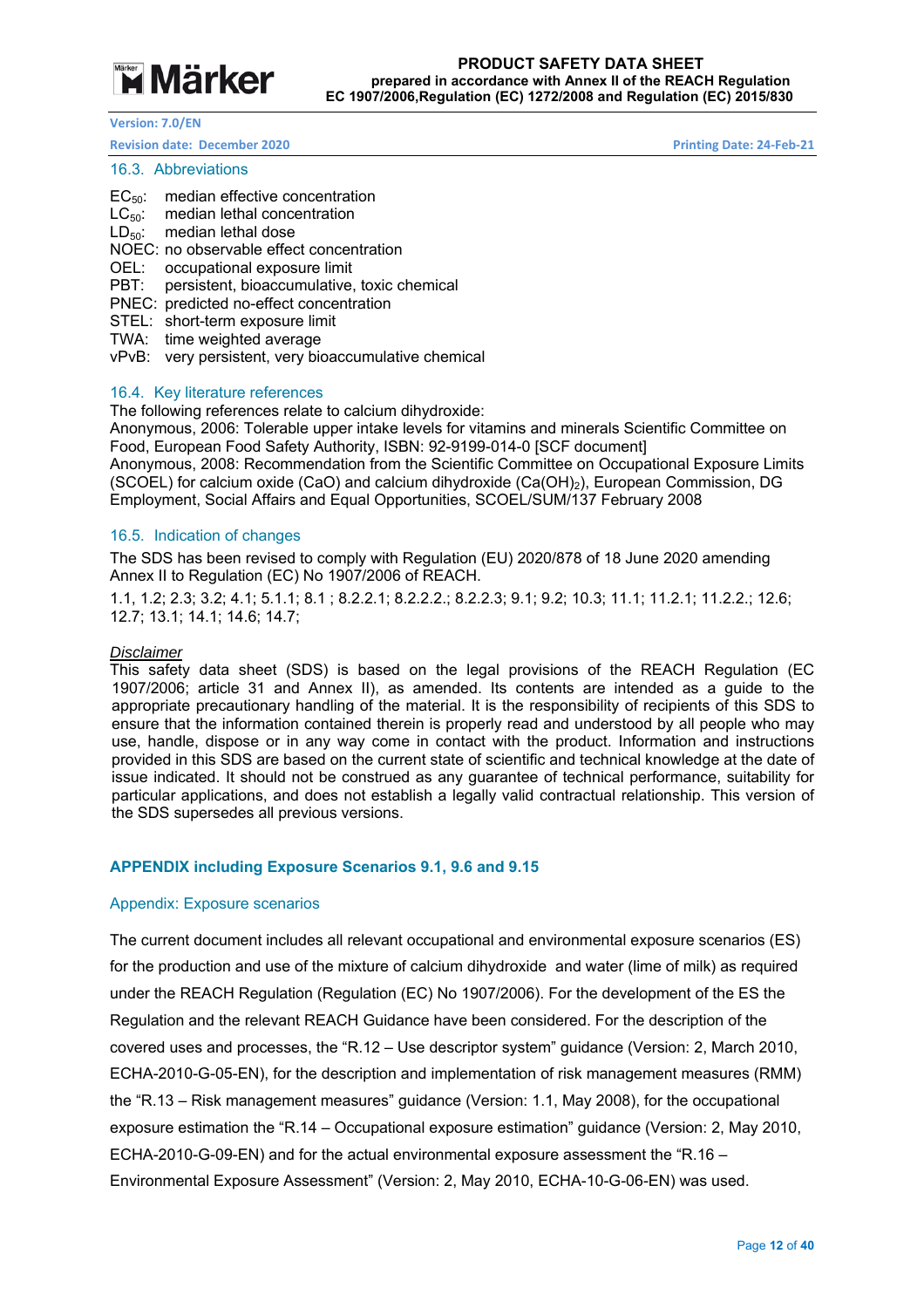# **Märker**

#### **Version: 7.0/EN**

**Revision date: December 2020 Printing Date: 24‐Feb‐21** 

#### *Methodology used for environmental exposure assessment*

The environmental exposure scenarios only address the assessment at the local scale, including municipal sewage treatment plants (STPs) or industrial waste water treatment plants (WWTPs) when applicable, for industrial and professional uses as any effects that might occur is expected to take place on a local scale.

#### 1) Industrial uses (local scale)

The exposure and risk assessment is only relevant for the aquatic environment, when applicable including STPs/WWTPs, as emissions in the industrial stages mainly apply to (waste) water. The aquatic effect and risk assessment only deal with the effect on organisms/ecosystems due to possible pH changes related to OH<sup>-</sup> discharges. The exposure assessment for the aquatic environment only deals with the possible pH changes in STP effluent and surface water related to the OH discharges at the local scale and is performed by assessing the resulting pH impact: the surface water pH should not increase above 9 (In general, most aquatic organisms can tolerate pH values in the range of 6-9). Risk management measures related to the environment aim to avoid discharging calcium dihydroxide solutions into municipal wastewater or to surface water, in case such discharges are expected to cause significant pH changes. Regular control of the pH value during introduction into open waters is required. Discharges should be carried out such that pH changes in receiving surface waters are minimised. The effluent pH is normally measured and can be neutralised easily, as often required by national laws.

#### 2) Professional uses (local scale)

The exposure and risk assessment is only relevant for the aquatic and terrestrial environment. The aquatic effect and risk assessment is determined by the pH effect. Nevertheless, the classical risk characterisation ratio (RCR), based on PEC (predicted environmental concentration) and PNEC (predicted no effect concentration) is calculated. The professional uses on a local scale refer to applications on agricultural or urban soil. The environmental exposure is assessed based on data and a modelling tool. The modelling FOCUS/ Exposit tool is used to assess terrestrial and aquatic exposure (typically conceived for biocidal applications).

Details and scaling approach indications are reported in the specific scenarios.

#### *Methodology used for occupational exposure assessment*

By definition an exposure scenario (ES) has to describe under which operational conditions (OC) and risk management measure (RMMs) the substance can be handled safely. This is demonstrated if the estimated exposure level is below the respective derived no-effect level (DNEL), which is expressed in the risk characterisation ratio (RCR). For workers, the repeated dose DNEL for inhalation as well as the acute DNEL for inhalation are based on the respective recommendations of the scientific committee on occupational exposure limits (SCOEL) being 1 mg/m<sup>3</sup> and 4 mg/m<sup>3</sup>, respectively.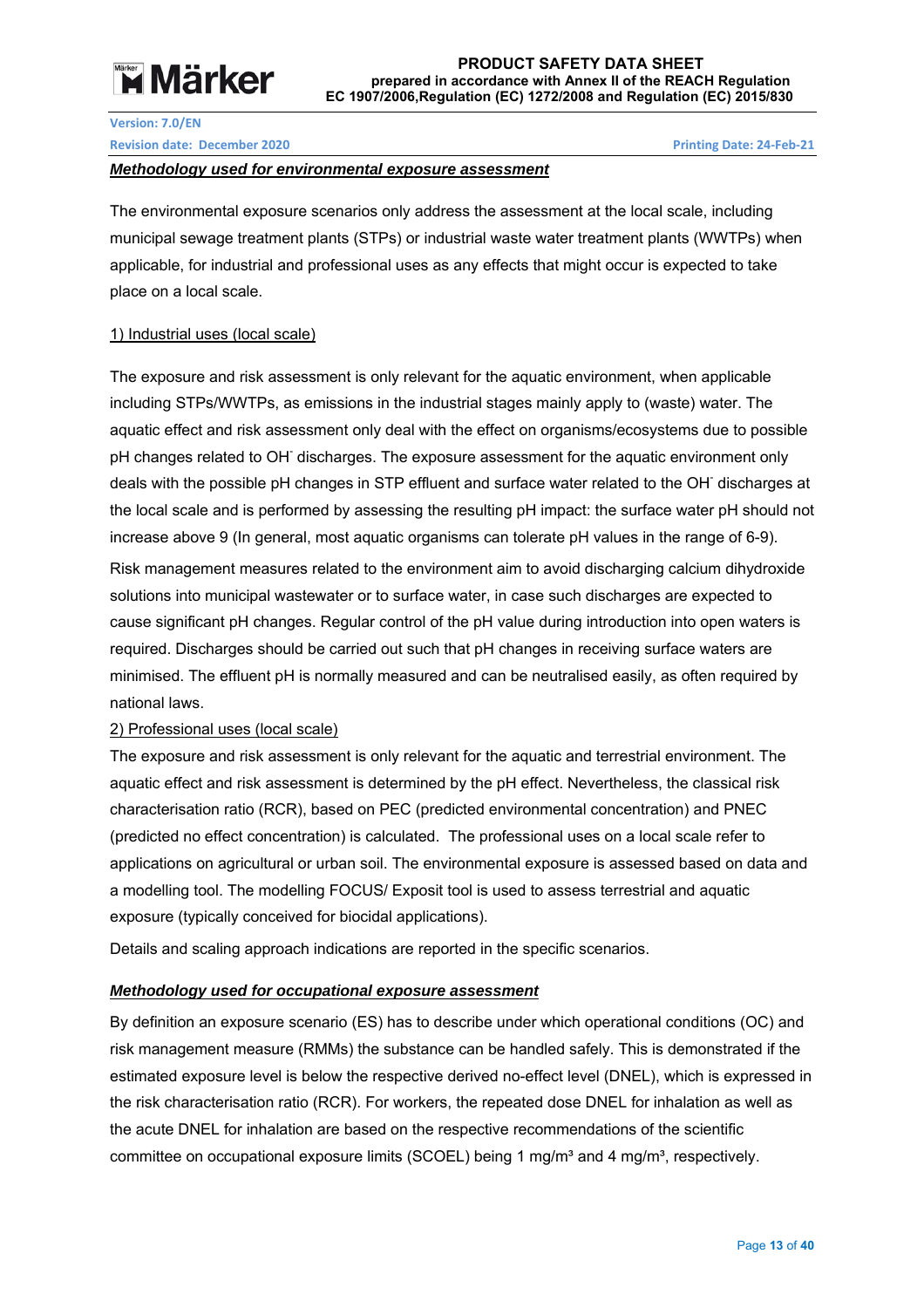# **Example 7 Märker**

**Version: 7.0/EN** 

#### **Revision date: December 2020 Printing Date: 24‐Feb‐21**

In cases where neither measured data nor analogous data are available, human exposure is assessed with the aid of a modelling tool. At the first tier screening level, the MEASE tool (http://www.ebrc.de/mease.html) is used to assess inhalation exposure according to the ECHA guidance (R.14).

Since the SCOEL recommendation refers to respirable dust while the exposure estimates in MEASE reflect the inhalable fraction, an additional safety margin is inherently included in the exposure scenarios below when MEASE has been used to derive exposure estimates.

#### *Methodology used for consumer exposure assessment*

By definition an ES has to describe under which conditions the substances, preparation or articles can be handled safely. In cases where neither measured data nor analogous data are available, exposure is assessed with the aid of a modelling tool.

For consumers, the repeated dose DNEL for inhalation as well as the acute DNEL for inhalation are based on the respective recommendations of the Scientific Committee on Occupational Exposure Limits (SCOEL), being 1 mg/m<sup>3</sup> and 4 mg/m<sup>3</sup>, respectively.

For inhalation exposure to powders the data, derived from van Hemmen (van Hemmen, 1992: Agricultural pesticide exposure data bases for risk assessment. Rev Environ Contam Toxicol. 126: 1- 85.), has been used to calculate the inhalation exposure. The inhalation exposure for consumers is estimated at 15 μg/hr or 0.25 μg/min. For larger tasks the inhalation exposure is expected to be higher. A factor of 10 is suggested when the product amount exceeds 2.5 kg, resulting in the inhalation exposure of 150 μg/hr. To convert these values in mg/m<sup>3</sup> a default value of 1.25 m<sup>3</sup>/hr for the breathing volume under light working conditions will be assumed (van Hemmen, 1992) giving 12  $\mu$ g/m<sup>3</sup> for small tasks and 120  $\mu$ g/m<sup>3</sup> for larger tasks.

When the preparation or substance is applied in granular form or as tablets, reduced exposure to dust was assumed. To take this into account if data about particle size distribution and attrition of the granule are lacking, the model for powder formulations is used, assuming a reduction in dust formation by 10 % according to Becks and Falks (Manual for the authorisation of pesticides. Plant protection products. Chapter 4 Human toxicology; risk operator, worker and bystander, version 1.0., 2006).

For dermal exposure and exposure to the eye a qualitative approach has been followed, as no DNEL could be derived for this route due to the irritating properties of calcium oxide. Oral exposure was not assessed as this is not a foreseeable route of exposure regarding the uses addressed.

Since the SCOEL recommendation refers to respirable dust while the exposure estimates by the model from van Hemmen reflect the inhalable fraction, an additional safety margin is inherently included in the exposure scenarios below, i.e. the exposure estimates are very conservative.

The exposure assessment of calcium dihydroxide professional and industrial and consumer use is performed and organized based on several scenarios. An overview of the scenarios and the coverage of substance life cycle is presented in Table 1.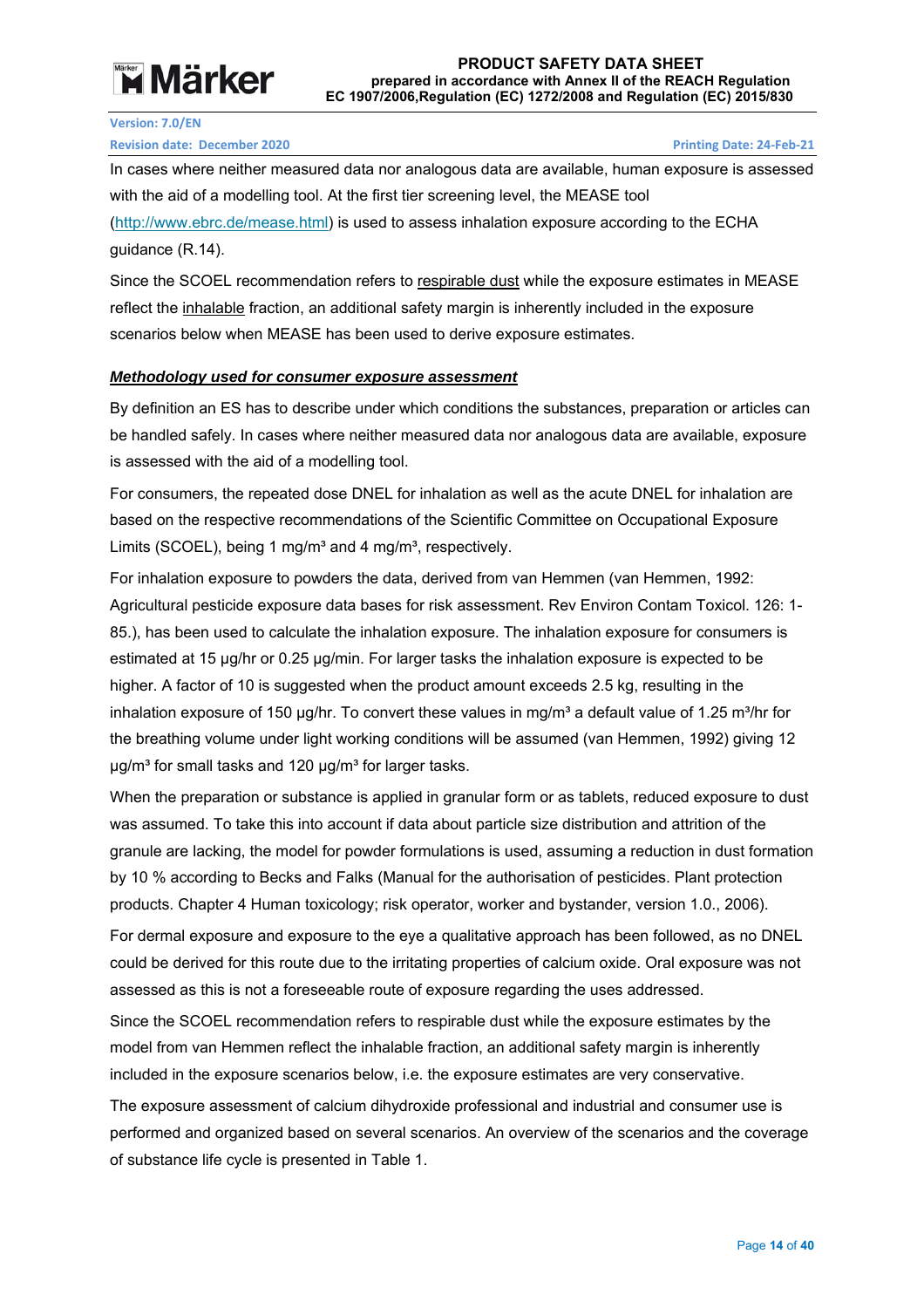

**Version: 7.0/EN** 

**Revision date: December 2020 <b>December 2020** *Printing Date: 24‐Feb‐21 Printing Date: 24‐Feb‐21* 

#### **Table 1:** Overview on exposure scenarios and coverage of substance life cycle

|                  |                                                                                        |                           | <b>Identified</b><br><b>uses</b> |         | <b>Resultin</b><br>Use<br>g life<br>cycle<br>Identified<br>stage |              |                |                        |                                                                                               | <b>Process</b>                                                                                                                                        | <b>Article</b>                                                        | l Environmental                            |                                                                      |
|------------------|----------------------------------------------------------------------------------------|---------------------------|----------------------------------|---------|------------------------------------------------------------------|--------------|----------------|------------------------|-----------------------------------------------------------------------------------------------|-------------------------------------------------------------------------------------------------------------------------------------------------------|-----------------------------------------------------------------------|--------------------------------------------|----------------------------------------------------------------------|
| <b>ES number</b> | <b>Exposure</b><br>scenario title                                                      | Manufacture               | Formulation                      | End use | Consumer                                                         | Service life | (for articles) | $\mathbf{c}$<br>Linked | Sector of use<br>category (SU)                                                                | <b>Chemical Product</b><br>Category (PC)                                                                                                              | category<br>(PROC)                                                    | categor<br>y(AC)                           | release<br>category<br>$ $ (ERC)                                     |
| 9.1              | Manufacture and<br>industrial uses of<br>aqueous<br>solutions of lime<br>substances    | $\boldsymbol{\mathsf{X}}$ | $\mathsf{X}$                     | $\sf X$ |                                                                  |              | $\times$       |                        | 3; 1, 2a, 2b, 4, 5, 6a, 6b, 7, 8,<br>9, 10, 11, 12, 13, 14, 15, 16,<br>17, 18, 19, 20, 23, 24 | 1, 2, 3, 7, 8, 9a, 9b, 11, 12, 13,<br>14, 15, 16, 17, 18, 19, 20, 21,<br>23, 24, 25, 26, 27, 28, 29, 30,<br>31, 32, 33, 34, 35, 36, 37, 38,<br>39, 40 | 1, 2, 3, 4, 5, 7, 8a,<br>8b, 9, 10, 12, 13, 14,<br>15, 16, 17, 18, 19 | 1, 2, 3, 4,<br>5, 6, 7, 8,<br>10, 11, 13   | 1, 2, 3, 4, 5, 6a, 6b,<br>6c, 6d, 7, 12a, 12b,<br>10a, 10b, 11a, 11b |
| 9.6              | Professional<br>uses of aqueous<br>solutions of lime<br>substances                     |                           | X                                | X       |                                                                  |              | $\sf X$        | 6                      | 22; 1, 5, 6a, 6b, 7, 10, 11, 12,<br>13, 16, 17, 18, 19, 20, 23, 24                            | 1, 2, 3, 7, 8, 9a, 9b, 11, 12, 13,<br>14, 15, 16, 17, 18, 19, 20, 21,<br>23, 24, 25, 26, 27, 28, 29, 30,<br>31, 32, 33, 34, 35, 36, 37, 38,<br>39, 40 | 2, 3, 4, 5, 8a, 8b, 9,<br>10, 11, 12, 13, 15,<br>16, 17, 18, 19       | $1, 2, 3, 4,$<br>5, 6, 7, 8,<br>10, 11, 13 | 2, 8a, 8b, 8c, 8d,<br>8e, 8f                                         |
| 9.15             | Consumer use<br>of lime<br>substances as<br>water treatment<br>chemicals in<br>aquaria |                           |                                  |         | X                                                                |              |                | 15 21                  |                                                                                               | 20, 37                                                                                                                                                |                                                                       |                                            | 8                                                                    |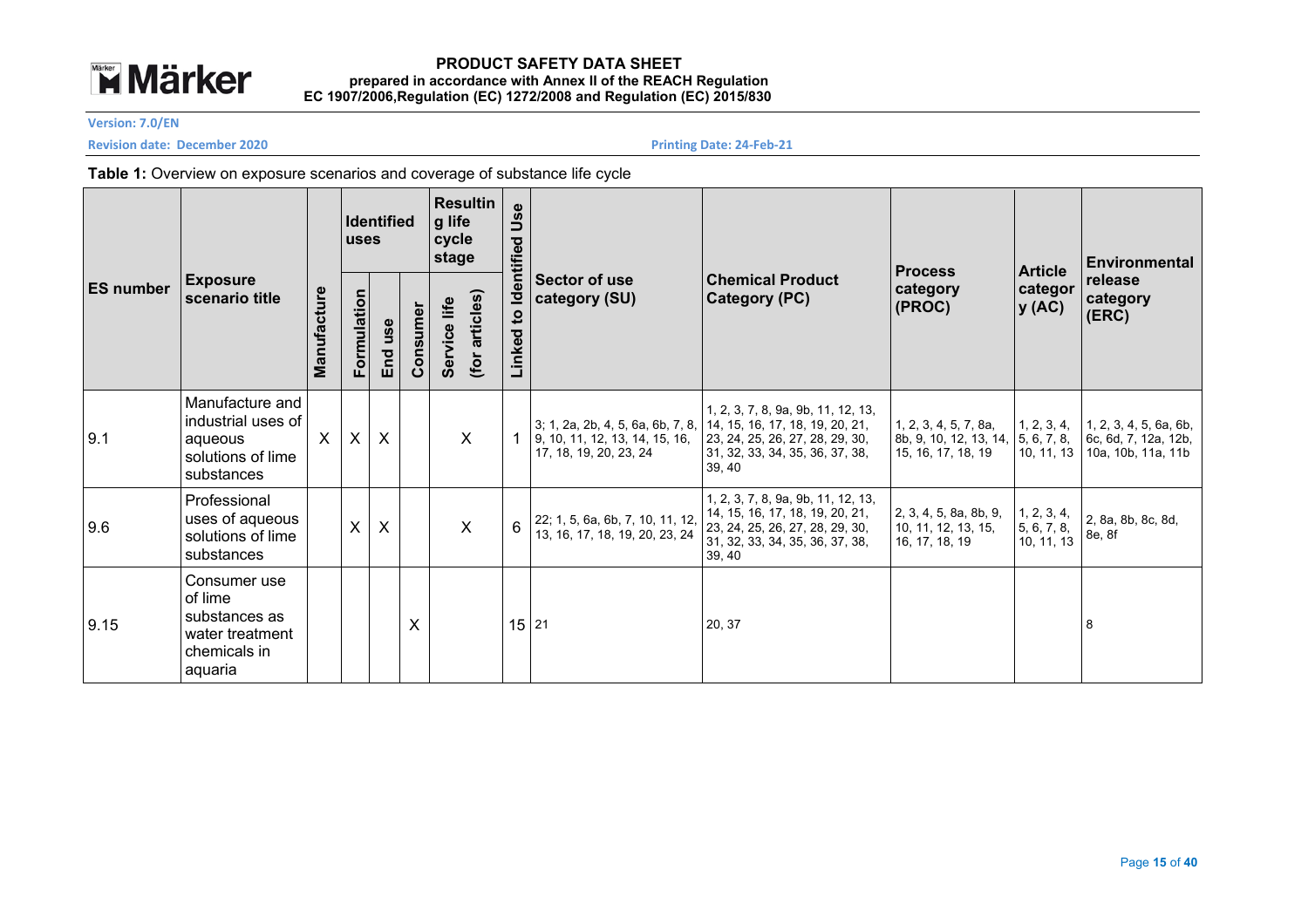**Märker** 

**Version: 7.0/EN** 

**Revision date: December 2020 Printing Date: 24‐Feb‐21** 

### **ES number 9.1: Manufacture and industrial uses of aqueous solutions of lime substances**

| <b>Exposure Scenario Format (1) addressing uses carried out by workers</b> |                                                                                                                                                                                                                                                                                                                                                                                                                                                                                                |                                                                                             |  |  |  |  |  |
|----------------------------------------------------------------------------|------------------------------------------------------------------------------------------------------------------------------------------------------------------------------------------------------------------------------------------------------------------------------------------------------------------------------------------------------------------------------------------------------------------------------------------------------------------------------------------------|---------------------------------------------------------------------------------------------|--|--|--|--|--|
| 1. Title                                                                   |                                                                                                                                                                                                                                                                                                                                                                                                                                                                                                |                                                                                             |  |  |  |  |  |
| Free short title                                                           | Manufacture and industrial uses of aqueous solutions of lime substances                                                                                                                                                                                                                                                                                                                                                                                                                        |                                                                                             |  |  |  |  |  |
| <b>Systematic title based</b><br>on use descriptor                         | SU3, SU1, SU2a, SU2b, SU4, SU5, SU6a, SU6b, SU7, SU8, SU9, SU10, SU11, SU12, SU13, SU14,<br>SU15, SU16, SU17, SU18, SU19, SU20, SU23, SU24<br>PC1, PC2, PC3, PC7, PC8, PC9a, PC9b, PC11, PC12, PC13, PC14, PC15, PC16, PC17, PC18,<br>PC19, PC20, PC21, PC23, PC24, PC25, PC26, PC27, PC28, PC29, PC30, PC31, PC32, PC33,<br>PC34, PC35, PC36, PC37, PC38, PC39, PC40<br>AC1, AC2, AC3, AC4, AC5, AC6, AC7, AC8, AC10, AC11, AC13<br>(appropriate PROCs and ERCs are given in Section 2 below) |                                                                                             |  |  |  |  |  |
| Processes, tasks<br>and/or activities<br>covered                           |                                                                                                                                                                                                                                                                                                                                                                                                                                                                                                | Processes, tasks and/or activities covered are described in Section 2 below.                |  |  |  |  |  |
| <b>Assessment Method</b>                                                   | The assessment of inhalation exposure is based on the exposure estimation tool MEASE.                                                                                                                                                                                                                                                                                                                                                                                                          |                                                                                             |  |  |  |  |  |
|                                                                            | 2. Operational conditions and risk management measures                                                                                                                                                                                                                                                                                                                                                                                                                                         |                                                                                             |  |  |  |  |  |
| <b>PROC/ERC</b>                                                            | <b>REACH definition</b>                                                                                                                                                                                                                                                                                                                                                                                                                                                                        | <b>Involved tasks</b>                                                                       |  |  |  |  |  |
| PROC <sub>1</sub>                                                          | Use in closed process, no likelihood of exposure                                                                                                                                                                                                                                                                                                                                                                                                                                               |                                                                                             |  |  |  |  |  |
| PROC <sub>2</sub>                                                          | Use in closed, continuous process with occasional<br>controlled exposure                                                                                                                                                                                                                                                                                                                                                                                                                       |                                                                                             |  |  |  |  |  |
| <b>PROC3</b>                                                               | Use in closed batch process (synthesis or<br>formulation)                                                                                                                                                                                                                                                                                                                                                                                                                                      |                                                                                             |  |  |  |  |  |
| <b>PROC4</b>                                                               | Use in batch and other process (synthesis) where<br>opportunity for exposure arises                                                                                                                                                                                                                                                                                                                                                                                                            |                                                                                             |  |  |  |  |  |
| <b>PROC5</b>                                                               | Mixing or blending in batch processes for formulation<br>of preparations and articles (multistage and/or<br>significant contact)                                                                                                                                                                                                                                                                                                                                                               |                                                                                             |  |  |  |  |  |
| <b>PROC 7</b>                                                              | Industrial spraying                                                                                                                                                                                                                                                                                                                                                                                                                                                                            |                                                                                             |  |  |  |  |  |
| PROC 8a                                                                    | Transfer of substance or preparation<br>(charging/discharging) from/to vessels/large<br>containers at non-dedicated facilities                                                                                                                                                                                                                                                                                                                                                                 |                                                                                             |  |  |  |  |  |
| PROC <sub>8b</sub>                                                         | Transfer of substance or preparation (charging/<br>discharging) from/to vessels/large containers at<br>dedicated facilities                                                                                                                                                                                                                                                                                                                                                                    | Further information is provided in the ECHA<br>Guidance on information requirements and     |  |  |  |  |  |
| PROC <sub>9</sub>                                                          | Transfer of substance or preparation into small<br>containers (dedicated filling line, including weighing)                                                                                                                                                                                                                                                                                                                                                                                     | chemical safety assessment, Chapter R.12:<br>Use descriptor system (ECHA-2010-G-05-<br>EN). |  |  |  |  |  |
| <b>PROC 10</b>                                                             | Roller application or brushing                                                                                                                                                                                                                                                                                                                                                                                                                                                                 |                                                                                             |  |  |  |  |  |
| <b>PROC 12</b>                                                             | Use of blowing agents in manufacture of foam                                                                                                                                                                                                                                                                                                                                                                                                                                                   |                                                                                             |  |  |  |  |  |
| PROC 13                                                                    | Treatment of articles by dipping and pouring                                                                                                                                                                                                                                                                                                                                                                                                                                                   |                                                                                             |  |  |  |  |  |
| <b>PROC 14</b>                                                             | Production of preparations or articles by tabletting,<br>compression, extrusion, pelletisation                                                                                                                                                                                                                                                                                                                                                                                                 |                                                                                             |  |  |  |  |  |
| <b>PROC 15</b>                                                             | Use as laboratory reagent                                                                                                                                                                                                                                                                                                                                                                                                                                                                      |                                                                                             |  |  |  |  |  |
| <b>PROC 16</b>                                                             | Using material as fuel sources, limited exposure to<br>unburned product to be expected                                                                                                                                                                                                                                                                                                                                                                                                         |                                                                                             |  |  |  |  |  |
| <b>PROC 17</b>                                                             | Lubrication at high energy conditions and in partly<br>open process                                                                                                                                                                                                                                                                                                                                                                                                                            |                                                                                             |  |  |  |  |  |
| <b>PROC 18</b>                                                             | Greasing at high energy conditions                                                                                                                                                                                                                                                                                                                                                                                                                                                             |                                                                                             |  |  |  |  |  |
| <b>PROC 19</b>                                                             | Hand-mixing with intimate contact and only PPE<br>available                                                                                                                                                                                                                                                                                                                                                                                                                                    |                                                                                             |  |  |  |  |  |
| ERC 1-7, 12                                                                | Manufacture, formulation and all types of industrial                                                                                                                                                                                                                                                                                                                                                                                                                                           |                                                                                             |  |  |  |  |  |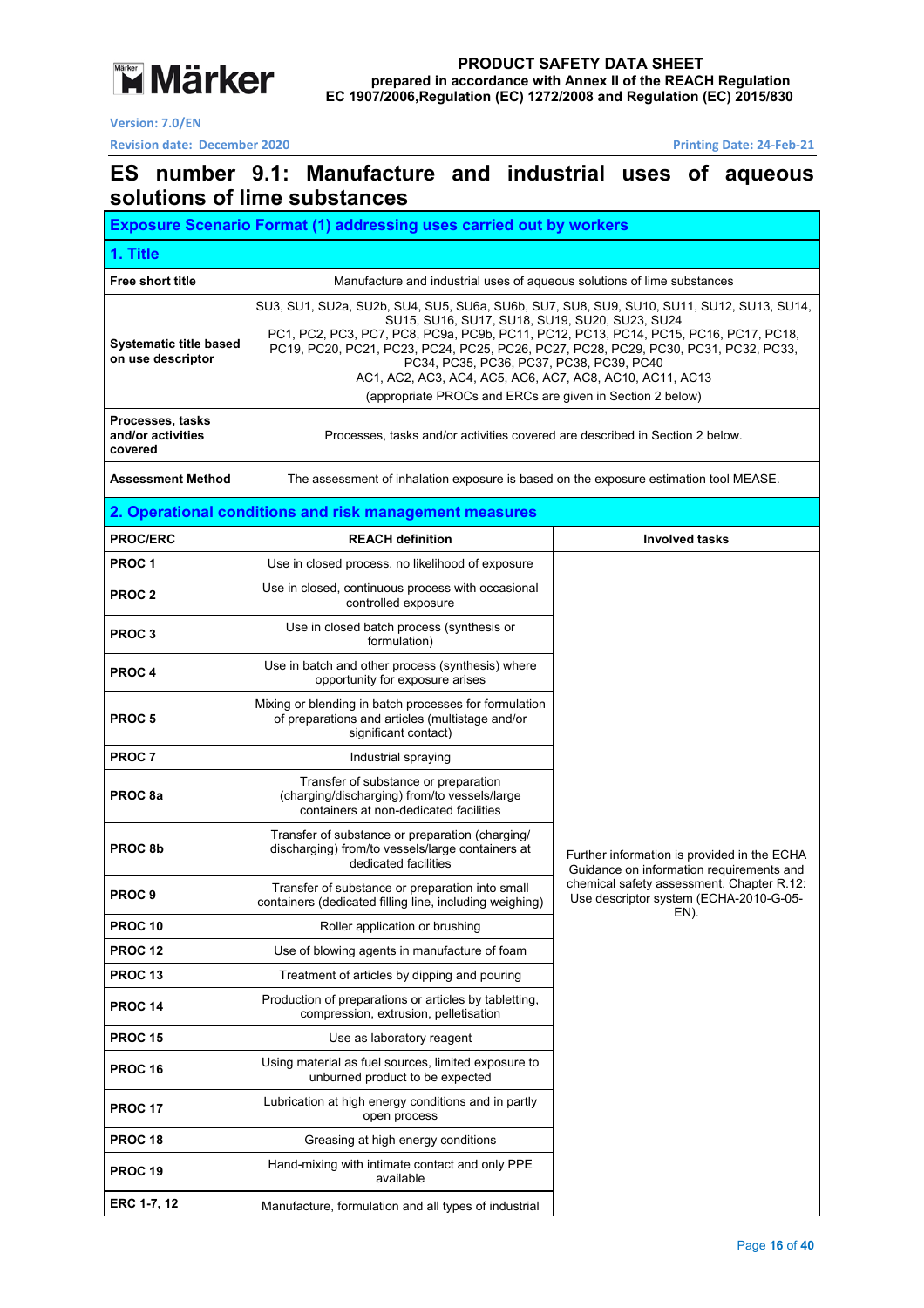

**Version: 7.0/EN** 

**Revision date: December 2020 Printing Date: 2010 Printing** 

| <b>Printing Date: 24-Feb-21</b> |  |  |
|---------------------------------|--|--|
|                                 |  |  |

|                                                                                                                                                                                                                                                                                                                                                                                                                                                                                                                                                                                                                                                                                                                                                 | uses                                                                                                                                                                                                                                                                                                                                   |                                  |                                                           |                            |  |  |
|-------------------------------------------------------------------------------------------------------------------------------------------------------------------------------------------------------------------------------------------------------------------------------------------------------------------------------------------------------------------------------------------------------------------------------------------------------------------------------------------------------------------------------------------------------------------------------------------------------------------------------------------------------------------------------------------------------------------------------------------------|----------------------------------------------------------------------------------------------------------------------------------------------------------------------------------------------------------------------------------------------------------------------------------------------------------------------------------------|----------------------------------|-----------------------------------------------------------|----------------------------|--|--|
| <b>ERC 10, 11</b>                                                                                                                                                                                                                                                                                                                                                                                                                                                                                                                                                                                                                                                                                                                               | Wide-dispersive outdoor and indoor use of long-life<br>articles and materials                                                                                                                                                                                                                                                          |                                  |                                                           |                            |  |  |
| <b>2.1 Control of workers exposure</b>                                                                                                                                                                                                                                                                                                                                                                                                                                                                                                                                                                                                                                                                                                          |                                                                                                                                                                                                                                                                                                                                        |                                  |                                                           |                            |  |  |
| <b>Product characteristic</b>                                                                                                                                                                                                                                                                                                                                                                                                                                                                                                                                                                                                                                                                                                                   |                                                                                                                                                                                                                                                                                                                                        |                                  |                                                           |                            |  |  |
| According to the MEASE approach, the substance-intrinsic emission potential is one of the main exposure determinants. This is<br>reflected by an assignment of a so-called fugacity class in the MEASE tool. For operations conducted with solid substances at<br>ambient temperature the fugacity is based on the dustiness of that substance. Whereas in hot metal operations, fugacity is<br>temperature based, taking into account the process temperature and the melting point of the substance. As a third group, high<br>abrasive tasks are based on the level of abrasion instead of the substance intrinsic emission potential. The spraying of aqueous<br>solutions (PROC7 and 11) is assumed to be involved with a medium emission. |                                                                                                                                                                                                                                                                                                                                        |                                  |                                                           |                            |  |  |
| <b>PROC</b>                                                                                                                                                                                                                                                                                                                                                                                                                                                                                                                                                                                                                                                                                                                                     | Use in preparation                                                                                                                                                                                                                                                                                                                     | <b>Content in</b><br>preparation | <b>Physical form</b>                                      | <b>Emission potential</b>  |  |  |
| <b>PROC7</b>                                                                                                                                                                                                                                                                                                                                                                                                                                                                                                                                                                                                                                                                                                                                    | not restricted                                                                                                                                                                                                                                                                                                                         |                                  | aqueous solution                                          | medium                     |  |  |
| All other applicable<br><b>PROCs</b>                                                                                                                                                                                                                                                                                                                                                                                                                                                                                                                                                                                                                                                                                                            | not restricted                                                                                                                                                                                                                                                                                                                         |                                  | aqueous solution                                          | very low                   |  |  |
| <b>Amounts used</b>                                                                                                                                                                                                                                                                                                                                                                                                                                                                                                                                                                                                                                                                                                                             |                                                                                                                                                                                                                                                                                                                                        |                                  |                                                           |                            |  |  |
|                                                                                                                                                                                                                                                                                                                                                                                                                                                                                                                                                                                                                                                                                                                                                 | The actual tonnage handled per shift is not considered to influence the exposure as such for this scenario. Instead, the<br>combination of the scale of operation (industrial vs. professional) and level of containment/automation (as reflected in the<br>PROC) is the main determinant of the process intrinsic emission potential. |                                  |                                                           |                            |  |  |
| <b>Frequency and duration of use/exposure</b>                                                                                                                                                                                                                                                                                                                                                                                                                                                                                                                                                                                                                                                                                                   |                                                                                                                                                                                                                                                                                                                                        |                                  |                                                           |                            |  |  |
| <b>PROC</b>                                                                                                                                                                                                                                                                                                                                                                                                                                                                                                                                                                                                                                                                                                                                     |                                                                                                                                                                                                                                                                                                                                        | <b>Duration of exposure</b>      |                                                           |                            |  |  |
| <b>PROC 7</b>                                                                                                                                                                                                                                                                                                                                                                                                                                                                                                                                                                                                                                                                                                                                   |                                                                                                                                                                                                                                                                                                                                        | $\leq$ 240 minutes               |                                                           |                            |  |  |
| All other applicable<br><b>PROCs</b>                                                                                                                                                                                                                                                                                                                                                                                                                                                                                                                                                                                                                                                                                                            | 480 minutes (not restricted)                                                                                                                                                                                                                                                                                                           |                                  |                                                           |                            |  |  |
|                                                                                                                                                                                                                                                                                                                                                                                                                                                                                                                                                                                                                                                                                                                                                 | Human factors not influenced by risk management                                                                                                                                                                                                                                                                                        |                                  |                                                           |                            |  |  |
|                                                                                                                                                                                                                                                                                                                                                                                                                                                                                                                                                                                                                                                                                                                                                 | The shift breathing volume during all process steps reflected in the PROCs is assumed to be 10 m <sup>3</sup> /shift (8 hours).                                                                                                                                                                                                        |                                  |                                                           |                            |  |  |
|                                                                                                                                                                                                                                                                                                                                                                                                                                                                                                                                                                                                                                                                                                                                                 | Other given operational conditions affecting workers exposure                                                                                                                                                                                                                                                                          |                                  |                                                           |                            |  |  |
|                                                                                                                                                                                                                                                                                                                                                                                                                                                                                                                                                                                                                                                                                                                                                 | Since aqueous solutions are not used in hot-metallurgical processes, operational conditions (e.g. process temperature and<br>process pressure) are not considered relevant for occupational exposure assessment of the conducted processes.                                                                                            |                                  |                                                           |                            |  |  |
|                                                                                                                                                                                                                                                                                                                                                                                                                                                                                                                                                                                                                                                                                                                                                 | Technical conditions and measures at process level (source) to prevent release                                                                                                                                                                                                                                                         |                                  |                                                           |                            |  |  |
| required in the processes.                                                                                                                                                                                                                                                                                                                                                                                                                                                                                                                                                                                                                                                                                                                      | Risk management measures at the process level (e.g. containment or segregation of the emission source) are generally not                                                                                                                                                                                                               |                                  |                                                           |                            |  |  |
|                                                                                                                                                                                                                                                                                                                                                                                                                                                                                                                                                                                                                                                                                                                                                 | Technical conditions and measures to control dispersion from source towards the worker                                                                                                                                                                                                                                                 |                                  |                                                           |                            |  |  |
| <b>PROC</b>                                                                                                                                                                                                                                                                                                                                                                                                                                                                                                                                                                                                                                                                                                                                     | Level of separation                                                                                                                                                                                                                                                                                                                    | Localised<br>controls (LC)       | <b>Efficiency of LC</b><br>(according to<br><b>MEASE)</b> | <b>Further information</b> |  |  |
| PROC 7                                                                                                                                                                                                                                                                                                                                                                                                                                                                                                                                                                                                                                                                                                                                          | Any potentially required<br>separation of workers from the<br>emission source is indicated<br>above under "Frequency and                                                                                                                                                                                                               | local exhaust<br>ventilation     | 78 %                                                      |                            |  |  |
| <b>PROC 19</b>                                                                                                                                                                                                                                                                                                                                                                                                                                                                                                                                                                                                                                                                                                                                  | duration of exposure". A reduction<br>of exposure duration can be<br>achieved, for example, by the<br>installation of ventilated (positive                                                                                                                                                                                             | not applicable                   | na                                                        |                            |  |  |
| All other applicable<br><b>PROCs</b>                                                                                                                                                                                                                                                                                                                                                                                                                                                                                                                                                                                                                                                                                                            | pressure) control rooms or by<br>removing the worker from<br>workplaces involved with relevant<br>exposure.                                                                                                                                                                                                                            | not required                     | na                                                        |                            |  |  |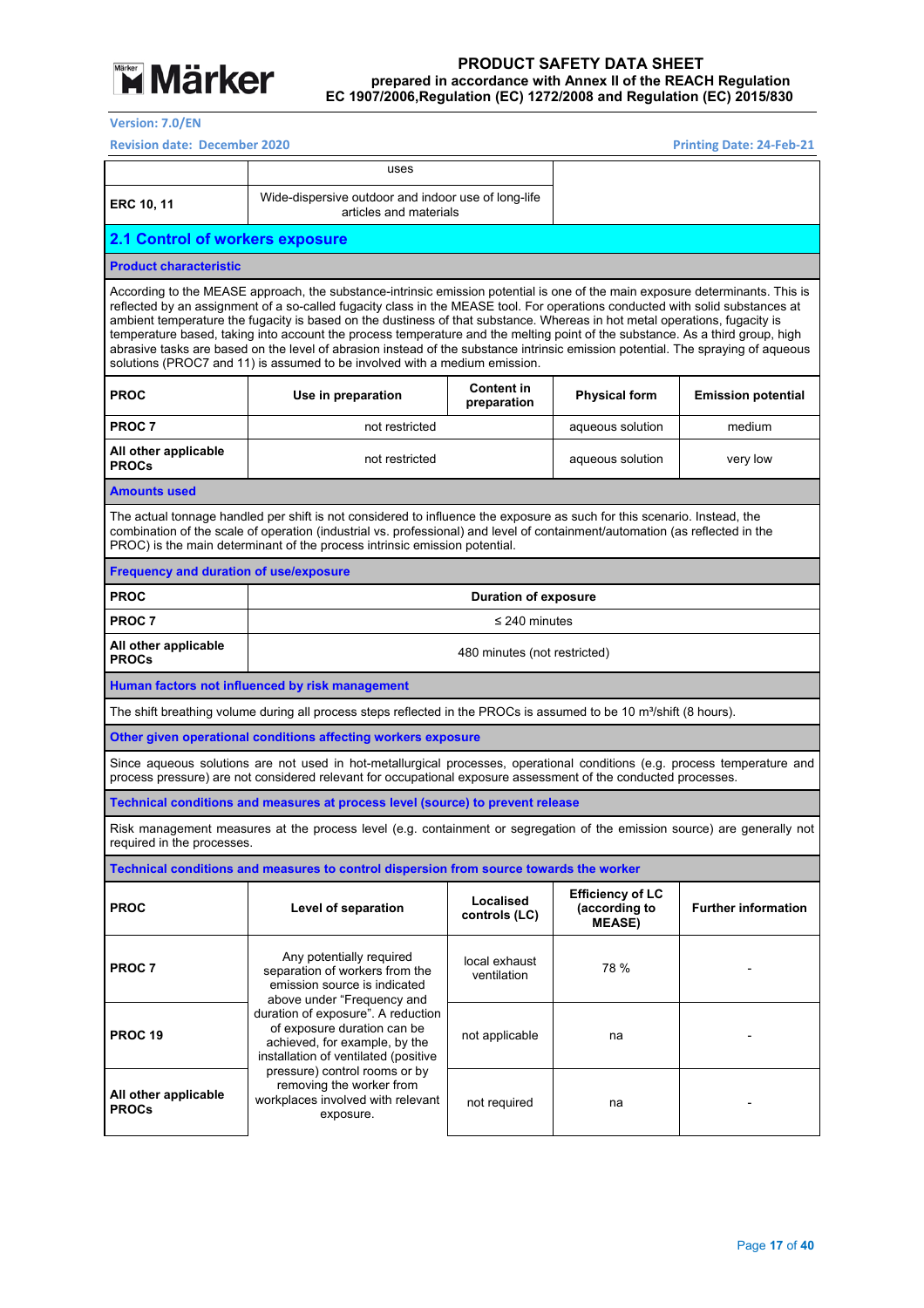

#### **Version: 7.0/EN**

#### **Revision date: December 2020 Printing Date: 24‐Feb‐21**

#### **Organisational measures to prevent /limit releases, dispersion and exposure**

Avoid inhalation or ingestion. General occupational hygiene measures are required to ensure a safe handling of the substance. These measures involve good personal and housekeeping practices (i.e. regular cleaning with suitable cleaning devices), no eating and smoking at the workplace, the wearing of standard working clothes and shoes unless otherwise stated below. Shower and change clothes at end of work shift. Do not wear contaminated clothing at home. Do not blow dust off with compressed air.

#### **Conditions and measures related to personal protection, hygiene and health evaluation**

| <b>PROC</b>                          | <b>Specification of respiratory</b><br>protective equipment (RPE) | <b>RPE efficiency</b><br>(assigned<br>protection<br>factor, APF) | <b>Specification of</b><br>gloves                                                                              | <b>Further personal</b><br>protective equipment<br>(PPE)                                                                                                                                                  |  |
|--------------------------------------|-------------------------------------------------------------------|------------------------------------------------------------------|----------------------------------------------------------------------------------------------------------------|-----------------------------------------------------------------------------------------------------------------------------------------------------------------------------------------------------------|--|
| PROC <sub>7</sub>                    | FFP1 mask                                                         | $APF = 4$                                                        | Since calcium<br>dihydroxide is                                                                                | Eye protection<br>equipment (e.g.<br>goggles or visors) must<br>be worn, unless<br>potential contact with<br>the eye can be                                                                               |  |
| All other applicable<br><b>PROCs</b> | not required                                                      | na                                                               | classified as irritating<br>to skin, the use of<br>protective gloves is<br>mandatory for all<br>process steps. | excluded by the nature<br>and type of application<br>(i.e. closed process).<br>Additionally, face<br>protection, protective<br>clothing and safety<br>shoes are required to<br>be worn as<br>appropriate. |  |

Any RPE as defined above shall only be worn if the following principles are implemented in parallel: The duration of work (compare with "duration of exposure" above) should reflect the additional physiological stress for the worker due to the breathing resistance and mass of the RPE itself, due to the increased thermal stress by enclosing the head. In addition, it shall be considered that the worker's capability of using tools and of communicating are reduced during the wearing of RPE.

For reasons as given above, the worker should therefore be (i) healthy (especially in view of medical problems that may affect the use of RPE), (ii) have suitable facial characteristics reducing leakages between face and mask (in view of scars and facial hair). The recommended devices above which rely on a tight face seal will not provide the required protection unless they fit the contours of the face properly and securely.

The employer and self-employed persons have legal responsibilities for the maintenance and issue of respiratory protective devices and the management of their correct use in the workplace. Therefore, they should define and document a suitable policy for a respiratory protective device programme including training of the workers.

An overview of the APFs of different RPE (according to BS EN 529:2005) can be found in the glossary of MEASE.

#### **2.2 Control of environmental exposure**

**Amounts used** 

The daily and annual amount per site (for point sources) is not considered to be the main determinant for environmental exposure.

**Frequency and duration of use** 

Intermittent (< 12 time per year) or continuous use/release

**Environment factors not influenced by risk management** 

Flow rate of receiving surface water: 18000 m<sup>3</sup>/day

**Other given operational conditions affecting environmental exposure** 

Effluent discharge rate: 2000 m<sup>3</sup>/day

**Technical onsite conditions and measures to reduce or limit discharges, air emissions and releases to soil** 

Risk management measures related to the environment aim to avoid discharging lime solutions into municipal wastewater or to surface water, in case such discharges are expected to cause significant pH changes. Regular control of the pH value during introduction into open waters is required. In general discharges should be carried out such that pH changes in receiving surface waters are minimised (e.g. through neutralisation). In general most aquatic organisms can tolerate pH values in the range of 6-9. This is also reflected in the description of standard OECD tests with aquatic organisms. The justification for this risk management measure can be found in the introduction section.

**Conditions and measures related to waste** 

Solid industrial waste of lime should be reused or discharged to the industrial wastewater and further neutralized if needed.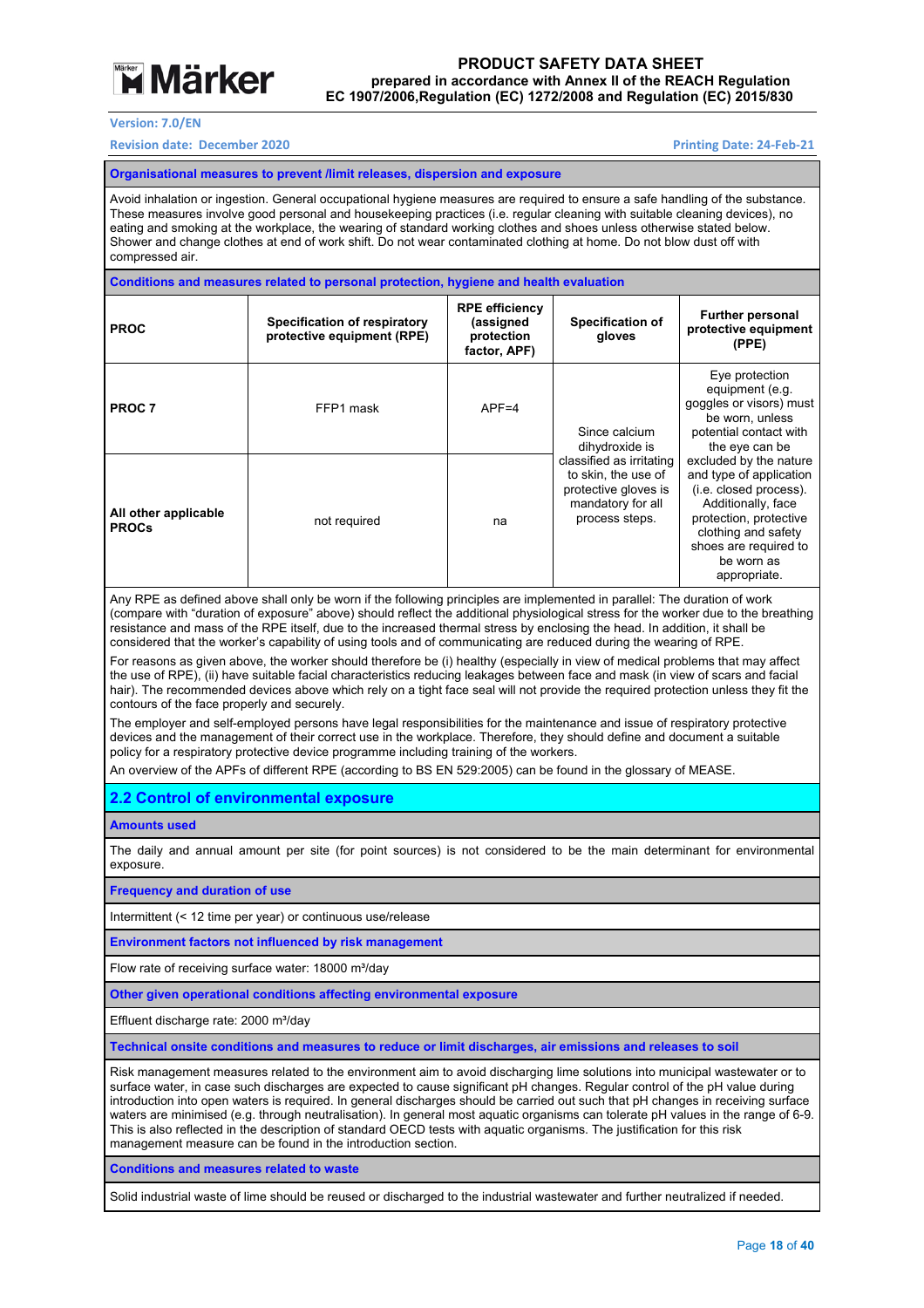

**Version: 7.0/EN** 

**Revision date: December 2020 Printing Date: 24‐Feb‐21** 

#### **3. Exposure estimation and reference to its source**

#### **Occupational exposure**

The exposure estimation tool MEASE was used for the assessment of inhalation exposure. The risk characterisation ratio (RCR) is the quotient of the refined exposure estimate and the respective DNEL (derived no-effect level) and has to be below 1 to demonstrate a safe use. For inhalation exposure, the RCR is based on the DNEL for calcium dihydroxide of 1 mg/m<sup>3</sup> (as respirable dust) and the respective inhalation exposure estimate derived using MEASE (as inhalable dust). Thus, the RCR includes an additional safety margin since the respirable fraction being a sub-fraction of the inhalable fraction according to EN 481.

| <b>PROC</b>                                                                | Method used for inhalation<br>exposure assessment | <b>Inhalation</b><br>exposure<br>estimate (RCR) | <b>Method used for</b><br>dermal exposure<br>assessment | <b>Dermal exposure</b><br>estimate (RCR)                                                                                                                                                                                                                            |
|----------------------------------------------------------------------------|---------------------------------------------------|-------------------------------------------------|---------------------------------------------------------|---------------------------------------------------------------------------------------------------------------------------------------------------------------------------------------------------------------------------------------------------------------------|
| PROC 1, 2, 3, 4, 5, 7,<br>8a, 8b, 9, 10, 12, 13,<br>14, 15, 16, 17, 18, 19 | <b>MEASE</b>                                      | $< 1$ mg/m <sup>3</sup> (0.001<br>$-0.66$       |                                                         | Since calcium dihydroxide are classified as<br>irritating to skin, dermal exposure has to be<br>minimised as far as technically feasible. A<br>DNEL for dermal effects has not been derived.<br>Thus, dermal exposure is not assessed in this<br>exposure scenario. |
|                                                                            |                                                   |                                                 |                                                         |                                                                                                                                                                                                                                                                     |

**Environmental exposure** 

The environmental exposure assessment is only relevant for the aquatic environment, when applicable including STPs/WWTPs, as emissions of lime substance in the different life-cycle stages (production and use) mainly apply to (waste) water. The aquatic effect and risk assessment only deal with the effect on organisms/ecosystems due to possible pH changes related to OHdischarges, being the toxicity of Ca2+ is expected to be negligible compared to the (potential) pH effect. Only the local scale is being addressed, including municipal sewage treatment plants (STPs) or industrial waste water treatment plants (WWTPs) when applicable, both for production and industrial use as any effects that might occur would be expected to take place on a local scale. The high water solubility and very low vapour pressure indicate that lime substance will be found predominantly in water. Significant emissions or exposure to air are not expected due to the low vapour pressure of lime substance. Significant emissions or exposure to the terrestrial environment are not expected either for this exposure scenario. The exposure assessment for the aquatic environment will therefore only deal with the possible pH changes in STP effluent and surface water related to the OH- discharges at the local scale. The exposure assessment is approached by assessing the resulting pH impact: the surface water pH should not increase above 9.

| The production of lime substance can potentially result in an aquatic emission and locally increase the<br>lime substance concentration and affect the pH in the aquatic environment. When the pH is not<br>neutralised, the discharge of effluent from lime substance production sites may impact the pH in the<br>receiving water. The pH of effluents is normally measured very frequently and can be neutralised<br>easily as often required by national laws.                                                                                   |
|------------------------------------------------------------------------------------------------------------------------------------------------------------------------------------------------------------------------------------------------------------------------------------------------------------------------------------------------------------------------------------------------------------------------------------------------------------------------------------------------------------------------------------------------------|
| Waste water from lime substance production is an inorganic wastewater stream and therefore there is<br>no biological treatment. Therefore, wastewater streams from lime substance production sites will<br>normally not be treated in biological waste water treatment plants (WWTPs), but can be used for pH<br>control of acid wastewater streams that are treated in biological WWTPs.                                                                                                                                                            |
| When lime substance is emitted to surface water, sorption to particulate matter and sediment will be<br>negligible. When lime is rejected to surface water, the pH may increase, depending on the buffer<br>capacity of the water. The higher the buffer capacity of the water, the lower the effect on pH will be. In<br>general the buffer capacity preventing shifts in acidity or alkalinity in natural waters is regulated by the<br>equilibrium between carbon dioxide (CO2), the bicarbonate ion (HCO3-) and the carbonate ion<br>$(CO32-)$ . |
| The sediment compartment is not included in this ES, because it is not considered relevant for lime<br>substance: when lime substance is emitted to the aquatic compartment, sorption of to sediment<br>particles is negligible.                                                                                                                                                                                                                                                                                                                     |
| The terrestrial compartment is not included in this exposure scenario, because it is not considered to<br>be relevant.                                                                                                                                                                                                                                                                                                                                                                                                                               |
| The air compartment is not included in this CSA because it is considered not relevant for lime<br>substance: when emitted to air as an aerosol in water, lime substance is neutralised as a result of its<br>reaction with CO2 (or other acids), into HCO3- and Ca2+. Subsequently, the salts (e.g.<br>calcium(bi)carbonate) are washed out from the air and thus the atmospheric emissions of neutralised<br>lime substance largely end up in soil and water.                                                                                       |
| Bioaccumulation in organisms is not relevant for lime substance: a risk assessment for secondary<br>poisoning is therefore not required.                                                                                                                                                                                                                                                                                                                                                                                                             |
|                                                                                                                                                                                                                                                                                                                                                                                                                                                                                                                                                      |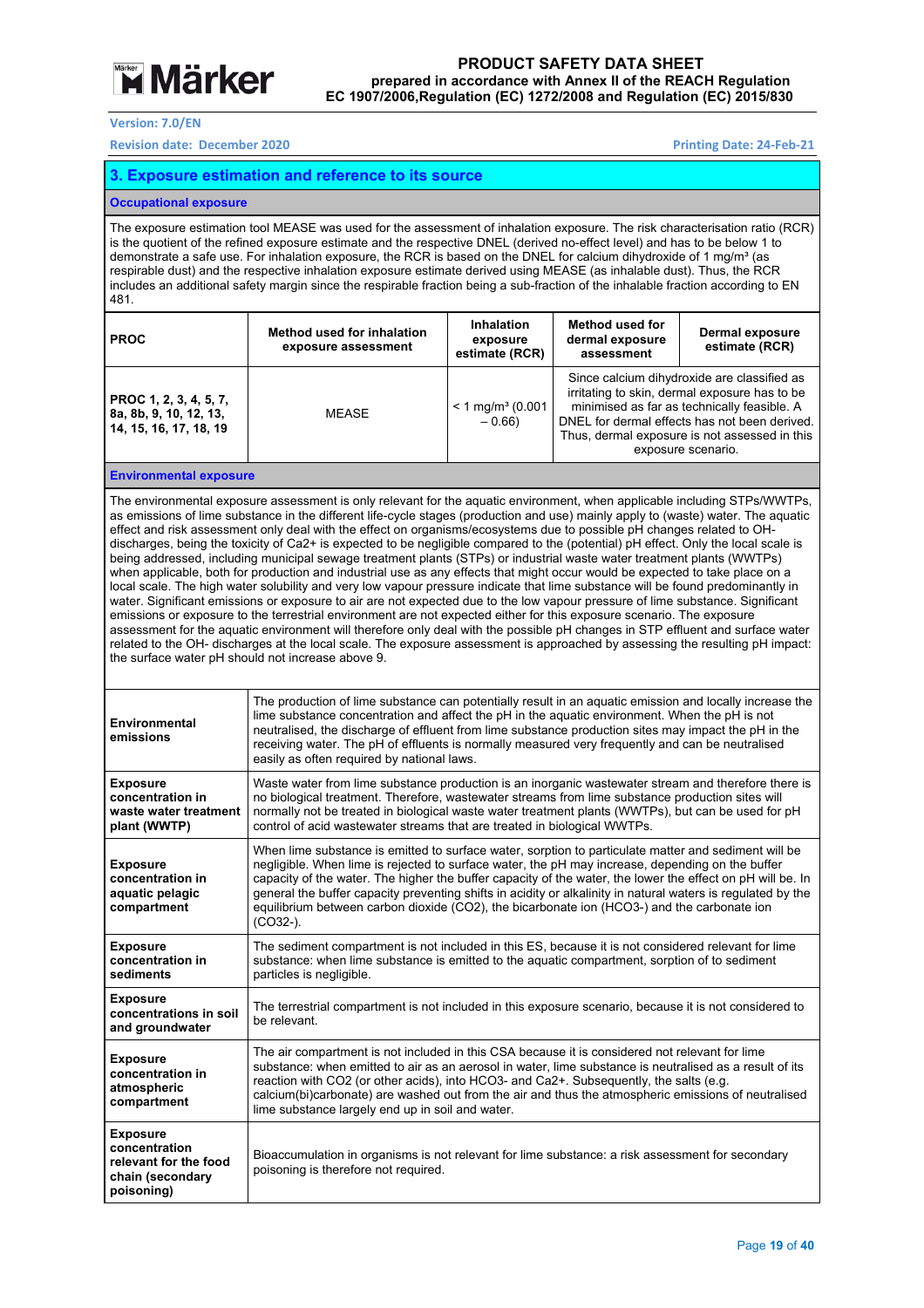# **Märker**

**Version: 7.0/EN** 

**Revision date: December 2020 Printing Date: 24‐Feb‐21** 

#### **4. Guidance to DU to evaluate whether he works inside the boundaries set by the ES**

#### **Occupational exposure**

The DU works inside the boundaries set by the ES if either the proposed risk management measures as described above are met or the downstream user can demonstrate on his own that his operational conditions and implemented risk management measures are adequate. This has to be done by showing that they limit the inhalation and dermal exposure to a level below the respective DNEL (given that the processes and activities in question are covered by the PROCs listed above) as given below. If measured data are not available, the DU may make use of an appropriate scaling tool such as MEASE (www.ebrc.de/mease.html) to estimate the associated exposure. The dustiness of the substance used can be determined

according to the MEASE glossary. For example, substances with a dustiness less than 2.5 % according to the Rotating Drum Method (RDM) are defined as "low dusty", substances with a dustiness less than 10 % (RDM) are defined as "medium dusty" and substances with a dustiness ≥10 % are defined as "high dusty".

#### DNEL<sub>inhalation</sub>: 1 mg/m<sup>3</sup> (as respirable dust)

Important note: The DU has to be aware of the fact that apart from the long-term DNEL given above, a DNEL for acute effects exists at a level of 4 mg/m<sup>3</sup>. By demonstrating a safe use when comparing exposure estimates with the long-term DNEL, the acute DNEL is therefore also covered (according to R.14 guidance, acute exposure levels can be derived by multiplying longterm exposure estimates by a factor of 2). When using MEASE for the derivation of exposure estimates, it is noted that the exposure duration should only be reduced to half-shift as a risk management measure (leading to an exposure reduction of 40 %).

#### **Environmental exposure**

If a site does not comply with the conditions stipulated in the safe use ES, it is recommended to apply a tiered approach to perform a more site-specific assessment. For that assessment, the following stepwise approach is recommended.

**Tier 1**: retrieve information on effluent pH and the contribution of the lime substance on the resulting pH. Should the pH be above 9 and be predominantly attributable to lime, then further actions are required to demonstrate safe use.

**Tier 2a**: retrieve information on receiving water pH after the discharge point. The pH of the receiving water shall not exceed the value of 9. If the measures are not available, the pH in the river can be calculated as follows:

$$
pHriver = Log \left[ \frac{Qeffluent * 10^{pHeffluent} + Qriverupstream * 10^{pHupstream}}{Qriverupstream + Qeffluent} \right]
$$
\n(Eq 1)

Where:

 $\Omega$  effluent refers to the effluent flow (in  $m^3$ /day)

 $Q$  river upstream refers to the upstream river flow (in  $m^3$ /day)

pH effluent refers to the pH of the effluent

pH upstream river refers to the pH of the river upstream of the discharge point

Please note that initially, default values can be used:

- Q river upstream flows: use the 10th of existing measurements distribution or use default value of 18000  $m<sup>3</sup>/day$
- Q effluent: use default value of 2000 m<sup>3</sup>/day
- The upstream pH is preferably a measured value. If not available, one can assume a neutral pH of 7 if this can be justified.

Such equation has to be seen as a worst case scenario, where water conditions are standard and not case specific.

**Tier 2b**: Equation 1 can be used to identify which effluent pH causes an acceptable pH level in the receiving body. In order to do so, pH of the river is set at value 9 and pH of the effluent is calculated accordingly (using default values as reported previously, if necessary). As temperature influences lime solubility, pH effluent might require to be adjusted on a case-by-case basis. Once the maximum admissible pH value in the effluent is established, it is assumed that the OH- concentrations are all dependent on lime discharge and that there is no buffer capacity conditions to consider (this is a unrealistic worst case scenario, which can be modified where information is available). Maximum load of lime that can be annually rejected without negatively affecting the pH of the receiving water is calculated assuming chemical equilibrium. OH- expressed as moles/litre are multiplied by average flow of the effluent and then divided by the molar mass of the lime substance.

**Tier 3**: measure the pH in the receiving water after the discharge point. If pH is below 9, safe use is reasonably demonstrated and the ES ends here. If pH is found to be above 9, risk management measures have to be implemented: the effluent has to undergo neutralisation, thus ensuring safe use of lime during production or use phase.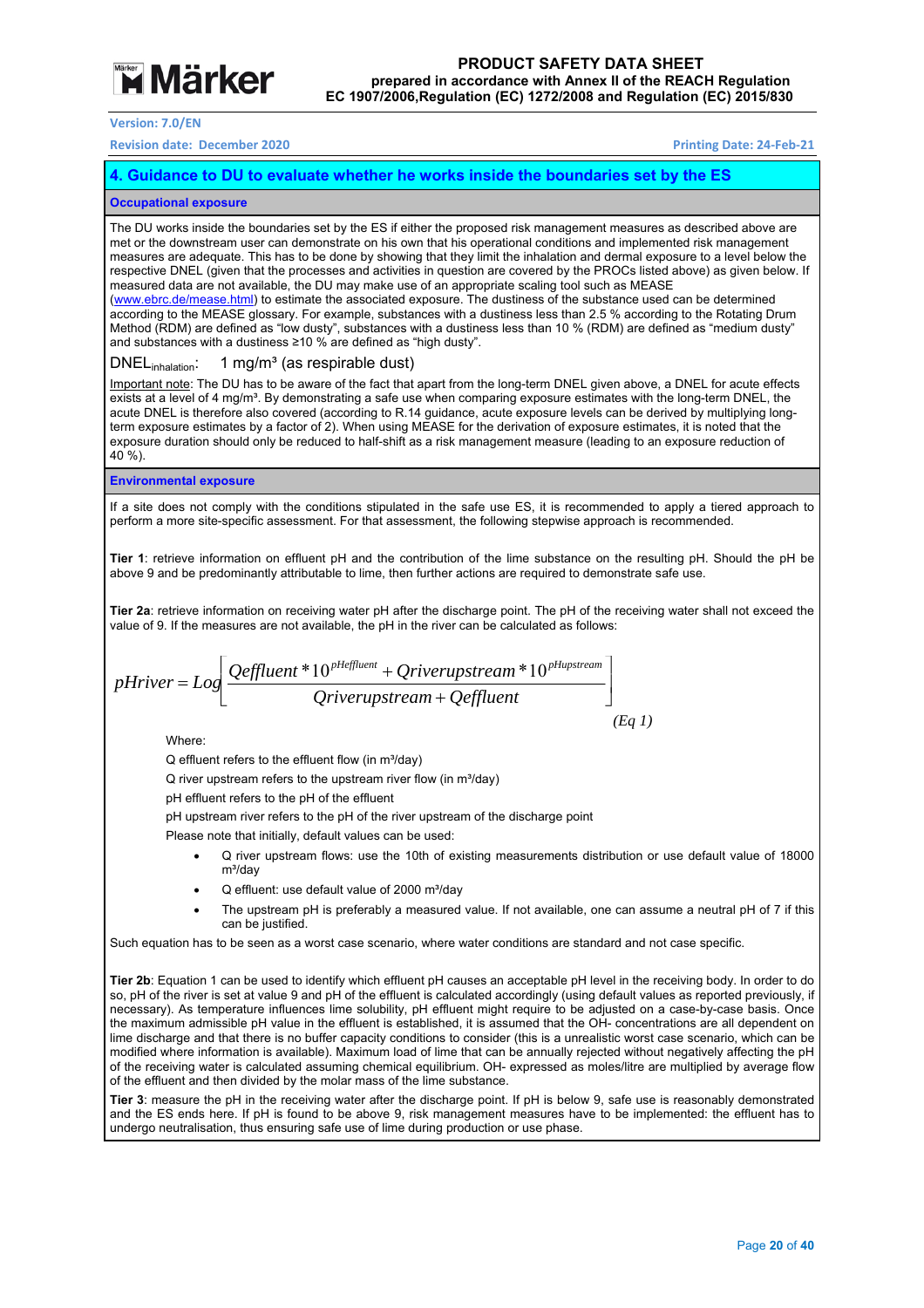

#### EC 1907/2006, Regulation (EC) 1272/2008 and Regulation (EC) 2015/830 prepared in accordance with Annex II of the REACH Regulation **PROD DUCT SAFET TY DATA SH HEET**

#### **Version: 7 .0/EN**

**Revision d ate: Decembe r 2020** 

**Printing Date: : 24‐Feb‐21** 

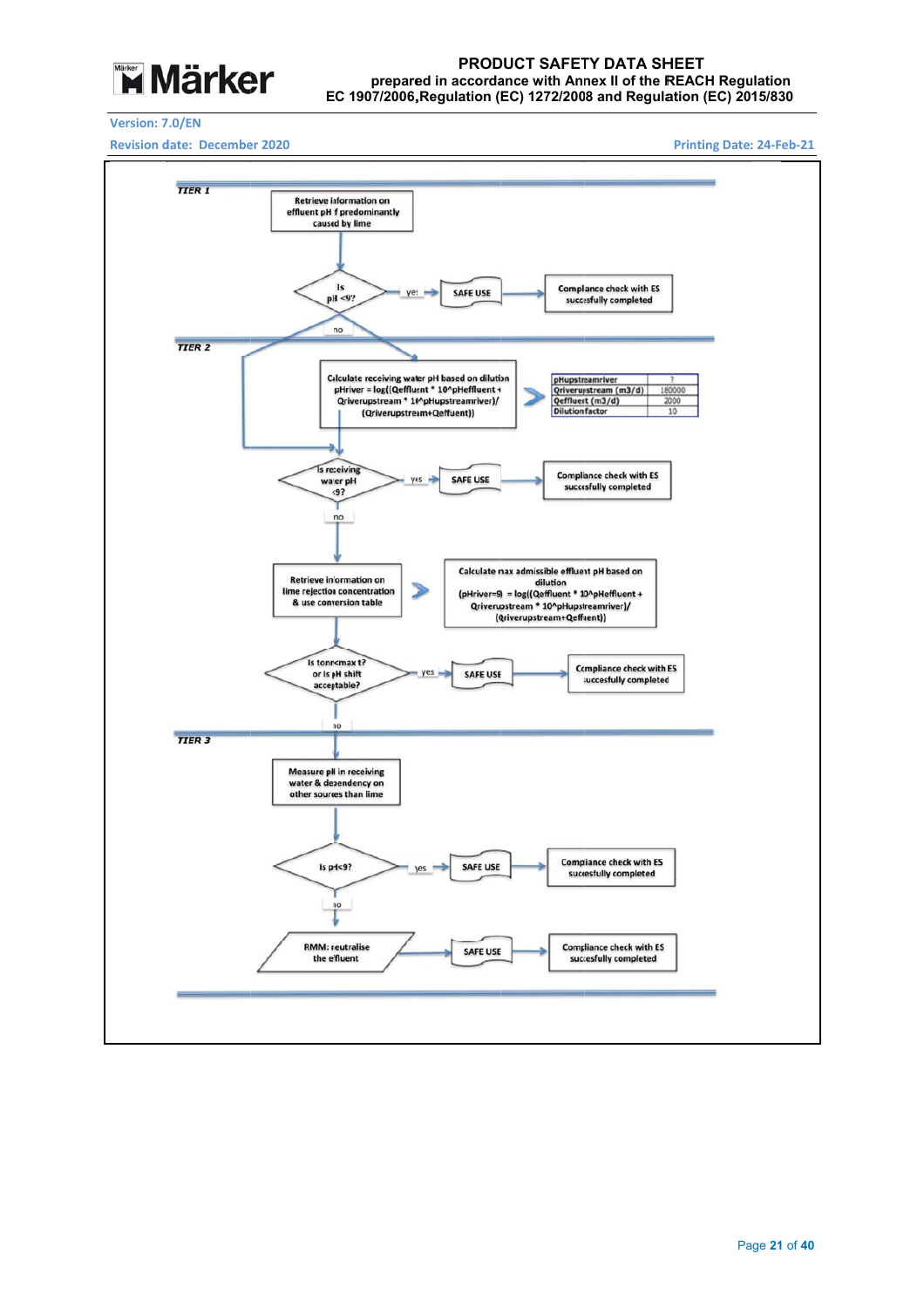

**Revision date: December 2020 Printing Date: 24‐Feb‐21** 

### **ES number 9.6: Professional uses of aqueous solutions of lime substances**

|                                                    | <b>Exposure Scenario Format (1) addressing uses carried out by workers</b>                                                                                                                                                                                                                                                                                                                                                                                |                                                                                                                                                                                    |  |  |  |  |
|----------------------------------------------------|-----------------------------------------------------------------------------------------------------------------------------------------------------------------------------------------------------------------------------------------------------------------------------------------------------------------------------------------------------------------------------------------------------------------------------------------------------------|------------------------------------------------------------------------------------------------------------------------------------------------------------------------------------|--|--|--|--|
| 1. Title                                           |                                                                                                                                                                                                                                                                                                                                                                                                                                                           |                                                                                                                                                                                    |  |  |  |  |
| Free short title                                   |                                                                                                                                                                                                                                                                                                                                                                                                                                                           | Professional uses of aqueous solutions of lime substances                                                                                                                          |  |  |  |  |
| <b>Systematic title based</b><br>on use descriptor | SU22, SU1, SU5, SU6a, SU6b, SU7, SU10, SU11, SU12, SU13, SU16, SU17, SU18, SU19, SU20,<br><b>SU23. SU24</b><br>PC1, PC2, PC3, PC7, PC8, PC9a, PC9b, PC11, PC12, PC13, PC14, PC15, PC16, PC17, PC18,<br>PC19, PC20, PC21, PC23, PC24, PC25, PC26, PC27, PC28, PC29, PC30, PC31, PC32, PC33,<br>PC34, PC35, PC36, PC37, PC39, PC40<br>AC1, AC2, AC3, AC4, AC5, AC6, AC7, AC8, AC10, AC11, AC13<br>(appropriate PROCs and ERCs are given in Section 2 below) |                                                                                                                                                                                    |  |  |  |  |
| Processes, tasks<br>and/or activities<br>covered   |                                                                                                                                                                                                                                                                                                                                                                                                                                                           | Processes, tasks and/or activities covered are described in Section 2 below.                                                                                                       |  |  |  |  |
| <b>Assessment Method</b>                           |                                                                                                                                                                                                                                                                                                                                                                                                                                                           | The assessment of inhalation exposure is based on the exposure estimation tool MEASE. The<br>environmental assessment is based on FOCUS-Exposit.                                   |  |  |  |  |
|                                                    | 2. Operational conditions and risk management measures                                                                                                                                                                                                                                                                                                                                                                                                    |                                                                                                                                                                                    |  |  |  |  |
| <b>PROC/ERC</b>                                    | <b>REACH definition</b>                                                                                                                                                                                                                                                                                                                                                                                                                                   | <b>Involved tasks</b>                                                                                                                                                              |  |  |  |  |
| PROC <sub>2</sub>                                  | Use in closed, continuous process with<br>occasional controlled exposure                                                                                                                                                                                                                                                                                                                                                                                  |                                                                                                                                                                                    |  |  |  |  |
| <b>PROC3</b>                                       | Use in closed batch process (synthesis or<br>formulation)                                                                                                                                                                                                                                                                                                                                                                                                 |                                                                                                                                                                                    |  |  |  |  |
| PROC <sub>4</sub>                                  | Use in batch and other process (synthesis)<br>where opportunity for exposure arises                                                                                                                                                                                                                                                                                                                                                                       |                                                                                                                                                                                    |  |  |  |  |
| <b>PROC5</b>                                       | Mixing or blending in batch processes for<br>formulation of preparations and articles<br>(multistage and/or significant contact)                                                                                                                                                                                                                                                                                                                          |                                                                                                                                                                                    |  |  |  |  |
| PROC <sub>8a</sub>                                 | Transfer of substance or preparation<br>(charging/discharging) from/to<br>vessels/large containers at non-dedicated<br>facilities                                                                                                                                                                                                                                                                                                                         |                                                                                                                                                                                    |  |  |  |  |
| PROC <sub>8b</sub>                                 | Transfer of substance or preparation<br>(charging/ discharging) from/to<br>vessels/large containers at dedicated<br>facilities                                                                                                                                                                                                                                                                                                                            |                                                                                                                                                                                    |  |  |  |  |
| PROC <sub>9</sub>                                  | Transfer of substance or preparation into<br>small containers (dedicated filling line,<br>including weighing)                                                                                                                                                                                                                                                                                                                                             | Further information is provided in the ECHA Guidance<br>on information requirements and chemical safety<br>assessment, Chapter R.12: Use descriptor system<br>(ECHA-2010-G-05-EN). |  |  |  |  |
| <b>PROC 10</b>                                     | Roller application or brushing                                                                                                                                                                                                                                                                                                                                                                                                                            |                                                                                                                                                                                    |  |  |  |  |
| <b>PROC 11</b>                                     | Non industrial spraying                                                                                                                                                                                                                                                                                                                                                                                                                                   |                                                                                                                                                                                    |  |  |  |  |
| PROC 12                                            | Use of blowing agents in manufacture of<br>foam                                                                                                                                                                                                                                                                                                                                                                                                           |                                                                                                                                                                                    |  |  |  |  |
| <b>PROC 13</b>                                     | Treatment of articles by dipping and<br>pouring                                                                                                                                                                                                                                                                                                                                                                                                           |                                                                                                                                                                                    |  |  |  |  |
| <b>PROC 15</b>                                     | Use as laboratory reagent                                                                                                                                                                                                                                                                                                                                                                                                                                 |                                                                                                                                                                                    |  |  |  |  |
| <b>PROC 16</b>                                     | Using material as fuel sources, limited<br>exposure to unburned product to be<br>expected                                                                                                                                                                                                                                                                                                                                                                 |                                                                                                                                                                                    |  |  |  |  |
| <b>PROC 17</b>                                     | Lubrication at high energy conditions and in<br>partly open process                                                                                                                                                                                                                                                                                                                                                                                       |                                                                                                                                                                                    |  |  |  |  |
| PROC 18                                            | Greasing at high energy conditions                                                                                                                                                                                                                                                                                                                                                                                                                        |                                                                                                                                                                                    |  |  |  |  |
| <b>PROC 19</b>                                     | Hand-mixing with intimate contact and only<br>PPE available                                                                                                                                                                                                                                                                                                                                                                                               |                                                                                                                                                                                    |  |  |  |  |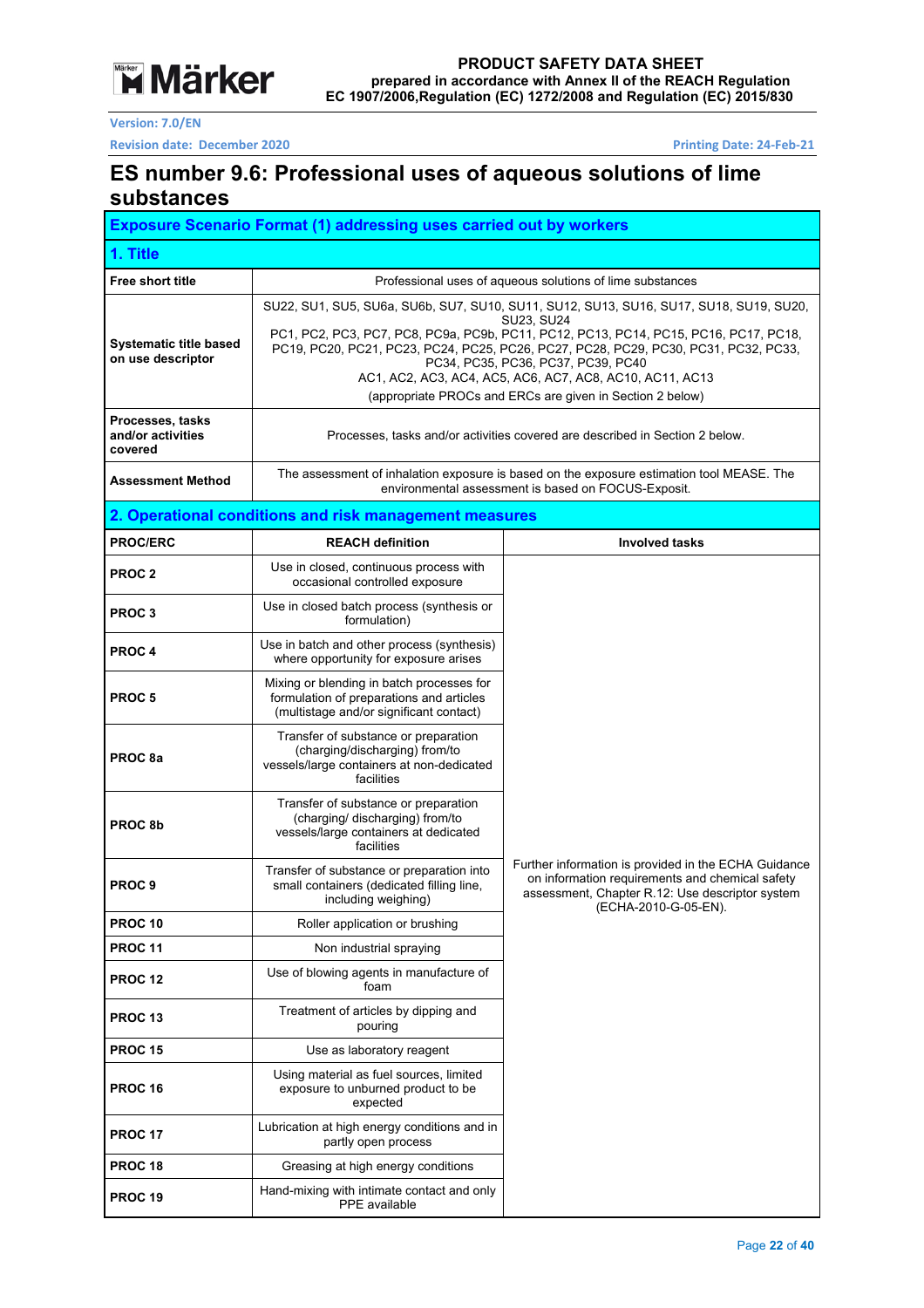

**Version: 7.0/EN** 

| <b>Revision date: December 2020</b><br><b>Printing Date: 24-Feb-21</b>                                                                                                                                                                                                                                                                                                                                                                                                                                                                                                                                                                                                                                                                          |                                                                                                                                                                                                                                                                                             |                                  |                                                           |                                                                                                                           |  |  |  |
|-------------------------------------------------------------------------------------------------------------------------------------------------------------------------------------------------------------------------------------------------------------------------------------------------------------------------------------------------------------------------------------------------------------------------------------------------------------------------------------------------------------------------------------------------------------------------------------------------------------------------------------------------------------------------------------------------------------------------------------------------|---------------------------------------------------------------------------------------------------------------------------------------------------------------------------------------------------------------------------------------------------------------------------------------------|----------------------------------|-----------------------------------------------------------|---------------------------------------------------------------------------------------------------------------------------|--|--|--|
| ERC2, ERC8a, ERC8b,<br>ERC8c, ERC8d,<br>ERC8e, ERC8f                                                                                                                                                                                                                                                                                                                                                                                                                                                                                                                                                                                                                                                                                            | Calcium dihydroxide is applied in numerous cases of<br>Wide dispersive indoor and outdoor use of<br>wide dispersive uses: agricultural, forestry, fish and<br>reactive substances or processing aids in<br>shrimps farming, soil treatment and environmental<br>open systems<br>protection. |                                  |                                                           |                                                                                                                           |  |  |  |
| 2.1 Control of workers exposure                                                                                                                                                                                                                                                                                                                                                                                                                                                                                                                                                                                                                                                                                                                 |                                                                                                                                                                                                                                                                                             |                                  |                                                           |                                                                                                                           |  |  |  |
| <b>Product characteristic</b>                                                                                                                                                                                                                                                                                                                                                                                                                                                                                                                                                                                                                                                                                                                   |                                                                                                                                                                                                                                                                                             |                                  |                                                           |                                                                                                                           |  |  |  |
| According to the MEASE approach, the substance-intrinsic emission potential is one of the main exposure determinants. This is<br>reflected by an assignment of a so-called fugacity class in the MEASE tool. For operations conducted with solid substances at<br>ambient temperature the fugacity is based on the dustiness of that substance. Whereas in hot metal operations, fugacity is<br>temperature based, taking into account the process temperature and the melting point of the substance. As a third group, high<br>abrasive tasks are based on the level of abrasion instead of the substance intrinsic emission potential. The spraying of aqueous<br>solutions (PROC7 and 11) is assumed to be involved with a medium emission. |                                                                                                                                                                                                                                                                                             |                                  |                                                           |                                                                                                                           |  |  |  |
| <b>PROC</b>                                                                                                                                                                                                                                                                                                                                                                                                                                                                                                                                                                                                                                                                                                                                     | Use in preparation                                                                                                                                                                                                                                                                          | <b>Content in</b><br>preparation | <b>Physical form</b>                                      | <b>Emission potential</b>                                                                                                 |  |  |  |
| All applicable PROCs                                                                                                                                                                                                                                                                                                                                                                                                                                                                                                                                                                                                                                                                                                                            | not restricted                                                                                                                                                                                                                                                                              |                                  | aqueous solution                                          | very low                                                                                                                  |  |  |  |
| <b>Amounts used</b>                                                                                                                                                                                                                                                                                                                                                                                                                                                                                                                                                                                                                                                                                                                             |                                                                                                                                                                                                                                                                                             |                                  |                                                           |                                                                                                                           |  |  |  |
| The actual tonnage handled per shift is not considered to influence the exposure as such for this scenario. Instead, the<br>combination of the scale of operation (industrial vs. professional) and level of containment/automation (as reflected in the<br>PROC) is the main determinant of the process intrinsic emission potential.                                                                                                                                                                                                                                                                                                                                                                                                          |                                                                                                                                                                                                                                                                                             |                                  |                                                           |                                                                                                                           |  |  |  |
| <b>Frequency and duration of use/exposure</b>                                                                                                                                                                                                                                                                                                                                                                                                                                                                                                                                                                                                                                                                                                   |                                                                                                                                                                                                                                                                                             |                                  |                                                           |                                                                                                                           |  |  |  |
| <b>PROC</b>                                                                                                                                                                                                                                                                                                                                                                                                                                                                                                                                                                                                                                                                                                                                     |                                                                                                                                                                                                                                                                                             |                                  | <b>Duration of exposure</b>                               |                                                                                                                           |  |  |  |
| <b>PROC 11</b>                                                                                                                                                                                                                                                                                                                                                                                                                                                                                                                                                                                                                                                                                                                                  |                                                                                                                                                                                                                                                                                             |                                  | $\leq$ 240 minutes                                        |                                                                                                                           |  |  |  |
| All other applicable<br><b>PROCs</b>                                                                                                                                                                                                                                                                                                                                                                                                                                                                                                                                                                                                                                                                                                            |                                                                                                                                                                                                                                                                                             | 480 minutes (not restricted)     |                                                           |                                                                                                                           |  |  |  |
| Human factors not influenced by risk management                                                                                                                                                                                                                                                                                                                                                                                                                                                                                                                                                                                                                                                                                                 |                                                                                                                                                                                                                                                                                             |                                  |                                                           |                                                                                                                           |  |  |  |
| The shift breathing volume during all process steps reflected in the PROCs is assumed to be 10 m <sup>3</sup> /shift (8 hours).                                                                                                                                                                                                                                                                                                                                                                                                                                                                                                                                                                                                                 |                                                                                                                                                                                                                                                                                             |                                  |                                                           |                                                                                                                           |  |  |  |
| Other given operational conditions affecting workers exposure                                                                                                                                                                                                                                                                                                                                                                                                                                                                                                                                                                                                                                                                                   |                                                                                                                                                                                                                                                                                             |                                  |                                                           |                                                                                                                           |  |  |  |
| process pressure) are not considered relevant for occupational exposure assessment of the conducted processes.                                                                                                                                                                                                                                                                                                                                                                                                                                                                                                                                                                                                                                  |                                                                                                                                                                                                                                                                                             |                                  |                                                           | Since aqueous solutions are not used in hot-metallurgical processes, operational conditions (e.g. process temperature and |  |  |  |
| Technical conditions and measures at process level (source) to prevent release                                                                                                                                                                                                                                                                                                                                                                                                                                                                                                                                                                                                                                                                  |                                                                                                                                                                                                                                                                                             |                                  |                                                           |                                                                                                                           |  |  |  |
| required in the processes.                                                                                                                                                                                                                                                                                                                                                                                                                                                                                                                                                                                                                                                                                                                      |                                                                                                                                                                                                                                                                                             |                                  |                                                           | Risk management measures at the process level (e.g. containment or segregation of the emission source) are generally not  |  |  |  |
| Technical conditions and measures to control dispersion from source towards the worker                                                                                                                                                                                                                                                                                                                                                                                                                                                                                                                                                                                                                                                          |                                                                                                                                                                                                                                                                                             |                                  |                                                           |                                                                                                                           |  |  |  |
| <b>PROC</b>                                                                                                                                                                                                                                                                                                                                                                                                                                                                                                                                                                                                                                                                                                                                     | Level of separation                                                                                                                                                                                                                                                                         | Localised<br>controls (LC)       | <b>Efficiency of LC</b><br>(according to<br><b>MEASE)</b> | <b>Further information</b>                                                                                                |  |  |  |
| <b>PROC 19</b>                                                                                                                                                                                                                                                                                                                                                                                                                                                                                                                                                                                                                                                                                                                                  | Separation of workers<br>from the emission                                                                                                                                                                                                                                                  | not applicable                   | na                                                        |                                                                                                                           |  |  |  |
| All other applicable<br><b>PROCs</b>                                                                                                                                                                                                                                                                                                                                                                                                                                                                                                                                                                                                                                                                                                            | source is generally not<br>required in the<br>conducted processes.                                                                                                                                                                                                                          | not required                     | na                                                        |                                                                                                                           |  |  |  |
| Organisational measures to prevent /limit releases, dispersion and exposure                                                                                                                                                                                                                                                                                                                                                                                                                                                                                                                                                                                                                                                                     |                                                                                                                                                                                                                                                                                             |                                  |                                                           |                                                                                                                           |  |  |  |
| Avoid inhalation or ingestion. General occupational hygiene measures are reguired to ensure a safe handling of the substance.<br>These measures involve good personal and housekeeping practices (i.e. regular cleaning with suitable cleaning devices), no<br>eating and smoking at the workplace, the wearing of standard working clothes and shoes unless otherwise stated below.<br>Shower and change clothes at end of work shift. Do not wear contaminated clothing at home. Do not blow dust off with<br>compressed air.                                                                                                                                                                                                                 |                                                                                                                                                                                                                                                                                             |                                  |                                                           |                                                                                                                           |  |  |  |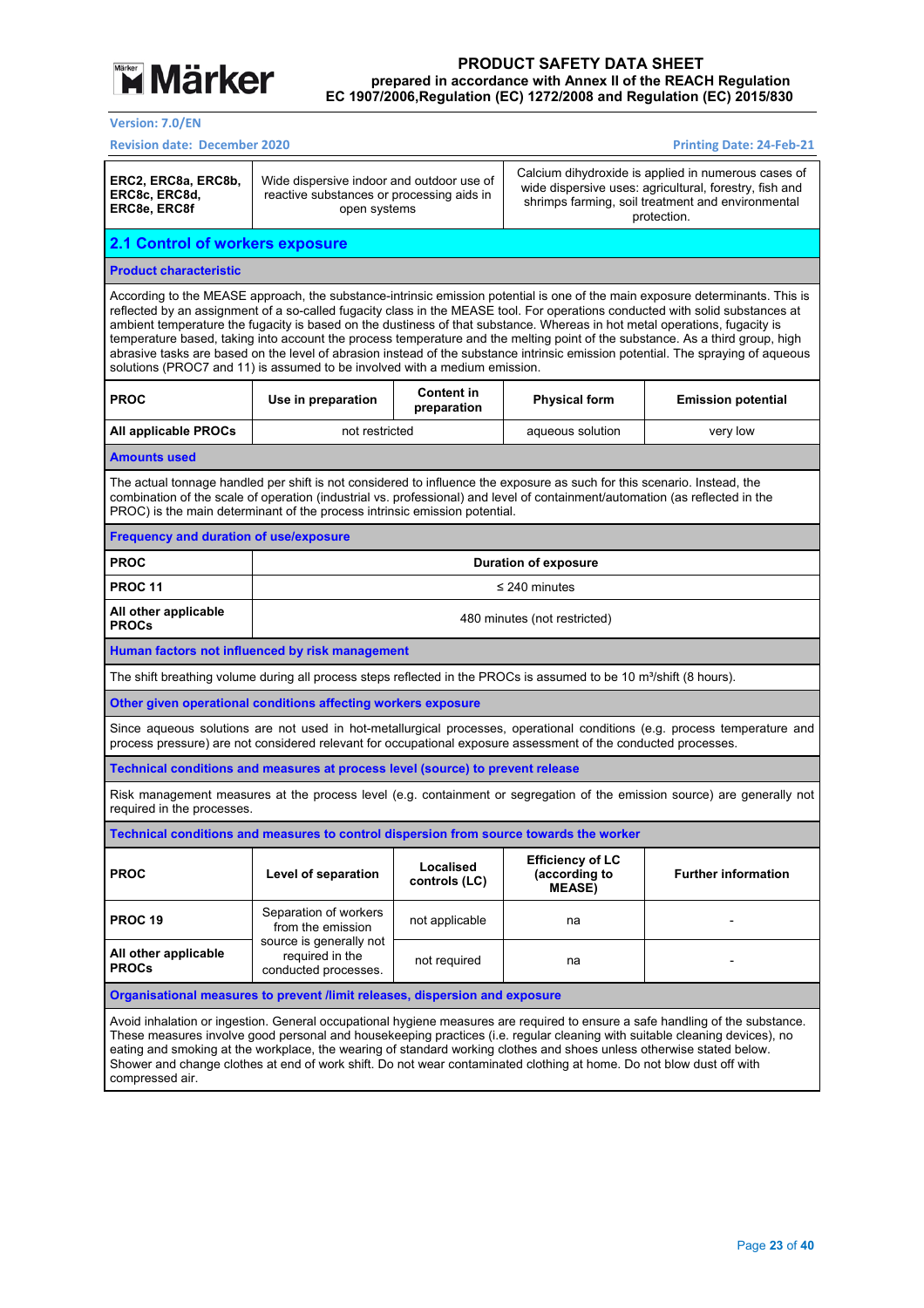

**Revision date: December 2020** 

#### **Printing Date: : 24‐Feb‐21**

| Conditions and measures related to personal protection, hygiene and health evaluation |                                                                      |                                                                  |                                                                         |                                                                                                                               |                                                                                                |  |  |
|---------------------------------------------------------------------------------------|----------------------------------------------------------------------|------------------------------------------------------------------|-------------------------------------------------------------------------|-------------------------------------------------------------------------------------------------------------------------------|------------------------------------------------------------------------------------------------|--|--|
| <b>PROC</b>                                                                           | <b>Specification of</b><br>respiratory protective<br>equipment (RPE) | <b>RPE efficiency</b><br>(assigned<br>protection<br>factor, APF) | <b>Specification of</b><br>gloves                                       | <b>Further personal protective</b><br>equipment (PPE)                                                                         |                                                                                                |  |  |
| <b>PROC 11</b>                                                                        | FFP3 mask                                                            | $APF = 20$                                                       | Since calcium<br>dihydroxide is                                         |                                                                                                                               | Eye protection equipment<br>(e.g. goggles or visors) must<br>be worn, unless potential         |  |  |
| <b>PROC 17</b>                                                                        | FFP1 mask                                                            | $APF = 4$                                                        | classified as irritating to<br>skin, the use of<br>protective gloves is | contact with the eye can be<br>excluded by the nature and<br>type of application (i.e. closed<br>process). Additionally, face |                                                                                                |  |  |
| All other applicable<br><b>PROCs</b>                                                  | not required                                                         | na                                                               | mandatory for all<br>process steps.                                     |                                                                                                                               | protection, protective clothing<br>and safety shoes are required<br>to be worn as appropriate. |  |  |

Any RPE as defined above shall only be worn if the following principles are implemented in parallel: The duration of work (compare w resistance considered that the worker's capability of using tools and of communicating are reduced during the wearing of RPE. with "duration o and mass of th of exposure" abo he RPE itself, du ove) should refle ue to the increas ect the additiona sed thermal stre al physiological ess by enclosing stress for the w g the head. In a worker due to th addition, it shall e breathing be

For reasons as given above, the worker should therefore be (i) healthy (especially in view of medical problems that may affect the use of RPE), (ii) have suitable facial characteristics reducing leakages between face and mask (in view of scars and facial hair). The recommended devices above which rely on a tight face seal will not provide the required protection unless they fit the contours of the face properly and securely.

The employer and self-employed persons have legal responsibilities for the maintenance and issue of respiratory protective devices and the management of their correct use in the workplace. Therefore, they should define and document a suitable policy for a respiratory protective device programme including training of the workers.

An overview of the APFs of different RPE (according to BS EN 529:2005) can be found in the glossary of MEASE.

**2.2 Control of environmental exposure – only relevant for agricultural soil protection** 

#### **Product c characteristics**

Drift: 1% (very worst-case estimate based on data from dust measurements in air as a function of the distance from application)

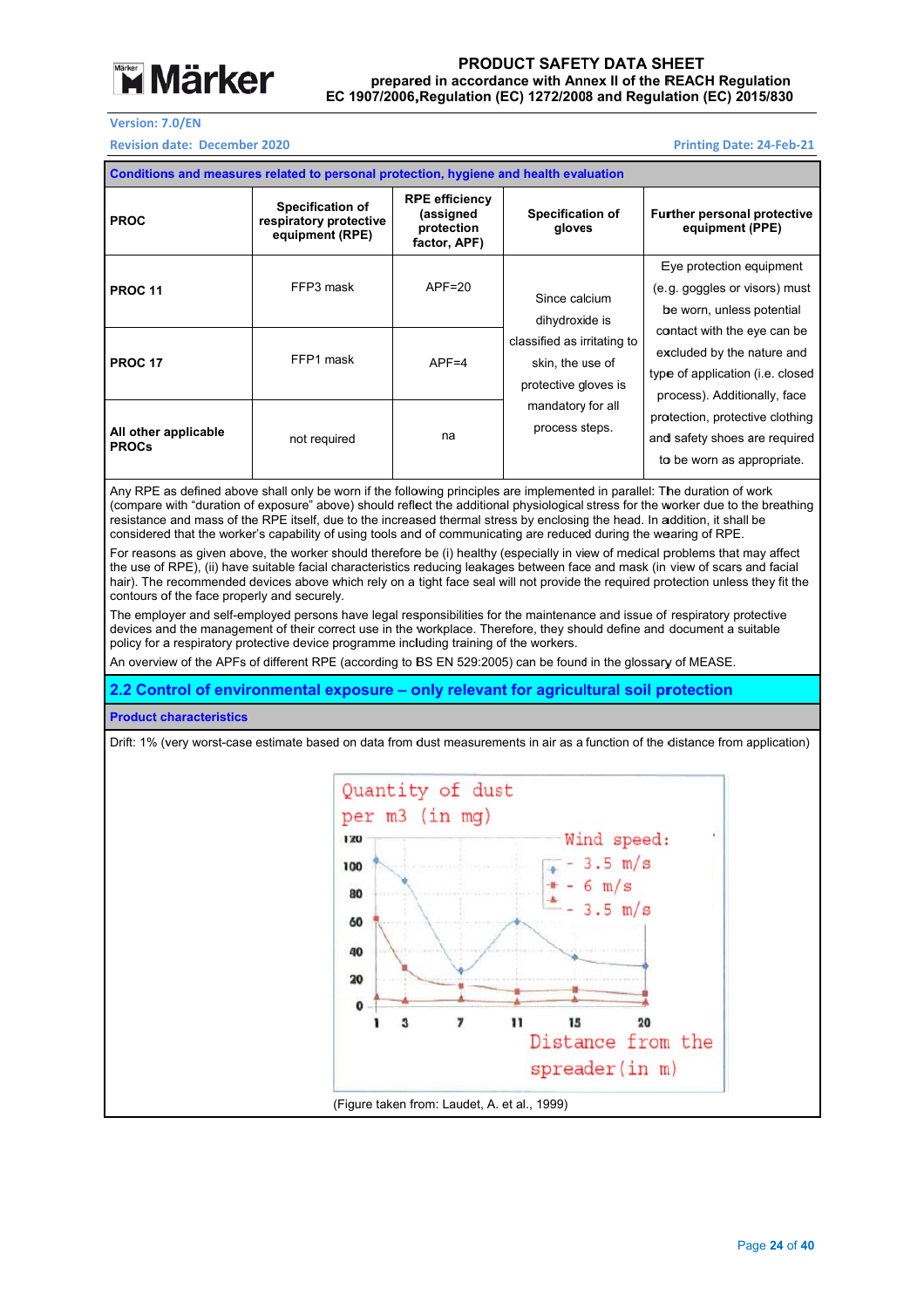

#### EC 1907/2006, Regulation (EC) 1272/2008 and Regulation (EC) 2015/830 prepared in accordance with Annex II of the REACH Regulation **PROD DUCT SAFET TY DATA SH HEET**

**Version: 7 7.0/EN** 

**Revision date: December 2020** 

```
Printing Date:
: 24‐Feb‐21
```
**Amounts used**  Ca(OH)2 2,244 kg/ha **Frequency and duration of use** 1 day/year (one application per year). Multiple applications during the year are allowed, provided the total yearly amount of 2,244 kg/ha is not exceeded (CaOH2) **Environment factors not influenced by risk management** Volume of surface water: 300 L/m² Field surfa ace area: 1 ha **Other given operational conditions affecting environmental exposure** Outdoor use of products Soil mixing depth: 20 cm **Technical conditions and measures at process level (source) to prevent release** There are no direct releases to adjacent surface waters. Technical conditions and measures to reduce or limit discharges, air emissions and releases to soil Drift should be minimised. **Organizational measures to prevent/limit release from site** In line with the requirements for good agricultural practice, agricultural soil should be analysed prior to application of lime and the application rate should be adjusted according to the results of the analysis. **2.2 Control of environmental exposure – only relevant for soil treatment in civil engineering Product c characteristics**  Drift: 1% (very worst-case estimate based on data from dust measurements in air as a function of the distance from application) Quantity of dust per m3 (in mg) Wind speed: 120  $-3.5 \text{ m/s}$ 100  $6 \text{ m/s}$  $90$  $3.5 \text{ m/s}$ 60 40  $20$  $\Omega$  $\bar{1}$ 15  $20$  $\overline{7}$ Distance from the spreader(in m) (Figure taken fr rom: Laudet, A. et al., 1999) **Amounts used**  Ca(OH)2 2 238,208 kg/ha **Frequency and duration of use** 1 day/year and only once in a lifetime. Multiple applications during the year are allowed, provided the total yearly amount of 238,208 kg/ha is not exceeded (CaOH2) **Environment factors not influenced by risk management** Field surfa ace area: 1 ha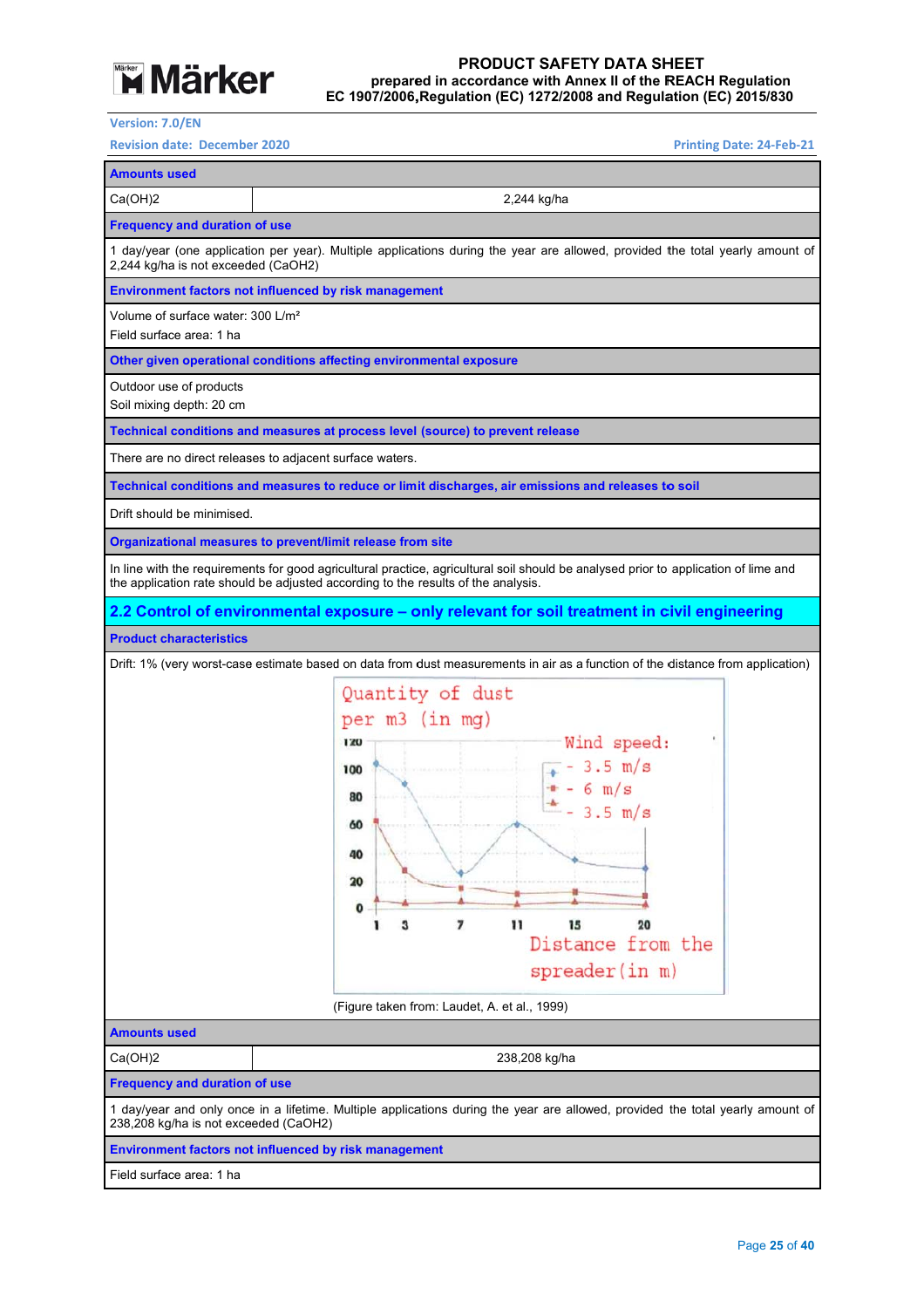

**Version: 7.0/EN** 

**Revision date: December 2020 Printing Date: 24‐Feb‐21** 

| Other given operational conditions affecting environmental exposure                                                                                                                                                                                                                                                                                                                                                                                                                                                                                                                                                                                                     |                                                                                                                                                                                                                                                                                                                                                                          |                                                                                                                     |                                                         |                                                                                                                                                                                                                                                                                                                                                                                                                                                                                                                   |  |  |
|-------------------------------------------------------------------------------------------------------------------------------------------------------------------------------------------------------------------------------------------------------------------------------------------------------------------------------------------------------------------------------------------------------------------------------------------------------------------------------------------------------------------------------------------------------------------------------------------------------------------------------------------------------------------------|--------------------------------------------------------------------------------------------------------------------------------------------------------------------------------------------------------------------------------------------------------------------------------------------------------------------------------------------------------------------------|---------------------------------------------------------------------------------------------------------------------|---------------------------------------------------------|-------------------------------------------------------------------------------------------------------------------------------------------------------------------------------------------------------------------------------------------------------------------------------------------------------------------------------------------------------------------------------------------------------------------------------------------------------------------------------------------------------------------|--|--|
| Outdoor use of products<br>Soil mixing depth: 20 cm                                                                                                                                                                                                                                                                                                                                                                                                                                                                                                                                                                                                                     |                                                                                                                                                                                                                                                                                                                                                                          |                                                                                                                     |                                                         |                                                                                                                                                                                                                                                                                                                                                                                                                                                                                                                   |  |  |
| Technical conditions and measures at process level (source) to prevent release                                                                                                                                                                                                                                                                                                                                                                                                                                                                                                                                                                                          |                                                                                                                                                                                                                                                                                                                                                                          |                                                                                                                     |                                                         |                                                                                                                                                                                                                                                                                                                                                                                                                                                                                                                   |  |  |
| surface waters.                                                                                                                                                                                                                                                                                                                                                                                                                                                                                                                                                                                                                                                         |                                                                                                                                                                                                                                                                                                                                                                          |                                                                                                                     |                                                         | Lime is only applied onto the soil in the technosphere zone before road construction. There are no direct releases to adjacent                                                                                                                                                                                                                                                                                                                                                                                    |  |  |
|                                                                                                                                                                                                                                                                                                                                                                                                                                                                                                                                                                                                                                                                         | Technical onsite conditions and measures to reduce or limit discharges, air emissions and releases to soil                                                                                                                                                                                                                                                               |                                                                                                                     |                                                         |                                                                                                                                                                                                                                                                                                                                                                                                                                                                                                                   |  |  |
| Drift should be minimised.                                                                                                                                                                                                                                                                                                                                                                                                                                                                                                                                                                                                                                              |                                                                                                                                                                                                                                                                                                                                                                          |                                                                                                                     |                                                         |                                                                                                                                                                                                                                                                                                                                                                                                                                                                                                                   |  |  |
| 3. Exposure estimation and reference to its source                                                                                                                                                                                                                                                                                                                                                                                                                                                                                                                                                                                                                      |                                                                                                                                                                                                                                                                                                                                                                          |                                                                                                                     |                                                         |                                                                                                                                                                                                                                                                                                                                                                                                                                                                                                                   |  |  |
| <b>Occupational exposure</b>                                                                                                                                                                                                                                                                                                                                                                                                                                                                                                                                                                                                                                            |                                                                                                                                                                                                                                                                                                                                                                          |                                                                                                                     |                                                         |                                                                                                                                                                                                                                                                                                                                                                                                                                                                                                                   |  |  |
| The exposure estimation tool MEASE was used for the assessment of inhalation exposure. The risk characterisation ratio (RCR)<br>is the quotient of the refined exposure estimate and the respective DNEL (derived no-effect level) and has to be below 1 to<br>demonstrate a safe use. For inhalation exposure, the RCR is based on the DNEL for calcium dihydroxide of 1 mg/m <sup>3</sup> (as<br>respirable dust) and the respective inhalation exposure estimate derived using MEASE (as inhalable dust). Thus, the RCR<br>includes an additional safety margin since the respirable fraction being a sub-fraction of the inhalable fraction according to EN<br>481. |                                                                                                                                                                                                                                                                                                                                                                          |                                                                                                                     |                                                         |                                                                                                                                                                                                                                                                                                                                                                                                                                                                                                                   |  |  |
| <b>PROC</b>                                                                                                                                                                                                                                                                                                                                                                                                                                                                                                                                                                                                                                                             | <b>Method used for</b><br>inhalation exposure<br>assessment                                                                                                                                                                                                                                                                                                              | <b>Inhalation</b><br>exposure<br>estimate (RCR)                                                                     | <b>Method used for</b><br>dermal exposure<br>assessment | Dermal exposure estimate<br>(RCR)                                                                                                                                                                                                                                                                                                                                                                                                                                                                                 |  |  |
| PROC 2, 3, 4, 5, 8a, 8b,<br>9, 10, 11, 12, 13, 15, 16,<br>17, 18, 19                                                                                                                                                                                                                                                                                                                                                                                                                                                                                                                                                                                                    | Since calcium dihydroxide is classified as irritating to<br>skin, dermal exposure has to be minimised as far as<br>$< 1$ ma/m <sup>3</sup><br><b>MEASE</b><br>technically feasible. A DNEL for dermal effects has not<br>$($ < 0.001 - 0.6)<br>been derived. Thus, dermal exposure is not assessed<br>in this exposure scenario.                                         |                                                                                                                     |                                                         |                                                                                                                                                                                                                                                                                                                                                                                                                                                                                                                   |  |  |
| <b>Environmental exposure for agricultural soil protection</b>                                                                                                                                                                                                                                                                                                                                                                                                                                                                                                                                                                                                          |                                                                                                                                                                                                                                                                                                                                                                          |                                                                                                                     |                                                         |                                                                                                                                                                                                                                                                                                                                                                                                                                                                                                                   |  |  |
| more appropriate for agricultural-like application as in this case where parameter as the drift needs to be included in the<br>modelling. FOCUS is a model typically developed for biocidal applications and was further elaborated on the basis of the<br>the soil, calcium dihydroxide can indeed migrate then towards surface waters, via drift.                                                                                                                                                                                                                                                                                                                     |                                                                                                                                                                                                                                                                                                                                                                          |                                                                                                                     |                                                         | The PEC calculation for soil and surface water was based on the FOCUS soil group (FOCUS, 1996) and on the "draft guidance<br>on the calculation of predicted environmental concentration values (PEC) of plant protection products for soil, ground water,<br>surface water and sediment (Kloskowksi et al., 1999). The FOCUS/EXPOSIT modelling tool is preferred to the EUSES as it is<br>German EXPOSIT 1.0 model, where parameters such as drifts can be improved according to collected data: once applied on |  |  |
| Environmental<br>emissions                                                                                                                                                                                                                                                                                                                                                                                                                                                                                                                                                                                                                                              | See amounts used                                                                                                                                                                                                                                                                                                                                                         |                                                                                                                     |                                                         |                                                                                                                                                                                                                                                                                                                                                                                                                                                                                                                   |  |  |
| Exposure<br>concentration in waste<br>water treatment plant<br>(WWTP)                                                                                                                                                                                                                                                                                                                                                                                                                                                                                                                                                                                                   | Not relevant for agricultural soil protection                                                                                                                                                                                                                                                                                                                            |                                                                                                                     |                                                         |                                                                                                                                                                                                                                                                                                                                                                                                                                                                                                                   |  |  |
| Exposure<br>concentration in                                                                                                                                                                                                                                                                                                                                                                                                                                                                                                                                                                                                                                            | Substance                                                                                                                                                                                                                                                                                                                                                                | PEC (ug/L)                                                                                                          | PNEC (ug/L)                                             | <b>RCR</b>                                                                                                                                                                                                                                                                                                                                                                                                                                                                                                        |  |  |
| aquatic pelagic<br>compartment                                                                                                                                                                                                                                                                                                                                                                                                                                                                                                                                                                                                                                          | Ca(OH)2                                                                                                                                                                                                                                                                                                                                                                  | 7.48                                                                                                                | 490                                                     | 0.015                                                                                                                                                                                                                                                                                                                                                                                                                                                                                                             |  |  |
| <b>Exposure</b><br>concentration in<br>sediments                                                                                                                                                                                                                                                                                                                                                                                                                                                                                                                                                                                                                        | As described above, no exposure of surface water nor sediment to lime is expected. Further, in<br>natural waters the hydroxide ions react with HCO3- to form water and CO32-. CO32- forms CaCO3<br>by reacting with Ca2+. The calcium carbonate precipitates and deposits on the sediment. Calcium<br>carbonate is of low solubility and a constituent of natural soils. |                                                                                                                     |                                                         |                                                                                                                                                                                                                                                                                                                                                                                                                                                                                                                   |  |  |
| Exposure                                                                                                                                                                                                                                                                                                                                                                                                                                                                                                                                                                                                                                                                | <b>Substance</b>                                                                                                                                                                                                                                                                                                                                                         | PEC (mg/L)                                                                                                          | PNEC (mg/L)                                             | RCR                                                                                                                                                                                                                                                                                                                                                                                                                                                                                                               |  |  |
| concentrations in soil<br>and groundwater                                                                                                                                                                                                                                                                                                                                                                                                                                                                                                                                                                                                                               | Ca(OH)2                                                                                                                                                                                                                                                                                                                                                                  | 660                                                                                                                 | 1080                                                    | 0.61                                                                                                                                                                                                                                                                                                                                                                                                                                                                                                              |  |  |
| Exposure<br>concentration in<br>atmospheric<br>compartment                                                                                                                                                                                                                                                                                                                                                                                                                                                                                                                                                                                                              |                                                                                                                                                                                                                                                                                                                                                                          | This point is not relevant. Calcium dihydroxide is not volatile. The vapour pressures is below 10 <sup>-5</sup> Pa. |                                                         |                                                                                                                                                                                                                                                                                                                                                                                                                                                                                                                   |  |  |
| <b>Exposure</b><br>concentration relevant<br>for the food chain<br>(secondary poisoning)                                                                                                                                                                                                                                                                                                                                                                                                                                                                                                                                                                                | This point is not relevant because calcium dihydroxides can be considered to be omnipresent and<br>essential in the environment. The uses covered do not significantly influence the distribution of the<br>constituents (Ca2+ and OH-) in the environment.                                                                                                              |                                                                                                                     |                                                         |                                                                                                                                                                                                                                                                                                                                                                                                                                                                                                                   |  |  |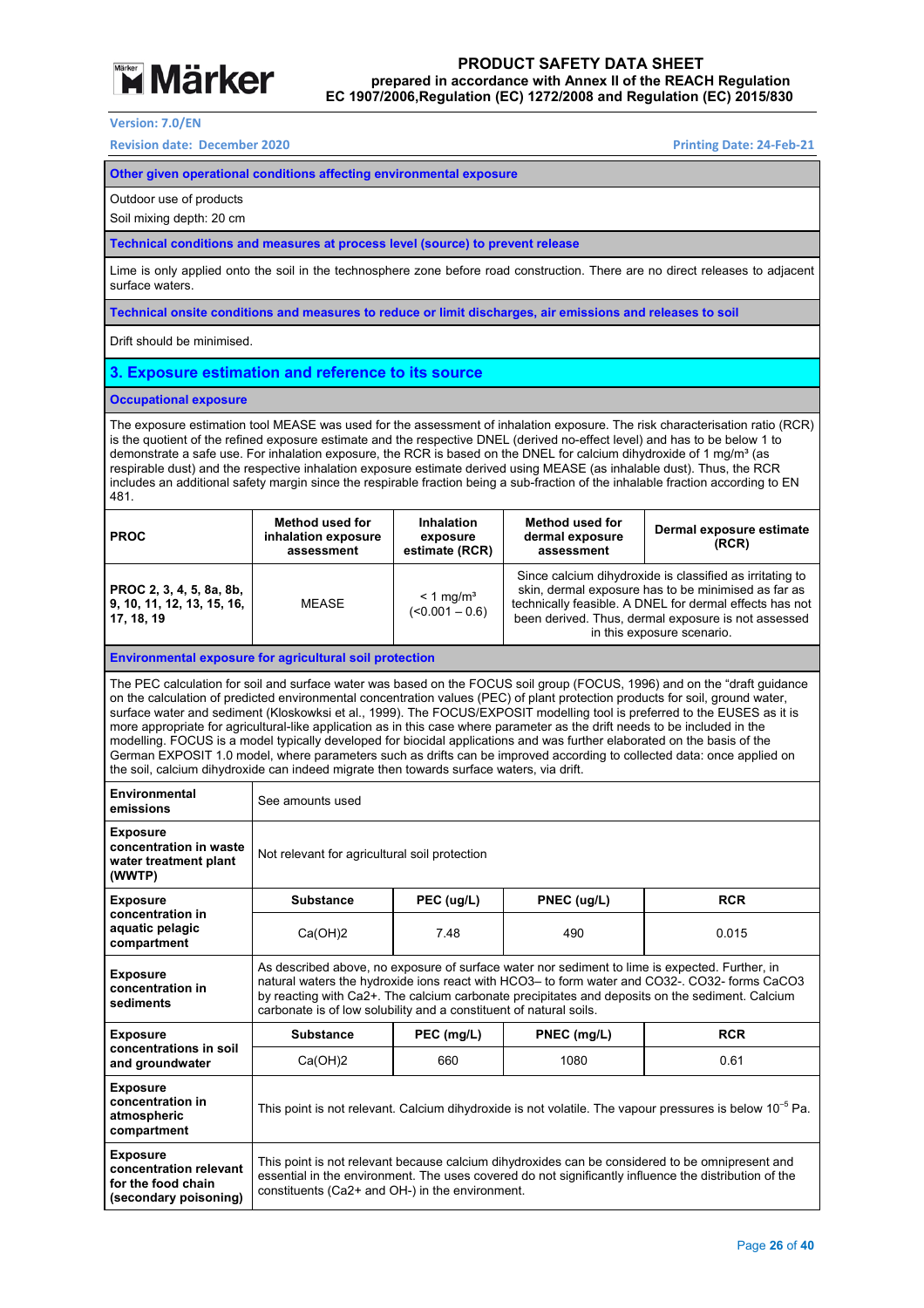

**Version: 7.0/EN** 

#### **Revision date: December 2020 Printing Date: 24‐Feb‐21**

**Environmental exposure for soil treatment in civil engineering** 

The soil treatment in civil engineering scenario is based on a road border scenario. At the special road border technical meeting (Ispra, September 5, 2003), EU Member States and industry agreed on a definition for a "road technosphere". The road technosphere can be defined as "the engineered environment that carries the geotechnical functions of the road in connection with its structure, operation and maintenance including the installations to ensure road safety and manage run off. This technosphere, which includes the hard and soft shoulder at the edge of the carriageway, is vertically dictated by the groundwater watertable. The road authority has responsibility for this road technosphere including road safety, road support, prevention of pollution and water management". The road technosphere was therefore excluded as assessment endpoint for risk assessment for the purpose of the existing/new substances regulations. The target zone is the zone beyond the technosphere, to which the environmental risk assessment applies.

The PEC calculation for soil was based on the FOCUS soil group (FOCUS, 1996) and on the "draft guidance on the calculation of predicted environmental concentration values (PEC) of plant protection products for soil, ground water, surface water and sediment (Kloskowksi et al., 1999). The FOCUS/EXPOSIT modelling tool is preferred to the EUSES as it is more appropriate for agricultural-like application as in this case where parameter as the drift needs to be included in the modelling. FOCUS is a model typically developed for biocidal applications and was further elaborated on the basis of the German EXPOSIT 1.0 model, where parameters such as drifts can be improved according to collected data.

| Environmental<br>emissions                                                               | See amounts used                                                                                                                                                                                                                               |            |             |            |  |
|------------------------------------------------------------------------------------------|------------------------------------------------------------------------------------------------------------------------------------------------------------------------------------------------------------------------------------------------|------------|-------------|------------|--|
| <b>Exposure</b><br>concentration in waste<br>water treatment plant<br>(WWTP)             | Not relevant for road border scenario                                                                                                                                                                                                          |            |             |            |  |
| <b>Exposure</b><br>concentration in<br>aquatic pelagic<br>compartment                    | Not relevant for road border scenario                                                                                                                                                                                                          |            |             |            |  |
| <b>Exposure</b><br>concentration in<br>sediments                                         | Not relevant for road border scenario                                                                                                                                                                                                          |            |             |            |  |
| <b>Exposure</b>                                                                          | <b>Substance</b>                                                                                                                                                                                                                               | PEC (mg/L) | PNEC (mg/L) | <b>RCR</b> |  |
| concentrations in soil<br>and groundwater                                                | Ca(OH)2                                                                                                                                                                                                                                        | 701        | 1080        | 0.65       |  |
| <b>Exposure</b><br>concentration in<br>atmospheric<br>compartment                        | This point is not relevant. Calcium dihydroxide is not volatile. The vapour pressures is below $10^{-5}$ Pa.                                                                                                                                   |            |             |            |  |
| <b>Exposure</b><br>concentration relevant<br>for the food chain<br>(secondary poisoning) | This point is not relevant because calcium can be considered to be omnipresent and essential in the<br>environment. The uses covered do not significantly influence the distribution of the constituents<br>(Ca2+ and OH-) in the environment. |            |             |            |  |
| <b>Environmental exposure for other uses</b>                                             |                                                                                                                                                                                                                                                |            |             |            |  |
| For all other uses no quantitative environmental exposure assessment is carried because  |                                                                                                                                                                                                                                                |            |             |            |  |

For all other uses, no quantitative environmental exposure assessment is carried because

 The operational conditions and risk management measures are less stringent than those outlined for agricultural soil protection or soil treatment in civil engineering

 Lime is an ingredient and chemically bound into a matrix. Releases are negligible and insufficient to cause a pH-shift in soil, wastewater or surface water

 Lime is specifically used to release CO2-free breathable air, upon reaction with CO2. Such applications only relates to the air compartment, where the lime properties are exploited

Neutralisation/pH-shift is the intended use and there are no additional impacts beyond those desired.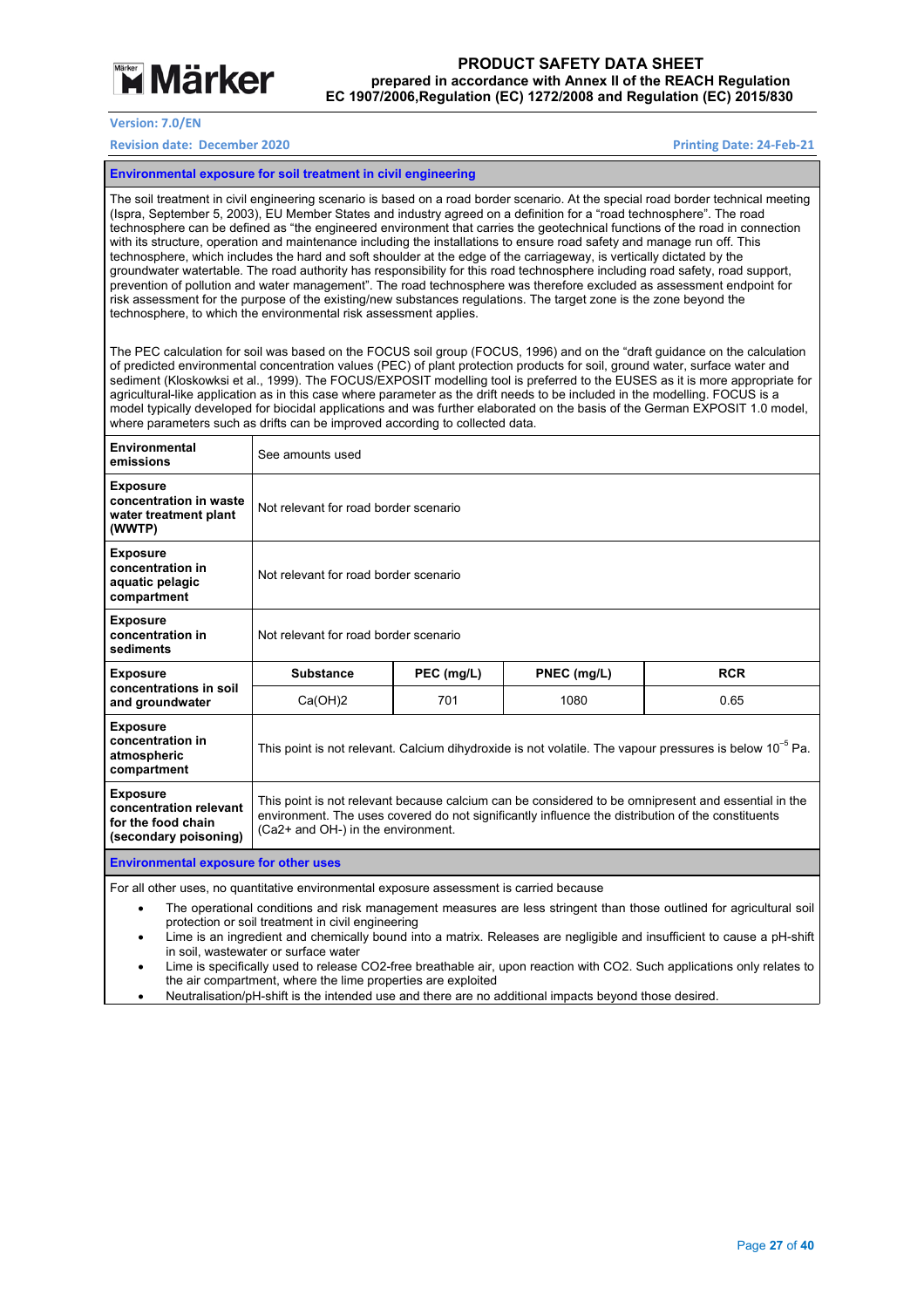

#### **Revision date: December 2020 Printing Date: 24‐Feb‐21**

#### **4. Guidance to DU to evaluate whether he works inside the boundaries set by the ES**

The DU works inside the boundaries set by the ES if either the proposed risk management measures as described above are met or the downstream user can demonstrate on his own that his operational conditions and implemented risk management measures are adequate. This has to be done by showing that they limit the inhalation and dermal exposure to a level below the respective DNEL (given that the processes and activities in question are covered by the PROCs listed above) as given below. If measured data are not available, the DU may make use of an appropriate scaling tool such as MEASE (www.ebrc.de/mease.html) to estimate the associated exposure. The dustiness of the substance used can be determined according to the MEASE glossary. For example, substances with a dustiness less than 2.5 % according to the Rotating Drum Method (RDM) are defined as "low dusty", substances with a dustiness less than 10 % (RDM) are defined as "medium dusty" and substances with a dustiness ≥10 % are defined as "high dusty".

#### DNEL<sub>inhalation</sub>: 1 mg/m<sup>3</sup> (as respirable dust)

Important note: The DU has to be aware of the fact that apart from the long-term DNEL given above, a DNEL for acute effects exists at a level of 4 mg/m<sup>3</sup>. By demonstrating a safe use when comparing exposure estimates with the long-term DNEL, the acute DNEL is therefore also covered (according to R.14 guidance, acute exposure levels can be derived by multiplying longterm exposure estimates by a factor of 2). When using MEASE for the derivation of exposure estimates, it is noted that the exposure duration should only be reduced to half-shift as a risk management measure (leading to an exposure reduction of 40 %).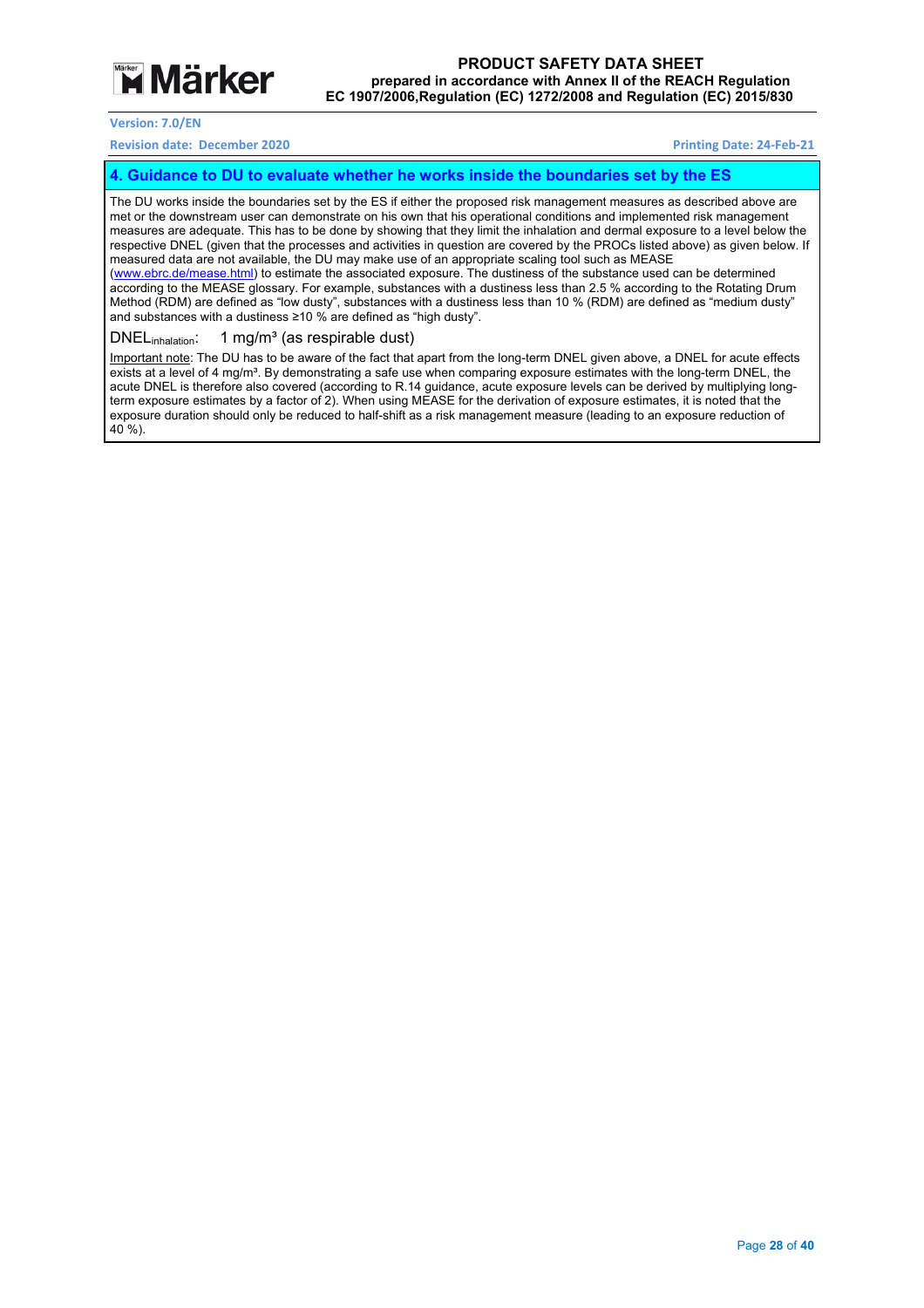

**Version: 7.0/EN Revision date: December 2020 Printing Date: 24-Feb-21** 

## **ES number 9.7: Professional uses of low dusty solids/powders of**

### **lime substances**

|                                                       | <b>Exposure Scenario Format (1) addressing uses carried out by workers</b>                                                                                                                                                                                                                                                                                                                                                                         |                                                                                         |  |  |  |  |
|-------------------------------------------------------|----------------------------------------------------------------------------------------------------------------------------------------------------------------------------------------------------------------------------------------------------------------------------------------------------------------------------------------------------------------------------------------------------------------------------------------------------|-----------------------------------------------------------------------------------------|--|--|--|--|
| 1. Title                                              |                                                                                                                                                                                                                                                                                                                                                                                                                                                    |                                                                                         |  |  |  |  |
| <b>Free short title</b>                               | Professional uses of low dusty solids/powders of lime substances                                                                                                                                                                                                                                                                                                                                                                                   |                                                                                         |  |  |  |  |
| <b>Systematic title</b><br>based on use<br>descriptor | SU22, SU1, SU5, SU6a, SU6b, SU7, SU10, SU11, SU12, SU13, SU16, SU17, SU18, SU19, SU20,<br>SU23, SU24<br>PC1, PC2, PC3, PC7, PC8, PC9a, PC9b, PC11, PC12, PC13, PC14, PC15, PC16, PC17, PC18,<br>PC19, PC20, PC21, PC23, PC24, PC25, PC26, PC27, PC28, PC29, PC30, PC31, PC32, PC33,<br>PC34, PC35, PC36, PC37, PC39, PC40<br>AC1, AC2, AC3, AC4, AC5, AC6, AC7, AC8, AC10, AC11, AC13<br>(appropriate PROCs and ERCs are given in Section 2 below) |                                                                                         |  |  |  |  |
| Processes, tasks<br>and/or activities<br>covered      | Processes, tasks and/or activities covered are described in Section 2 below.                                                                                                                                                                                                                                                                                                                                                                       |                                                                                         |  |  |  |  |
| <b>Assessment Method</b>                              | The assessment of inhalation exposure is based on the exposure estimation tool MEASE. The<br>environmental assessment is based on FOCUS-Exposit.                                                                                                                                                                                                                                                                                                   |                                                                                         |  |  |  |  |
|                                                       | 2. Operational conditions and risk management measures                                                                                                                                                                                                                                                                                                                                                                                             |                                                                                         |  |  |  |  |
| <b>PROC/ERC</b>                                       | <b>REACH definition</b>                                                                                                                                                                                                                                                                                                                                                                                                                            | <b>Involved tasks</b>                                                                   |  |  |  |  |
| <b>PROC2</b>                                          | Use in closed, continuous process with occasional<br>controlled exposure                                                                                                                                                                                                                                                                                                                                                                           |                                                                                         |  |  |  |  |
| PROC <sub>3</sub>                                     | Use in closed batch process (synthesis or<br>formulation)                                                                                                                                                                                                                                                                                                                                                                                          |                                                                                         |  |  |  |  |
| <b>PROC4</b>                                          | Use in batch and other process (synthesis) where<br>opportunity for exposure arises                                                                                                                                                                                                                                                                                                                                                                |                                                                                         |  |  |  |  |
| PROC <sub>5</sub>                                     | Mixing or blending in batch processes for formulation<br>of preparations and articles (multistage and/or<br>significant contact)                                                                                                                                                                                                                                                                                                                   |                                                                                         |  |  |  |  |
| PROC 8a                                               | Transfer of substance or preparation<br>(charging/discharging) from/to vessels/large<br>containers at non-dedicated facilities                                                                                                                                                                                                                                                                                                                     |                                                                                         |  |  |  |  |
| PROC <sub>8b</sub>                                    | Transfer of substance or preparation (charging/<br>discharging) from/to vessels/large containers at<br>dedicated facilities                                                                                                                                                                                                                                                                                                                        |                                                                                         |  |  |  |  |
| PROC <sub>9</sub>                                     | Transfer of substance or preparation into small<br>containers (dedicated filling line, including weighing)                                                                                                                                                                                                                                                                                                                                         | Further information is provided in the ECHA<br>Guidance on information requirements and |  |  |  |  |
| PROC 10                                               | Roller application or brushing                                                                                                                                                                                                                                                                                                                                                                                                                     | chemical safety assessment, Chapter R.12:<br>Use descriptor system (ECHA-2010-G-05-EN). |  |  |  |  |
| <b>PROC 11</b>                                        | Non industrial spraying                                                                                                                                                                                                                                                                                                                                                                                                                            |                                                                                         |  |  |  |  |
| <b>PROC 13</b>                                        | Treatment of articles by dipping and pouring                                                                                                                                                                                                                                                                                                                                                                                                       |                                                                                         |  |  |  |  |
| <b>PROC 15</b>                                        | Use as laboratory reagent                                                                                                                                                                                                                                                                                                                                                                                                                          |                                                                                         |  |  |  |  |
| <b>PROC 16</b>                                        | Using material as fuel sources, limited exposure to<br>unburned product to be expected                                                                                                                                                                                                                                                                                                                                                             |                                                                                         |  |  |  |  |
| <b>PROC 17</b>                                        | Lubrication at high energy conditions and in partly<br>open process                                                                                                                                                                                                                                                                                                                                                                                |                                                                                         |  |  |  |  |
| <b>PROC 18</b>                                        | Greasing at high energy conditions                                                                                                                                                                                                                                                                                                                                                                                                                 |                                                                                         |  |  |  |  |
| <b>PROC 19</b>                                        | Hand-mixing with intimate contact and only PPE<br>available                                                                                                                                                                                                                                                                                                                                                                                        |                                                                                         |  |  |  |  |
| <b>PROC 21</b>                                        | Low energy manipulation of substances bound in<br>materials and/or articles                                                                                                                                                                                                                                                                                                                                                                        |                                                                                         |  |  |  |  |
| <b>PROC 25</b>                                        | Other hot work operations with metals                                                                                                                                                                                                                                                                                                                                                                                                              |                                                                                         |  |  |  |  |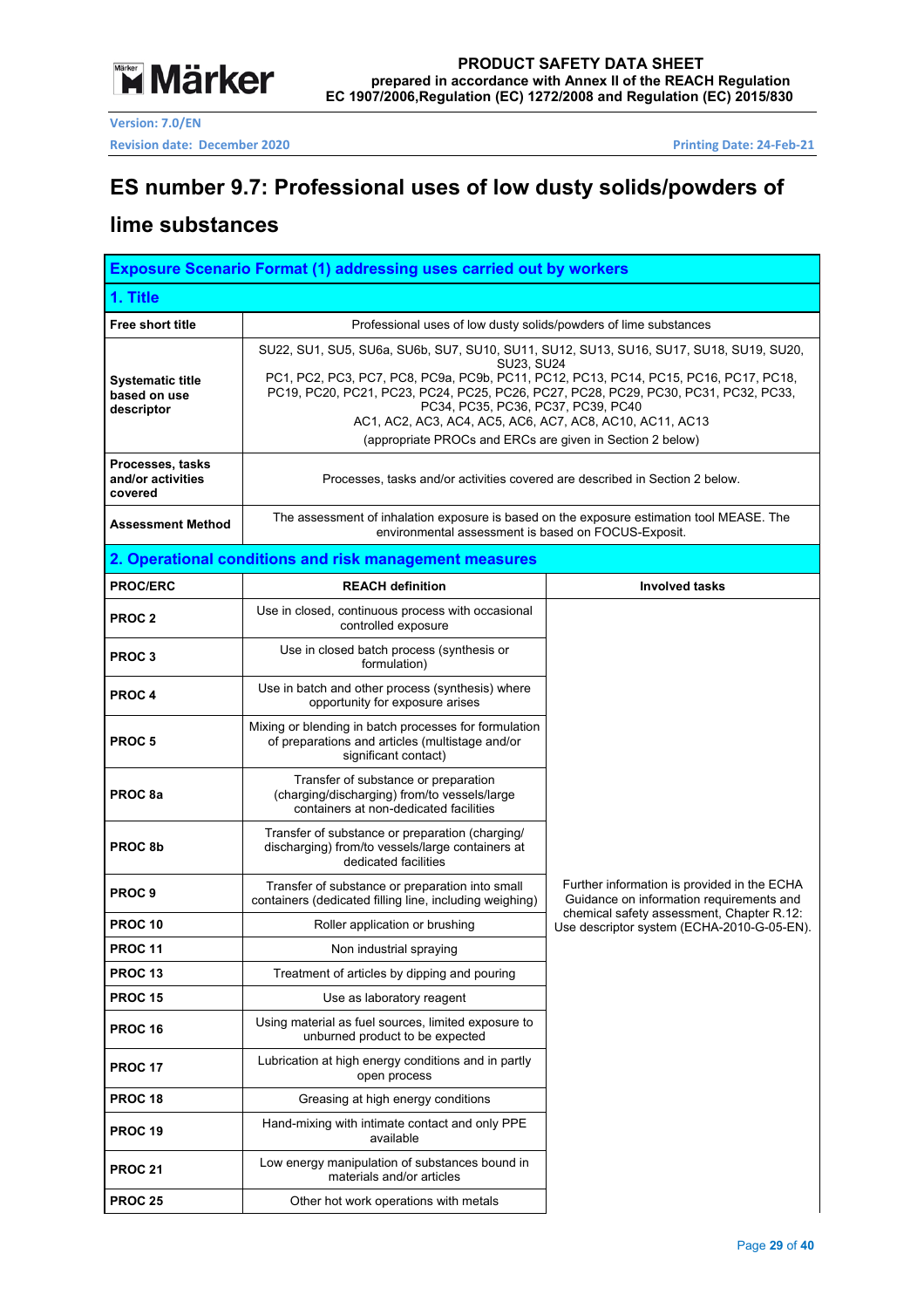

**Version: 7.0/EN** 

| <b>Revision date: December 2020</b>                                                                                                                                                                                                                                                                                                                                                                                                                                                                                                                                                                                                            |                                                                                                                                                                                                                                                                                                                                        |                                  | <b>Printing Date: 24-Feb-21</b> |                           |  |  |
|------------------------------------------------------------------------------------------------------------------------------------------------------------------------------------------------------------------------------------------------------------------------------------------------------------------------------------------------------------------------------------------------------------------------------------------------------------------------------------------------------------------------------------------------------------------------------------------------------------------------------------------------|----------------------------------------------------------------------------------------------------------------------------------------------------------------------------------------------------------------------------------------------------------------------------------------------------------------------------------------|----------------------------------|---------------------------------|---------------------------|--|--|
| <b>PROC 26</b>                                                                                                                                                                                                                                                                                                                                                                                                                                                                                                                                                                                                                                 | Handling of solid inorganic substances at ambient<br>temperature                                                                                                                                                                                                                                                                       |                                  |                                 |                           |  |  |
| ERC2, ERC8a,<br>ERC8b, ERC8c,<br>ERC8d, ERC8e,<br>ERC8f                                                                                                                                                                                                                                                                                                                                                                                                                                                                                                                                                                                        | Wide dispersive indoor and outdoor use of reactive<br>substances or processing aids in open systems                                                                                                                                                                                                                                    |                                  |                                 |                           |  |  |
| 2.1 Control of workers exposure                                                                                                                                                                                                                                                                                                                                                                                                                                                                                                                                                                                                                |                                                                                                                                                                                                                                                                                                                                        |                                  |                                 |                           |  |  |
| <b>Product characteristic</b>                                                                                                                                                                                                                                                                                                                                                                                                                                                                                                                                                                                                                  |                                                                                                                                                                                                                                                                                                                                        |                                  |                                 |                           |  |  |
| According to the MEASE approach, the substance-intrinsic emission potential is one of the main exposure determinants. This is<br>reflected by an assignment of a so-called fugacity class in the MEASE tool. For operations conducted with solid substances at<br>ambient temperature the fugacity is based on the dustiness of that substance. Whereas in hot metal operations, fugacity is<br>temperature based, taking into account the process temperature and the melting point of the substance. As a third group, high<br>abrasive tasks are based on the level of abrasion instead of the substance intrinsic emission potential.      |                                                                                                                                                                                                                                                                                                                                        |                                  |                                 |                           |  |  |
| <b>PROC</b>                                                                                                                                                                                                                                                                                                                                                                                                                                                                                                                                                                                                                                    | Use in preparation                                                                                                                                                                                                                                                                                                                     | <b>Content in</b><br>preparation | <b>Physical form</b>            | <b>Emission potential</b> |  |  |
| <b>PROC 25</b>                                                                                                                                                                                                                                                                                                                                                                                                                                                                                                                                                                                                                                 | not restricted                                                                                                                                                                                                                                                                                                                         |                                  | solid/powder,<br>molten         | high                      |  |  |
| All other applicable<br><b>PROCs</b>                                                                                                                                                                                                                                                                                                                                                                                                                                                                                                                                                                                                           | not restricted                                                                                                                                                                                                                                                                                                                         |                                  | solid/powder                    | low                       |  |  |
| <b>Amounts used</b>                                                                                                                                                                                                                                                                                                                                                                                                                                                                                                                                                                                                                            |                                                                                                                                                                                                                                                                                                                                        |                                  |                                 |                           |  |  |
|                                                                                                                                                                                                                                                                                                                                                                                                                                                                                                                                                                                                                                                | The actual tonnage handled per shift is not considered to influence the exposure as such for this scenario. Instead, the<br>combination of the scale of operation (industrial vs. professional) and level of containment/automation (as reflected in the<br>PROC) is the main determinant of the process intrinsic emission potential. |                                  |                                 |                           |  |  |
| <b>Frequency and duration of use/exposure</b>                                                                                                                                                                                                                                                                                                                                                                                                                                                                                                                                                                                                  |                                                                                                                                                                                                                                                                                                                                        |                                  |                                 |                           |  |  |
| <b>PROC</b>                                                                                                                                                                                                                                                                                                                                                                                                                                                                                                                                                                                                                                    |                                                                                                                                                                                                                                                                                                                                        | <b>Duration of exposure</b>      |                                 |                           |  |  |
| <b>PROC 17</b>                                                                                                                                                                                                                                                                                                                                                                                                                                                                                                                                                                                                                                 |                                                                                                                                                                                                                                                                                                                                        | $\leq$ 240 minutes               |                                 |                           |  |  |
| All other applicable<br><b>PROCs</b>                                                                                                                                                                                                                                                                                                                                                                                                                                                                                                                                                                                                           |                                                                                                                                                                                                                                                                                                                                        | 480 minutes (not restricted)     |                                 |                           |  |  |
| Human factors not influenced by risk management                                                                                                                                                                                                                                                                                                                                                                                                                                                                                                                                                                                                |                                                                                                                                                                                                                                                                                                                                        |                                  |                                 |                           |  |  |
| The shift breathing volume during all process steps reflected in the PROCs is assumed to be 10 m <sup>3</sup> /shift (8 hours).                                                                                                                                                                                                                                                                                                                                                                                                                                                                                                                |                                                                                                                                                                                                                                                                                                                                        |                                  |                                 |                           |  |  |
| Other given operational conditions affecting workers exposure                                                                                                                                                                                                                                                                                                                                                                                                                                                                                                                                                                                  |                                                                                                                                                                                                                                                                                                                                        |                                  |                                 |                           |  |  |
| Operational conditions like process temperature and process pressure are not considered relevant for occupational exposure<br>assessment of the conducted processes. In process steps with considerably high temperatures (i.e. PROC 22, 23, 25), the<br>exposure assessment in MEASE is however based on the ratio of process temperature and melting point. As the associated<br>temperatures are expected to vary within the industry the highest ratio was taken as a worst case assumption for the exposure<br>estimation. Thus all process temperatures are automatically covered in this exposure scenario for PROC 22, 23 and PROC 25. |                                                                                                                                                                                                                                                                                                                                        |                                  |                                 |                           |  |  |
|                                                                                                                                                                                                                                                                                                                                                                                                                                                                                                                                                                                                                                                | Technical conditions and measures at process level (source) to prevent release                                                                                                                                                                                                                                                         |                                  |                                 |                           |  |  |
| required in the processes.                                                                                                                                                                                                                                                                                                                                                                                                                                                                                                                                                                                                                     | Risk management measures at the process level (e.g. containment or segregation of the emission source) are generally not                                                                                                                                                                                                               |                                  |                                 |                           |  |  |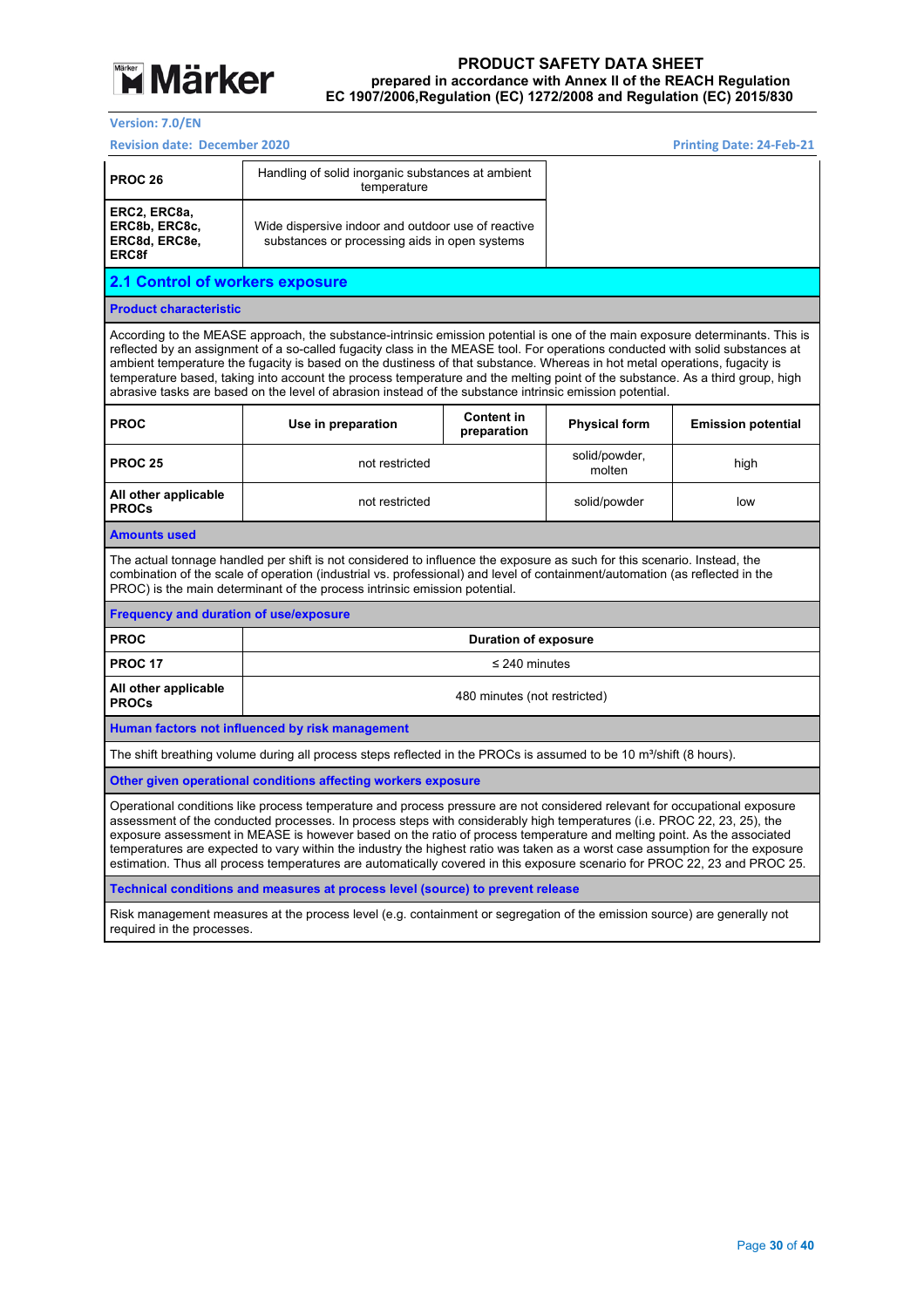

#### **Version: 7.0/EN**

#### **Revision date: December 2020 Printing Date: 24-Feb-21**

| Technical conditions and measures to control dispersion from source towards the worker                                                                                                                                                                                                                                                                                                                                                                                                                                                                                                                                                                                                                                                                                                                                                                                                                                                                                                                                                                                                                                                                                                                                                                                                                                                                                                                                                            |                                                                                                                                                                                                                                                                                                                                                                                                                                                                                                              |                                                                  |                                                                                                                                                   |                                                                                                                                                                                                                                                                                       |  |  |  |
|---------------------------------------------------------------------------------------------------------------------------------------------------------------------------------------------------------------------------------------------------------------------------------------------------------------------------------------------------------------------------------------------------------------------------------------------------------------------------------------------------------------------------------------------------------------------------------------------------------------------------------------------------------------------------------------------------------------------------------------------------------------------------------------------------------------------------------------------------------------------------------------------------------------------------------------------------------------------------------------------------------------------------------------------------------------------------------------------------------------------------------------------------------------------------------------------------------------------------------------------------------------------------------------------------------------------------------------------------------------------------------------------------------------------------------------------------|--------------------------------------------------------------------------------------------------------------------------------------------------------------------------------------------------------------------------------------------------------------------------------------------------------------------------------------------------------------------------------------------------------------------------------------------------------------------------------------------------------------|------------------------------------------------------------------|---------------------------------------------------------------------------------------------------------------------------------------------------|---------------------------------------------------------------------------------------------------------------------------------------------------------------------------------------------------------------------------------------------------------------------------------------|--|--|--|
| <b>PROC</b>                                                                                                                                                                                                                                                                                                                                                                                                                                                                                                                                                                                                                                                                                                                                                                                                                                                                                                                                                                                                                                                                                                                                                                                                                                                                                                                                                                                                                                       | Level of separation                                                                                                                                                                                                                                                                                                                                                                                                                                                                                          | Localised<br>controls (LC)                                       | <b>Efficiency of LC</b><br>(according to<br><b>MEASE)</b>                                                                                         | <b>Further information</b>                                                                                                                                                                                                                                                            |  |  |  |
| <b>PROC 19</b>                                                                                                                                                                                                                                                                                                                                                                                                                                                                                                                                                                                                                                                                                                                                                                                                                                                                                                                                                                                                                                                                                                                                                                                                                                                                                                                                                                                                                                    | Any potentially required<br>separation of workers from the<br>emission source is indicated<br>above under "Frequency and<br>duration of exposure". A reduction<br>of exposure duration can be                                                                                                                                                                                                                                                                                                                | not applicable                                                   | na                                                                                                                                                |                                                                                                                                                                                                                                                                                       |  |  |  |
| All other applicable<br><b>PROCs</b>                                                                                                                                                                                                                                                                                                                                                                                                                                                                                                                                                                                                                                                                                                                                                                                                                                                                                                                                                                                                                                                                                                                                                                                                                                                                                                                                                                                                              | achieved, for example, by the<br>installation of ventilated (positive<br>pressure) control rooms or by<br>removing the worker from<br>workplaces involved with relevant<br>exposure.                                                                                                                                                                                                                                                                                                                         | not required                                                     | na                                                                                                                                                |                                                                                                                                                                                                                                                                                       |  |  |  |
|                                                                                                                                                                                                                                                                                                                                                                                                                                                                                                                                                                                                                                                                                                                                                                                                                                                                                                                                                                                                                                                                                                                                                                                                                                                                                                                                                                                                                                                   | Organisational measures to prevent /limit releases, dispersion and exposure                                                                                                                                                                                                                                                                                                                                                                                                                                  |                                                                  |                                                                                                                                                   |                                                                                                                                                                                                                                                                                       |  |  |  |
| compressed air.                                                                                                                                                                                                                                                                                                                                                                                                                                                                                                                                                                                                                                                                                                                                                                                                                                                                                                                                                                                                                                                                                                                                                                                                                                                                                                                                                                                                                                   | Avoid inhalation or ingestion. General occupational hygiene measures are required to ensure a safe handling of the substance.<br>These measures involve good personal and housekeeping practices (i.e. regular cleaning with suitable cleaning devices), no<br>eating and smoking at the workplace, the wearing of standard working clothes and shoes unless otherwise stated below.<br>Shower and change clothes at end of work shift. Do not wear contaminated clothing at home. Do not blow dust off with |                                                                  |                                                                                                                                                   |                                                                                                                                                                                                                                                                                       |  |  |  |
|                                                                                                                                                                                                                                                                                                                                                                                                                                                                                                                                                                                                                                                                                                                                                                                                                                                                                                                                                                                                                                                                                                                                                                                                                                                                                                                                                                                                                                                   | Conditions and measures related to personal protection, hygiene and health evaluation                                                                                                                                                                                                                                                                                                                                                                                                                        |                                                                  |                                                                                                                                                   |                                                                                                                                                                                                                                                                                       |  |  |  |
| <b>PROC</b>                                                                                                                                                                                                                                                                                                                                                                                                                                                                                                                                                                                                                                                                                                                                                                                                                                                                                                                                                                                                                                                                                                                                                                                                                                                                                                                                                                                                                                       | <b>Specification of respiratory</b><br>protective equipment (RPE)                                                                                                                                                                                                                                                                                                                                                                                                                                            | <b>RPE</b> efficiency<br>(assigned<br>protection<br>factor, APF) | Specification of<br>gloves                                                                                                                        | <b>Further personal</b><br>protective equipment<br>(PPE)                                                                                                                                                                                                                              |  |  |  |
| PROC 4, 5, 11, 26                                                                                                                                                                                                                                                                                                                                                                                                                                                                                                                                                                                                                                                                                                                                                                                                                                                                                                                                                                                                                                                                                                                                                                                                                                                                                                                                                                                                                                 | FFP1 mask                                                                                                                                                                                                                                                                                                                                                                                                                                                                                                    | $APF = 4$                                                        |                                                                                                                                                   | Eye protection                                                                                                                                                                                                                                                                        |  |  |  |
| PROC 16, 17, 18, 25                                                                                                                                                                                                                                                                                                                                                                                                                                                                                                                                                                                                                                                                                                                                                                                                                                                                                                                                                                                                                                                                                                                                                                                                                                                                                                                                                                                                                               | FFP2 mask                                                                                                                                                                                                                                                                                                                                                                                                                                                                                                    | APF=10                                                           |                                                                                                                                                   | equipment (e.g. goggles                                                                                                                                                                                                                                                               |  |  |  |
| All other applicable<br><b>PROCs</b>                                                                                                                                                                                                                                                                                                                                                                                                                                                                                                                                                                                                                                                                                                                                                                                                                                                                                                                                                                                                                                                                                                                                                                                                                                                                                                                                                                                                              | not required                                                                                                                                                                                                                                                                                                                                                                                                                                                                                                 | na                                                               | Since calcium<br>dihydroxide is<br>classified as irritating<br>to skin, the use of<br>protective gloves is<br>mandatory for all<br>process steps. | or visors) must be worn,<br>unless potential contact<br>with the eye can be<br>excluded by the nature<br>and type of application<br>(i.e. closed process).<br>Additionally, face<br>protection, protective<br>clothing and safety<br>shoes are required to be<br>worn as appropriate. |  |  |  |
| Any RPE as defined above shall only be worn if the following principles are implemented in parallel: The duration of work<br>(compare with "duration of exposure" above) should reflect the additional physiological stress for the worker due to the breathing<br>resistance and mass of the RPE itself, due to the increased thermal stress by enclosing the head. In addition, it shall be<br>considered that the worker's capability of using tools and of communicating are reduced during the wearing of RPE.<br>For reasons as given above, the worker should therefore be (i) healthy (especially in view of medical problems that may affect<br>the use of RPE), (ii) have suitable facial characteristics reducing leakages between face and mask (in view of scars and facial<br>hair). The recommended devices above which rely on a tight face seal will not provide the required protection unless they fit the<br>contours of the face properly and securely.<br>The employer and self-employed persons have legal responsibilities for the maintenance and issue of respiratory protective<br>devices and the management of their correct use in the workplace. Therefore, they should define and document a suitable<br>policy for a respiratory protective device programme including training of the workers.<br>An overview of the APFs of different RPE (according to BS EN 529:2005) can be found in the glossary of MEASE. |                                                                                                                                                                                                                                                                                                                                                                                                                                                                                                              |                                                                  |                                                                                                                                                   |                                                                                                                                                                                                                                                                                       |  |  |  |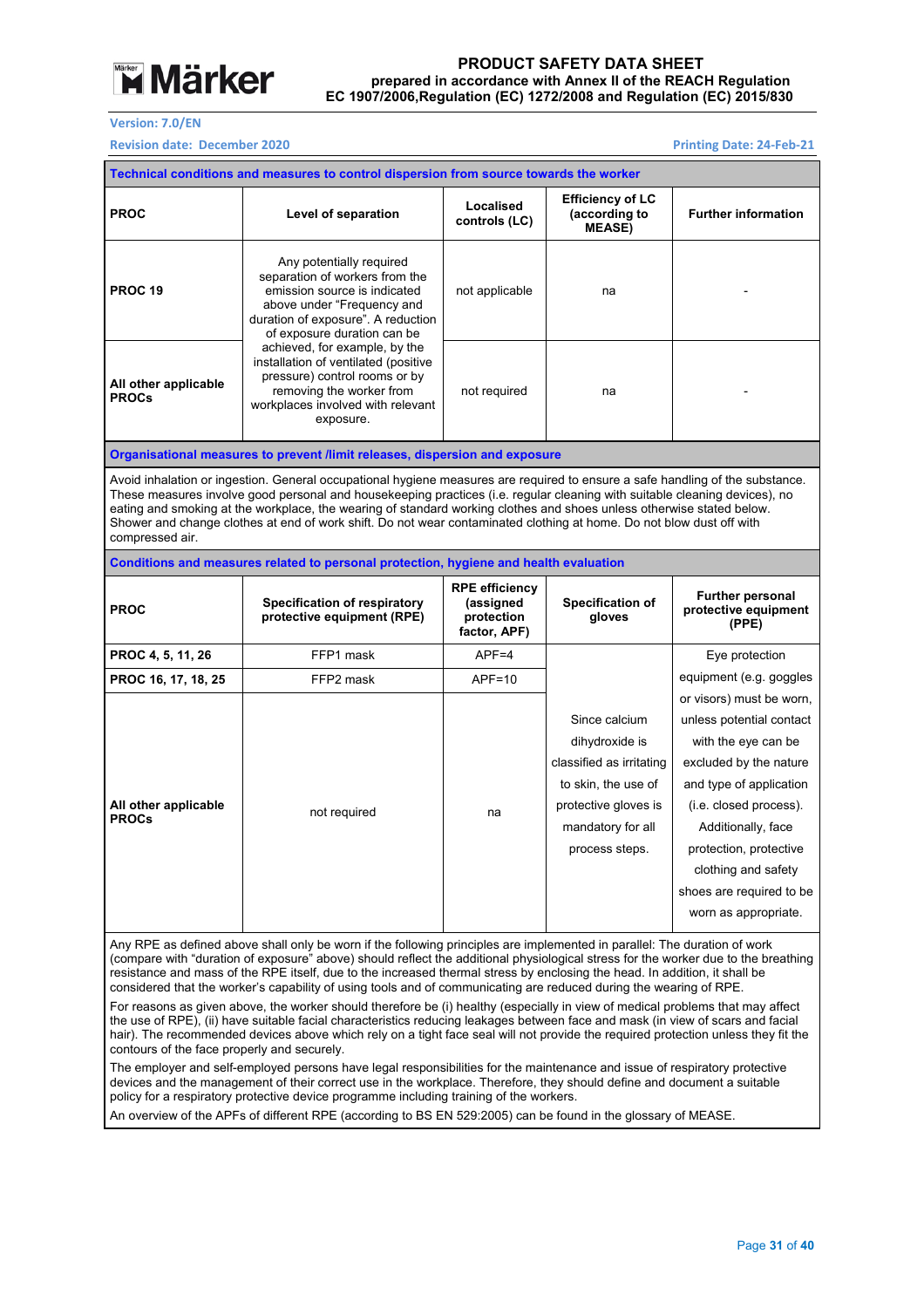

#### EC 1907/2006, Regulation (EC) 1272/2008 and Regulation (EC) 2015/830 prepared in accordance with Annex II of the REACH Regulation **PROD DUCT SAFET TY DATA SH HEET**

**Version: 7 7.0/EN** 

**Revision date: December 2020** 

**Printing Date: : 24‐Feb‐21** 

#### **2.2 Control of environmental exposure – only relevant for agricultural soil protection**

**Product c characteristics** 

Drift: 1% (very worst-case estimate based on data from dust measurements in air as a function of the distance from application)



**Organizational measures to prevent/limit release from site** 

In line with the requirements for good agricultural practice, agricultural soil should be analysed prior to application of lime and the application rate should be adjusted according to the results of the analysis.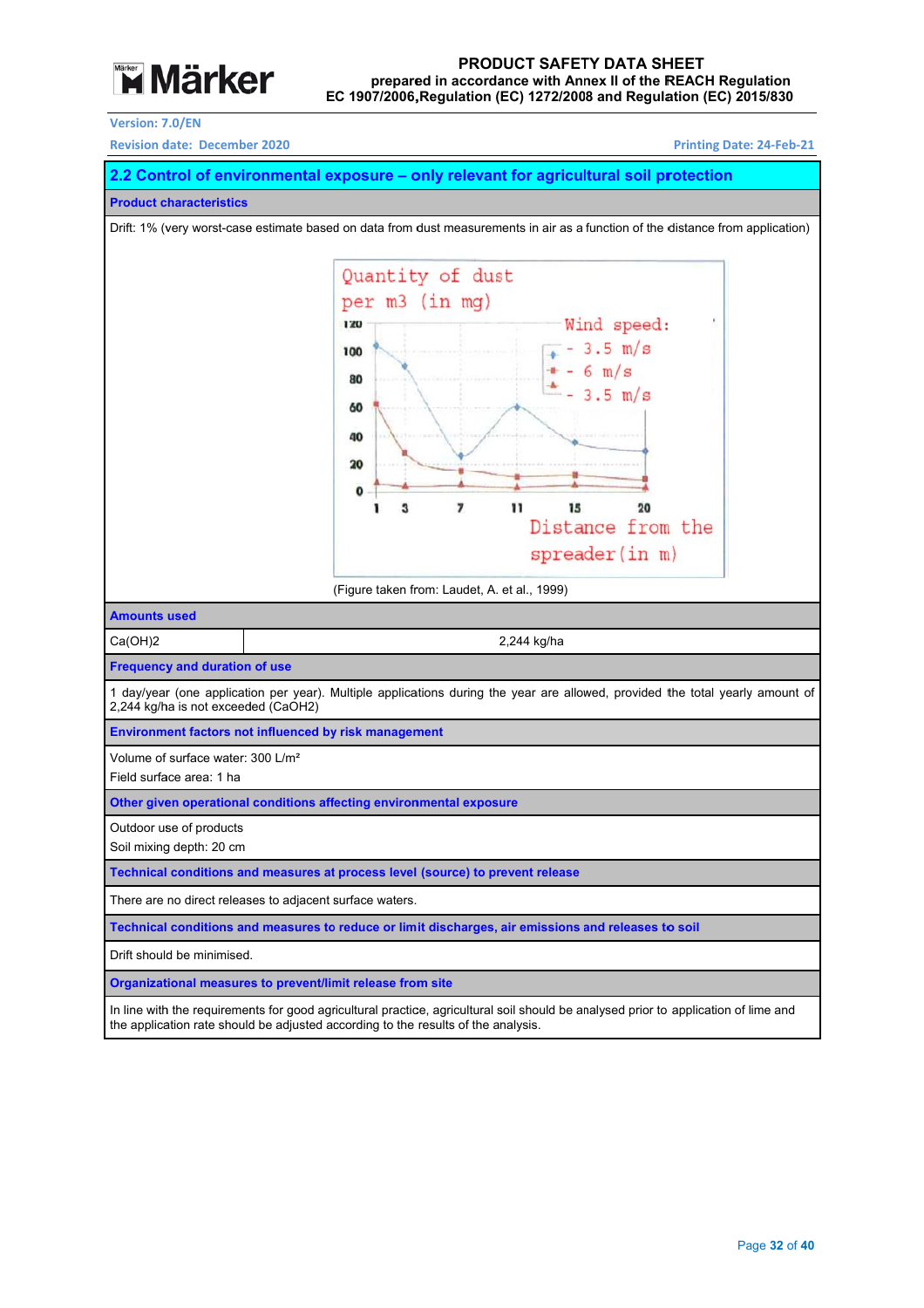

#### EC 1907/2006, Regulation (EC) 1272/2008 and Regulation (EC) 2015/830 prepared in accordance with Annex II of the REACH Regulation **PROD DUCT SAFET TY DATA SH HEET**

**Version: 7 7.0/EN** 

**Revision date: December 2020** 

**Printing Date: : 24‐Feb‐21** 



Drift should be minimised.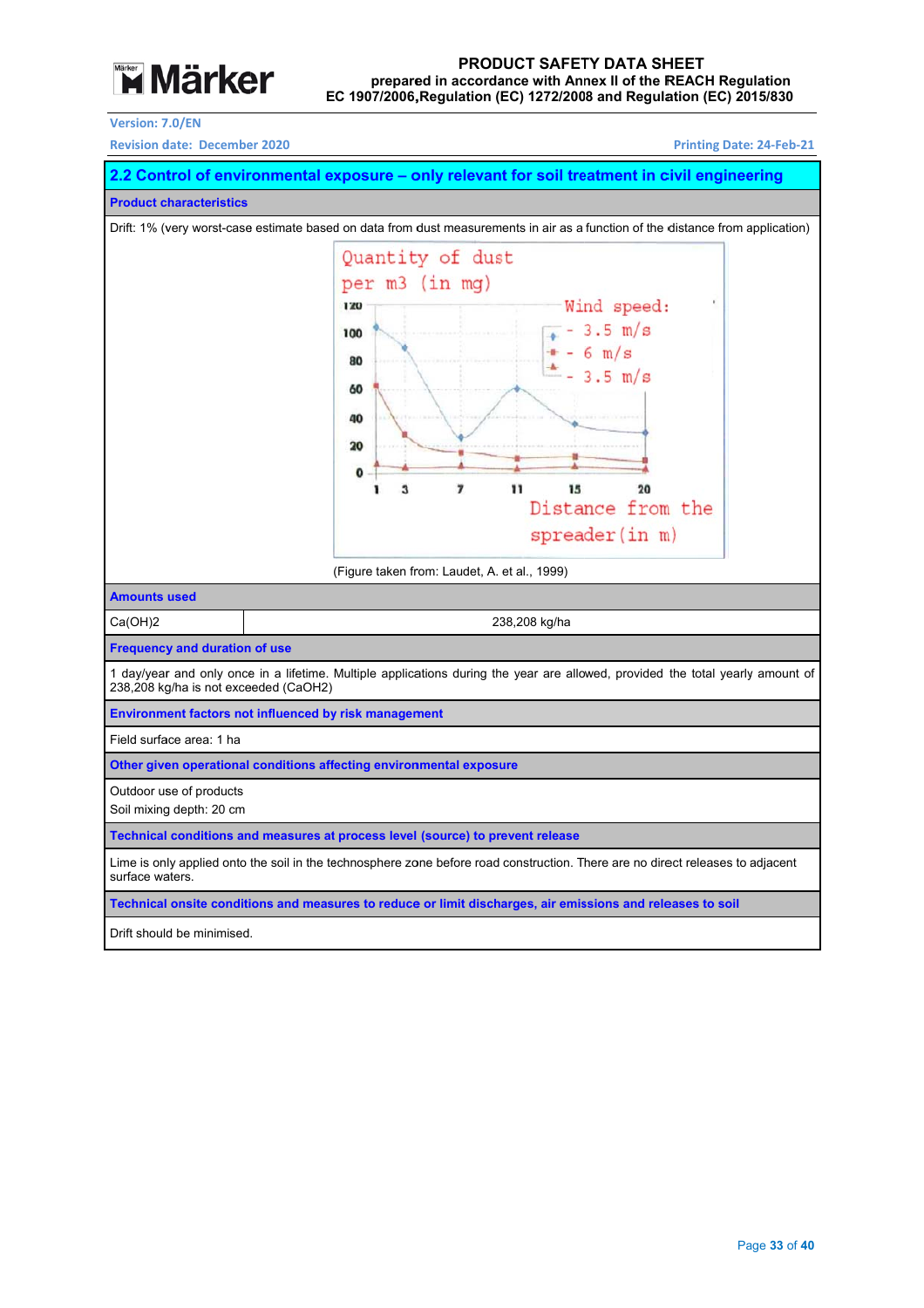

**Version: 7.0/EN** 

**Revision date: December 2020 Printing Date: 24‐Feb‐21** 

#### **3. Exposure estimation and reference to its source**

#### **Occupational exposure**

The exposure estimation tool MEASE was used for the assessment of inhalation exposure. The risk characterisation ratio (RCR) is the quotient of the refined exposure estimate and the respective DNEL (derived no-effect level) and has to be below 1 to demonstrate a safe use. For inhalation exposure, the RCR is based on the DNEL for calcium dihydroxide of 1 mg/m<sup>3</sup> (as respirable dust) and the respective inhalation exposure estimate derived using MEASE (as inhalable dust). Thus, the RCR includes an additional safety margin since the respirable fraction being a sub-fraction of the inhalable fraction according to EN 481.

| <b>PROC</b>                                                                     | <b>Method used for inhalation</b><br>exposure assessment | <b>Inhalation</b><br>exposure<br>estimate (RCR) | <b>Method used for</b><br>dermal exposure<br>assessment | Dermal exposure<br>estimate (RCR)                                                                                                                                                                                                                                  |
|---------------------------------------------------------------------------------|----------------------------------------------------------|-------------------------------------------------|---------------------------------------------------------|--------------------------------------------------------------------------------------------------------------------------------------------------------------------------------------------------------------------------------------------------------------------|
| PROC 2, 3, 4, 5, 8a,<br>8b, 9, 10, 11, 13, 15,<br>16, 17, 18, 19, 21, 25,<br>26 | <b>MFASF</b>                                             | $< 1$ mg/m <sup>3</sup> (0.01<br>$-0.75$        |                                                         | Since calcium dihydroxide is classified as<br>irritating to skin, dermal exposure has to be<br>minimised as far as technically feasible. A<br>DNEL for dermal effects has not been derived.<br>Thus, dermal exposure is not assessed in this<br>exposure scenario. |

#### **Environmental exposure for agricultural soil protection**

The PEC calculation for soil and surface water was based on the FOCUS soil group (FOCUS, 1996) and on the "draft guidance on the calculation of predicted environmental concentration values (PEC) of plant protection products for soil, ground water, surface water and sediment (Kloskowksi et al., 1999). The FOCUS/EXPOSIT modelling tool is preferred to the EUSES as it is more appropriate for agricultural-like application as in this case where parameter as the drift needs to be included in the modelling. FOCUS is a model typically developed for biocidal applications and was further elaborated on the basis of the German EXPOSIT 1.0 model, where parameters such as drifts can be improved according to collected data: once applied on the soil, calcium dihydroxide can indeed migrate then towards surface waters, via drift.

| Environmental<br>emissions                                                                  | See amounts used                                                                                                                                                                                                                                                                                                                                                         |             |             |            |  |  |  |
|---------------------------------------------------------------------------------------------|--------------------------------------------------------------------------------------------------------------------------------------------------------------------------------------------------------------------------------------------------------------------------------------------------------------------------------------------------------------------------|-------------|-------------|------------|--|--|--|
| <b>Exposure</b><br>concentration in<br>waste water<br>treatment plant<br>(WWTP)             | Not relevant for agricultural soil protection                                                                                                                                                                                                                                                                                                                            |             |             |            |  |  |  |
| <b>Exposure</b>                                                                             | <b>Substance</b>                                                                                                                                                                                                                                                                                                                                                         | PEC (ug/L)  | PNEC (ug/L) | <b>RCR</b> |  |  |  |
| concentration in<br>aquatic pelagic<br>compartment                                          | Ca(OH)2                                                                                                                                                                                                                                                                                                                                                                  | 7.48<br>490 |             | 0.015      |  |  |  |
| <b>Exposure</b><br>concentration in<br>sediments                                            | As described above, no exposure of surface water nor sediment to lime is expected. Further, in natural<br>waters the hydroxide ions react with HCO3- to form water and CO32-. CO32- forms CaCO3 by<br>reacting with Ca2+. The calcium carbonate precipitates and deposits on the sediment. Calcium<br>carbonate is of low solubility and a constituent of natural soils. |             |             |            |  |  |  |
| <b>Exposure</b>                                                                             | <b>Substance</b>                                                                                                                                                                                                                                                                                                                                                         | PEC (mg/L)  | PNEC (mg/L) | <b>RCR</b> |  |  |  |
| concentrations in<br>soil and groundwater                                                   | Ca(OH)2                                                                                                                                                                                                                                                                                                                                                                  | 660         | 1080        | 0.61       |  |  |  |
| <b>Exposure</b><br>concentration in<br>atmospheric<br>compartment                           | This point is not relevant. Calcium dihydroxide is not volatile. The vapour pressures is below 10 <sup>-5</sup> Pa.                                                                                                                                                                                                                                                      |             |             |            |  |  |  |
| <b>Exposure</b><br>concentration<br>relevant for the food<br>chain (secondary<br>poisoning) | This point is not relevant because calcium can be considered to be omnipresent and essential in the<br>environment. The uses covered do not significantly influence the distribution of the constituents (Ca2+<br>and OH-) in the environment.                                                                                                                           |             |             |            |  |  |  |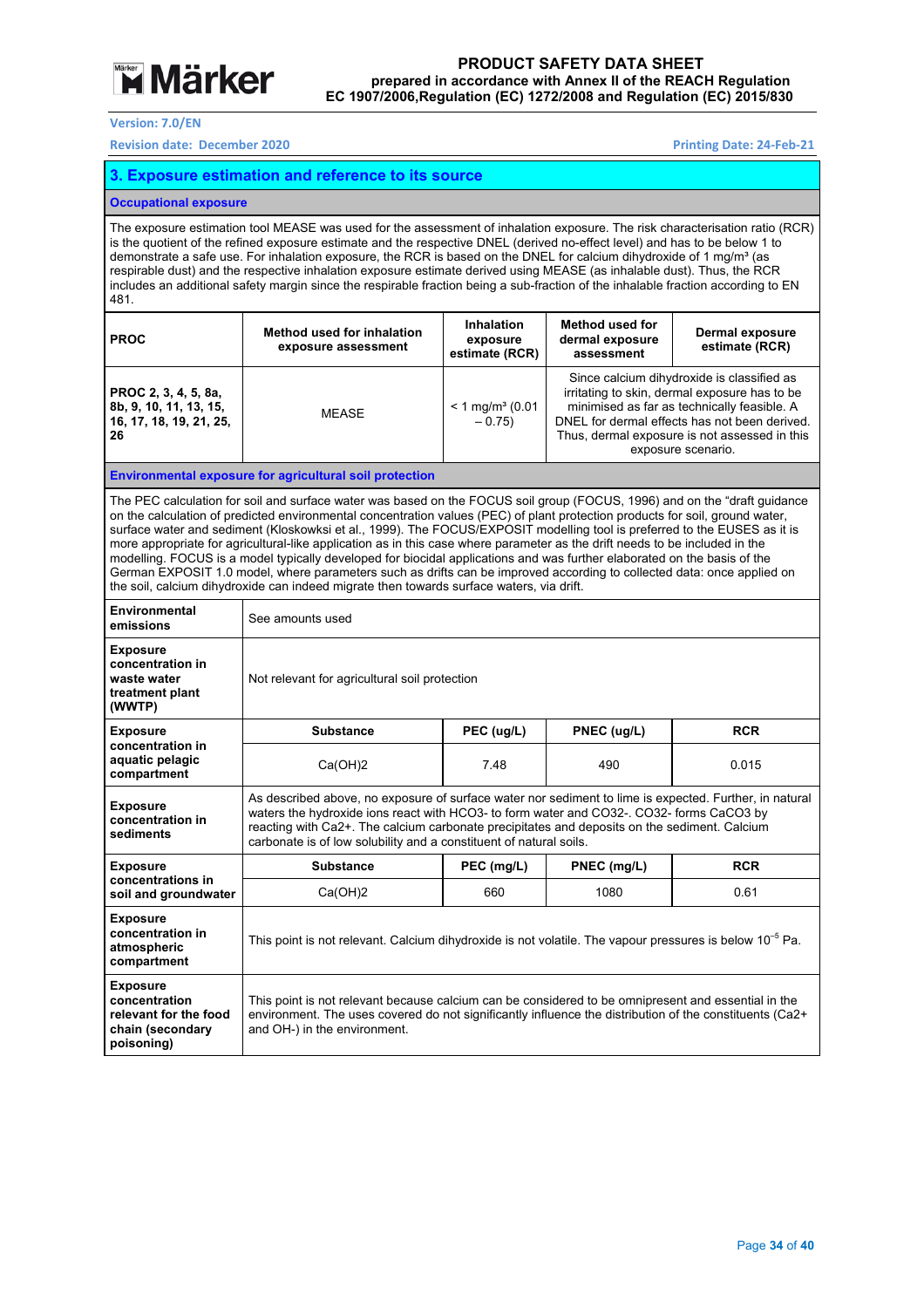

**Version: 7.0/EN** 

#### **Revision date: December 2020 Printing Date: 24‐Feb‐21**

**Environmental exposure for soil treatment in civil engineering** 

The soil treatment in civil engineering scenario is based on a road border scenario. At the special road border technical meeting (Ispra, September 5, 2003), EU Member States and industry agreed on a definition for a "road technosphere". The road technosphere can be defined as "the engineered environment that carries the geotechnical functions of the road in connection with its structure, operation and maintenance including the installations to ensure road safety and manage run off. This technosphere, which includes the hard and soft shoulder at the edge of the carriageway, is vertically dictated by the groundwater watertable. The road authority has responsibility for this road technosphere including road safety, road support, prevention of pollution and water management". The road technosphere was therefore excluded as assessment endpoint for risk assessment for the purpose of the existing/new substances regulations. The target zone is the zone beyond the technosphere, to which the environmental risk assessment applies.

The PEC calculation for soil was based on the FOCUS soil group (FOCUS, 1996) and on the "draft guidance on the calculation of predicted environmental concentration values (PEC) of plant protection products for soil, ground water, surface water and sediment (Kloskowksi et al., 1999). The FOCUS/EXPOSIT modelling tool is preferred to the EUSES as it is more appropriate for agricultural-like application as in this case where parameter as the drift needs to be included in the modelling. FOCUS is a model typically developed for biocidal applications and was further elaborated on the basis of the German EXPOSIT 1.0 model, where parameters such as drifts can be improved according to collected data.

| Environmental<br>emissions                                                                                                                                                                                                                                                                                                                                                                                                                                        | See amounts used                                                                                                                                                                                                                               |     |      |      |  |  |  |
|-------------------------------------------------------------------------------------------------------------------------------------------------------------------------------------------------------------------------------------------------------------------------------------------------------------------------------------------------------------------------------------------------------------------------------------------------------------------|------------------------------------------------------------------------------------------------------------------------------------------------------------------------------------------------------------------------------------------------|-----|------|------|--|--|--|
| <b>Exposure</b><br>concentration in<br>waste water<br>treatment plant<br>(WWTP)                                                                                                                                                                                                                                                                                                                                                                                   | Not relevant for road border scenario                                                                                                                                                                                                          |     |      |      |  |  |  |
| <b>Exposure</b><br>concentration in<br>aquatic pelagic<br>compartment                                                                                                                                                                                                                                                                                                                                                                                             | Not relevant for road border scenario                                                                                                                                                                                                          |     |      |      |  |  |  |
| <b>Exposure</b><br>concentration in<br>sediments                                                                                                                                                                                                                                                                                                                                                                                                                  | Not relevant for road border scenario                                                                                                                                                                                                          |     |      |      |  |  |  |
| <b>Exposure</b><br>concentrations in                                                                                                                                                                                                                                                                                                                                                                                                                              | PEC (mg/L)<br>PNEC (mg/L)<br><b>RCR</b><br><b>Substance</b>                                                                                                                                                                                    |     |      |      |  |  |  |
| soil and groundwater                                                                                                                                                                                                                                                                                                                                                                                                                                              | Ca(OH)2                                                                                                                                                                                                                                        | 701 | 1080 | 0.65 |  |  |  |
| <b>Exposure</b><br>concentration in<br>atmospheric<br>compartment                                                                                                                                                                                                                                                                                                                                                                                                 | This point is not relevant. Calcium dihydroxide is not volatile. The vapour pressures is below 10 $^{\rm -5}$ Pa.                                                                                                                              |     |      |      |  |  |  |
| <b>Exposure</b><br>concentration<br>relevant for the food<br>chain (secondary<br>poisoning)                                                                                                                                                                                                                                                                                                                                                                       | This point is not relevant because calcium can be considered to be omnipresent and essential in the<br>environment. The uses covered do not significantly influence the distribution of the constituents (Ca2+<br>and OH-) in the environment. |     |      |      |  |  |  |
| <b>Environmental exposure for other uses</b>                                                                                                                                                                                                                                                                                                                                                                                                                      |                                                                                                                                                                                                                                                |     |      |      |  |  |  |
| For all other uses, no quantitative environmental exposure assessment is carried because<br>The operational conditions and risk management measures are less stringent than those outlined for agricultural soil<br>$\bullet$<br>protection or soil treatment in civil engineering<br>Lime is an ingredient and chemically bound into a matrix. Releases are negligible and insufficient to cause a pH-shift<br>$\bullet$<br>in soil, wastewater or surface water |                                                                                                                                                                                                                                                |     |      |      |  |  |  |

 Lime is specifically used to release CO2-free breathable air, upon reaction with CO2. Such applications only relates to the air compartment, where the lime properties are exploited

Neutralisation/pH-shift is the intended use and there are no additional impacts beyond those desired.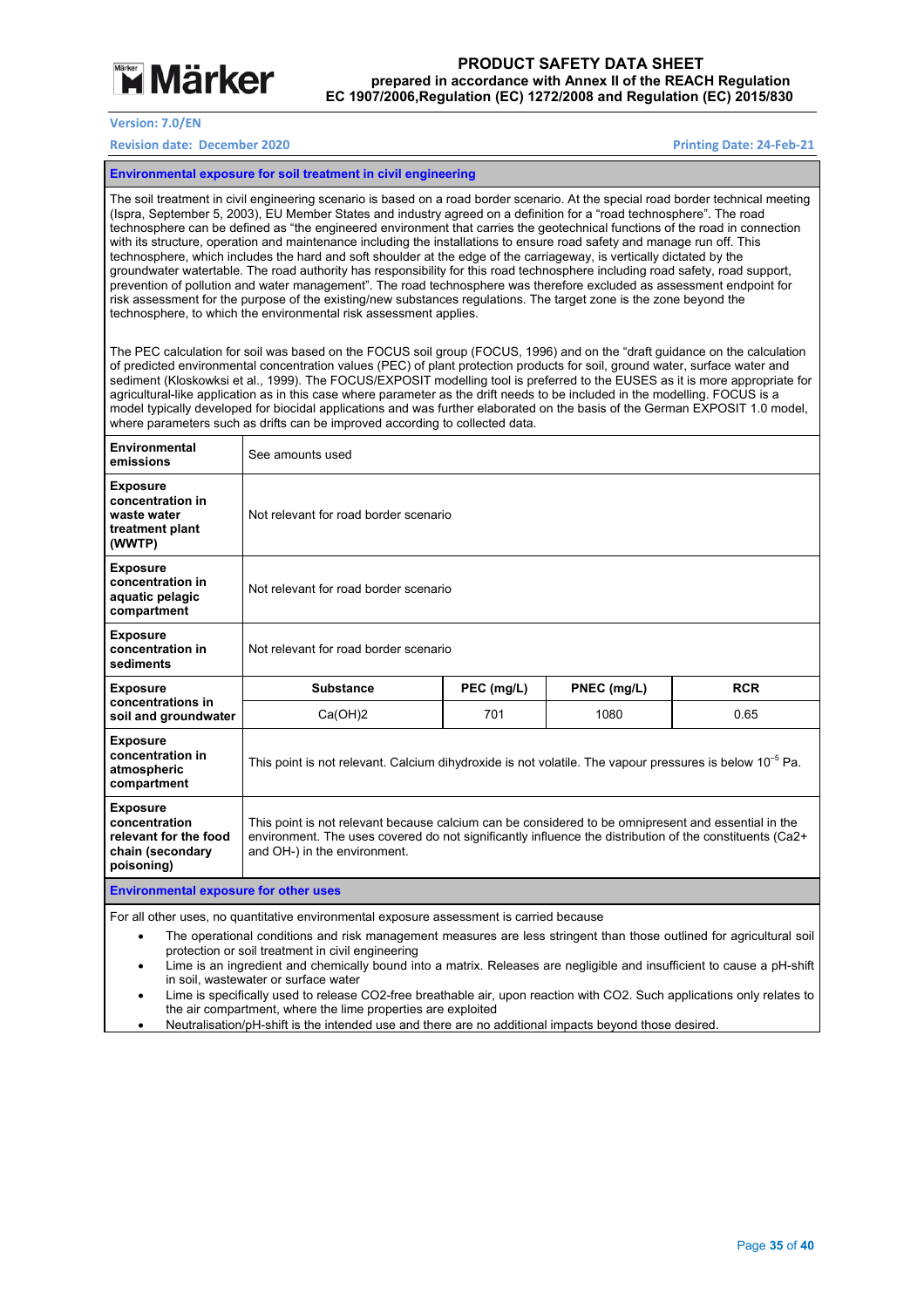

#### **Revision date: December 2020 Printing Date: 24‐Feb‐21**

#### **4. Guidance to DU to evaluate whether he works inside the boundaries set by the ES**

The DU works inside the boundaries set by the ES if either the proposed risk management measures as described above are met or the downstream user can demonstrate on his own that his operational conditions and implemented risk management measures are adequate. This has to be done by showing that they limit the inhalation and dermal exposure to a level below the respective DNEL (given that the processes and activities in question are covered by the PROCs listed above) as given below. If measured data are not available, the DU may make use of an appropriate scaling tool such as MEASE (www.ebrc.de/mease.html) to estimate the associated exposure. The dustiness of the substance used can be determined according to the MEASE glossary. For example, substances with a dustiness less than 2.5 % according to the Rotating Drum Method (RDM) are defined as "low dusty", substances with a dustiness less than 10 % (RDM) are defined as "medium dusty" and substances with a dustiness ≥10 % are defined as "high dusty".

#### DNEL<sub>inhalation</sub>: 1 mg/m<sup>3</sup> (as respirable dust)

Important note: The DU has to be aware of the fact that apart from the long-term DNEL given above, a DNEL for acute effects exists at a level of 4 mg/m<sup>3</sup>. By demonstrating a safe use when comparing exposure estimates with the long-term DNEL, the acute DNEL is therefore also covered (according to R.14 guidance, acute exposure levels can be derived by multiplying longterm exposure estimates by a factor of 2). When using MEASE for the derivation of exposure estimates, it is noted that the exposure duration should only be reduced to half-shift as a risk management measure (leading to an exposure reduction of 40 %).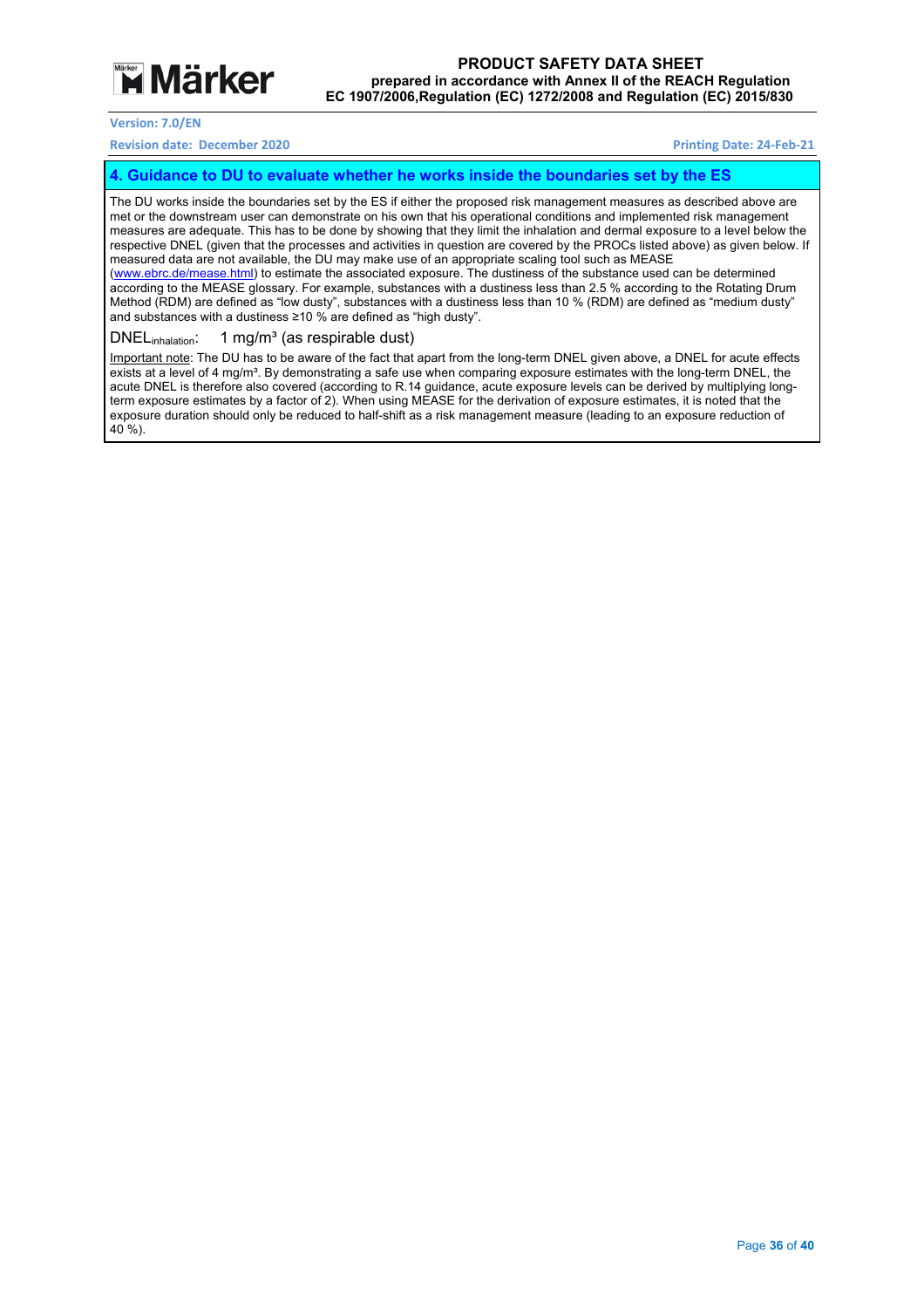

**Revision date: December 2020 Printing Date: 24‐Feb‐21** 

### **ES number 9.15: Consumer use of lime substances as water treatment chemicals**

| <b>Exposure Scenario Format (2) addressing uses carried out by consumers</b> |                                                                |                                                                                                                                                                                                                                                                                   |                                                                           |                                                                                                                                                                                                                                 |                                                                                  |                     |                                                                                    |
|------------------------------------------------------------------------------|----------------------------------------------------------------|-----------------------------------------------------------------------------------------------------------------------------------------------------------------------------------------------------------------------------------------------------------------------------------|---------------------------------------------------------------------------|---------------------------------------------------------------------------------------------------------------------------------------------------------------------------------------------------------------------------------|----------------------------------------------------------------------------------|---------------------|------------------------------------------------------------------------------------|
| 1. Title                                                                     |                                                                |                                                                                                                                                                                                                                                                                   |                                                                           |                                                                                                                                                                                                                                 |                                                                                  |                     |                                                                                    |
| <b>Free short title</b>                                                      |                                                                |                                                                                                                                                                                                                                                                                   |                                                                           | Consumer use of lime substances as water treatment chemicals                                                                                                                                                                    |                                                                                  |                     |                                                                                    |
| Systematic title based on use descriptor                                     |                                                                |                                                                                                                                                                                                                                                                                   |                                                                           | SU21, PC20, PC37, ERC8b                                                                                                                                                                                                         |                                                                                  |                     |                                                                                    |
| Processes, tasks activities covered                                          |                                                                |                                                                                                                                                                                                                                                                                   |                                                                           | lime milk                                                                                                                                                                                                                       |                                                                                  |                     | Loading, filling or re-filling of solid formulations into container/preparation of |
|                                                                              |                                                                |                                                                                                                                                                                                                                                                                   | Application of lime milk to water                                         |                                                                                                                                                                                                                                 |                                                                                  |                     |                                                                                    |
| <b>Assessment Method*</b>                                                    |                                                                | Human health:<br>A qualitative assessment has been performed for oral and dermal exposure<br>as well as for exposure of the eye. Dust exposure has been assessed by<br>the Dutch model (van Hemmen, 1992).<br>Environment:<br>A qualitative justification assessment is provided. |                                                                           |                                                                                                                                                                                                                                 |                                                                                  |                     |                                                                                    |
| 2. Operational conditions and risk management measures                       |                                                                |                                                                                                                                                                                                                                                                                   |                                                                           |                                                                                                                                                                                                                                 |                                                                                  |                     |                                                                                    |
| <b>RMM</b>                                                                   |                                                                |                                                                                                                                                                                                                                                                                   |                                                                           | No further product integrated risk management measures are in place.                                                                                                                                                            |                                                                                  |                     |                                                                                    |
| <b>PC/ERC</b>                                                                |                                                                | categories (ERC)                                                                                                                                                                                                                                                                  |                                                                           | Description of activity referring to article categories (AC) and environmental release                                                                                                                                          |                                                                                  |                     |                                                                                    |
| PC 20/37                                                                     |                                                                |                                                                                                                                                                                                                                                                                   |                                                                           | Filling and re-filling (transfer of lime substances (solid)) of lime reactor for water treatment.<br>Transfer of lime substances (solid) into container for further application.<br>Dropwise application of lime milk to water. |                                                                                  |                     |                                                                                    |
| ERC <sub>8b</sub>                                                            |                                                                |                                                                                                                                                                                                                                                                                   |                                                                           | Wide dispersive indoor use of reactive substances in open systems                                                                                                                                                               |                                                                                  |                     |                                                                                    |
| <b>2.1 Control of consumers exposure</b>                                     |                                                                |                                                                                                                                                                                                                                                                                   |                                                                           |                                                                                                                                                                                                                                 |                                                                                  |                     |                                                                                    |
| <b>Product characteristic</b>                                                |                                                                |                                                                                                                                                                                                                                                                                   |                                                                           |                                                                                                                                                                                                                                 |                                                                                  |                     |                                                                                    |
| <b>Description of the</b><br>preparation                                     | <b>Concentration of the</b><br>substance in the<br>preparation |                                                                                                                                                                                                                                                                                   |                                                                           | Physical state of<br>the preparation                                                                                                                                                                                            | Dustiness (if relevant)                                                          |                     | Packaging design                                                                   |
| Water treatment<br>chemical                                                  | Up to 100 %                                                    |                                                                                                                                                                                                                                                                                   |                                                                           | Solid, fine powder                                                                                                                                                                                                              | high dustiness<br>(indicative value from<br>DIY fact sheet see<br>section 9.0.3) |                     | Bulk in bags or<br>buckets/containers.                                             |
| Water treatment<br>chemical                                                  | Up to 99 %                                                     |                                                                                                                                                                                                                                                                                   |                                                                           | Solid, granular of<br>different size<br>(D50 value 0.7)<br>D50 value 1.75<br>D50 value 3.08)                                                                                                                                    | low dustiness<br>(reduction by 10%<br>compared to powder)                        |                     | Bulk-tank lorry or in<br>"Big Bags" or in sacks                                    |
| <b>Amounts used</b>                                                          |                                                                |                                                                                                                                                                                                                                                                                   |                                                                           |                                                                                                                                                                                                                                 |                                                                                  |                     |                                                                                    |
| Description of the preparation                                               |                                                                |                                                                                                                                                                                                                                                                                   |                                                                           | Amount used per event                                                                                                                                                                                                           |                                                                                  |                     |                                                                                    |
| Water treatment chemical in lime reactor for<br>aquaria                      |                                                                |                                                                                                                                                                                                                                                                                   |                                                                           | depending on the size of the water reactor to be filled ( $\sim$ 100g /L)                                                                                                                                                       |                                                                                  |                     |                                                                                    |
| Water treatment chemical in lime reactor for<br>drinking water               |                                                                |                                                                                                                                                                                                                                                                                   | depending on the size of the water reactor to be filled (~up to 1.2 kg/L) |                                                                                                                                                                                                                                 |                                                                                  |                     |                                                                                    |
| Lime milk for further application                                            |                                                                |                                                                                                                                                                                                                                                                                   | $\sim$ 20 g / 5L                                                          |                                                                                                                                                                                                                                 |                                                                                  |                     |                                                                                    |
| <b>Frequency and duration of use/exposure</b>                                |                                                                |                                                                                                                                                                                                                                                                                   |                                                                           |                                                                                                                                                                                                                                 |                                                                                  |                     |                                                                                    |
| <b>Description of task</b>                                                   |                                                                |                                                                                                                                                                                                                                                                                   |                                                                           | Duration of exposure per event                                                                                                                                                                                                  |                                                                                  | frequency of events |                                                                                    |
| Preparation of lime milk (loading, filling<br>and refilling)                 |                                                                |                                                                                                                                                                                                                                                                                   | 1.33 min                                                                  | 1 task/month<br>1task/week<br>(DIY-fact sheet, RIVM, Chapter 2.4.2)<br>Mixing and loading of powders)                                                                                                                           |                                                                                  |                     |                                                                                    |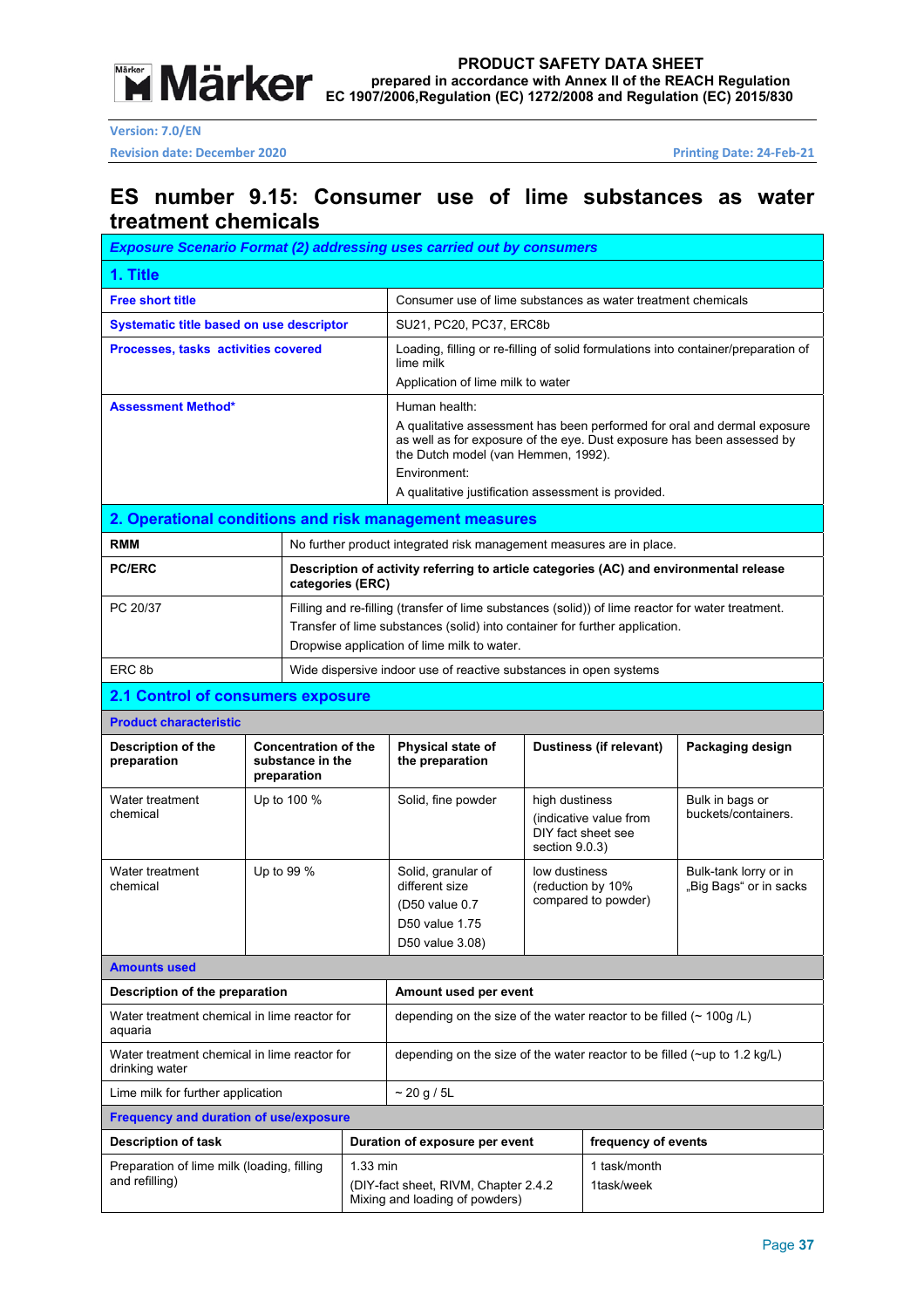

**Version: 7.0/EN** 

**Revision date: December 2020 Printing Date: 24‐Feb‐21** 

| water                                                                                                                                                                                                                                                                                                         | Dropwise application of lime milk to |        | Several minutes - hours |                           | 1 tasks/ month        |       |                                         |         |                                                      |
|---------------------------------------------------------------------------------------------------------------------------------------------------------------------------------------------------------------------------------------------------------------------------------------------------------------|--------------------------------------|--------|-------------------------|---------------------------|-----------------------|-------|-----------------------------------------|---------|------------------------------------------------------|
| Human factors not influenced by risk management                                                                                                                                                                                                                                                               |                                      |        |                         |                           |                       |       |                                         |         |                                                      |
| <b>Description of the</b><br>task                                                                                                                                                                                                                                                                             | <b>Population exposed</b>            |        |                         | <b>Breathing rate</b>     |                       |       | <b>Exposed body part</b>                |         | <b>Corresponding skin</b><br>area [cm <sup>2</sup> ] |
| Preparation of lime<br>milk (loading, filling<br>and refilling)                                                                                                                                                                                                                                               | adult                                |        |                         | $1.25$ m <sup>3</sup> /hr |                       |       | Half of both hands                      |         | 430<br>(RIVM report<br>320104007)                    |
| Dropwise application<br>of lime milk to water                                                                                                                                                                                                                                                                 | adult                                |        |                         | <b>NR</b>                 |                       | Hands |                                         |         | 860<br>(RIVM report<br>320104007)                    |
| Other given operational conditions affecting consumers exposure                                                                                                                                                                                                                                               |                                      |        |                         |                           |                       |       |                                         |         |                                                      |
| Description of the task                                                                                                                                                                                                                                                                                       |                                      |        | Indoor/outdoor          |                           | Room volume           |       |                                         |         | Air exchange rate                                    |
| Preparation of lime milk (loading,<br>filling and refilling)                                                                                                                                                                                                                                                  |                                      |        | Indoor/outdoor          |                           | area around the user) |       | 1 m <sup>3</sup> (personal space, small | indoor) | 0.6 hr <sup>-1</sup> (unspecified room               |
| Dropwise application of lime milk<br>to water                                                                                                                                                                                                                                                                 |                                      | indoor |                         |                           | <b>NR</b>             |       |                                         | NR.     |                                                      |
| Conditions and measures related to information and behavioural advice to consumers                                                                                                                                                                                                                            |                                      |        |                         |                           |                       |       |                                         |         |                                                      |
| Keep container closed and out of reach of children.<br>Use only with adequate ventilation.<br>In case of contact with eyes, rinse immediately with plenty of water and seek medical advice.<br>Wash thoroughly after handling.<br>Do not mix with acids and always add limes to water and not water to limes. |                                      |        |                         |                           |                       |       |                                         |         |                                                      |
| Conditions and measures related to personal protection and hygiene                                                                                                                                                                                                                                            |                                      |        |                         |                           |                       |       |                                         |         |                                                      |
| Wear suitable gloves, goggles and protective clothes. Use a filtering half mask (mask type FFP2 acc. to EN 149).                                                                                                                                                                                              |                                      |        |                         |                           |                       |       |                                         |         |                                                      |
| 2.2 Control of environmental exposure                                                                                                                                                                                                                                                                         |                                      |        |                         |                           |                       |       |                                         |         |                                                      |
| <b>Product characteristics</b>                                                                                                                                                                                                                                                                                |                                      |        |                         |                           |                       |       |                                         |         |                                                      |
| Not relevant for exposure assessment                                                                                                                                                                                                                                                                          |                                      |        |                         |                           |                       |       |                                         |         |                                                      |
| <b>Amounts used*</b>                                                                                                                                                                                                                                                                                          |                                      |        |                         |                           |                       |       |                                         |         |                                                      |
| Not relevant for exposure assessment                                                                                                                                                                                                                                                                          |                                      |        |                         |                           |                       |       |                                         |         |                                                      |
| <b>Frequency and duration of use</b>                                                                                                                                                                                                                                                                          |                                      |        |                         |                           |                       |       |                                         |         |                                                      |
| Not relevant for exposure assessment                                                                                                                                                                                                                                                                          |                                      |        |                         |                           |                       |       |                                         |         |                                                      |
| Environment factors not influenced by risk management                                                                                                                                                                                                                                                         |                                      |        |                         |                           |                       |       |                                         |         |                                                      |
| Default river flow and dilution                                                                                                                                                                                                                                                                               |                                      |        |                         |                           |                       |       |                                         |         |                                                      |
| Other given operational conditions affecting environmental exposure                                                                                                                                                                                                                                           |                                      |        |                         |                           |                       |       |                                         |         |                                                      |
| Indoor                                                                                                                                                                                                                                                                                                        |                                      |        |                         |                           |                       |       |                                         |         |                                                      |
| Conditions and measures related to municipal sewage treatment plant                                                                                                                                                                                                                                           |                                      |        |                         |                           |                       |       |                                         |         |                                                      |
| Default size of municipal sewage system/treatment plant and sludge treatment technique                                                                                                                                                                                                                        |                                      |        |                         |                           |                       |       |                                         |         |                                                      |
| Conditions and measures related to external treatment of waste for disposal                                                                                                                                                                                                                                   |                                      |        |                         |                           |                       |       |                                         |         |                                                      |
| Not relevant for exposure assessment                                                                                                                                                                                                                                                                          |                                      |        |                         |                           |                       |       |                                         |         |                                                      |
| Conditions and measures related to external recovery of waste                                                                                                                                                                                                                                                 |                                      |        |                         |                           |                       |       |                                         |         |                                                      |
| Not relevant for exposure assessment                                                                                                                                                                                                                                                                          |                                      |        |                         |                           |                       |       |                                         |         |                                                      |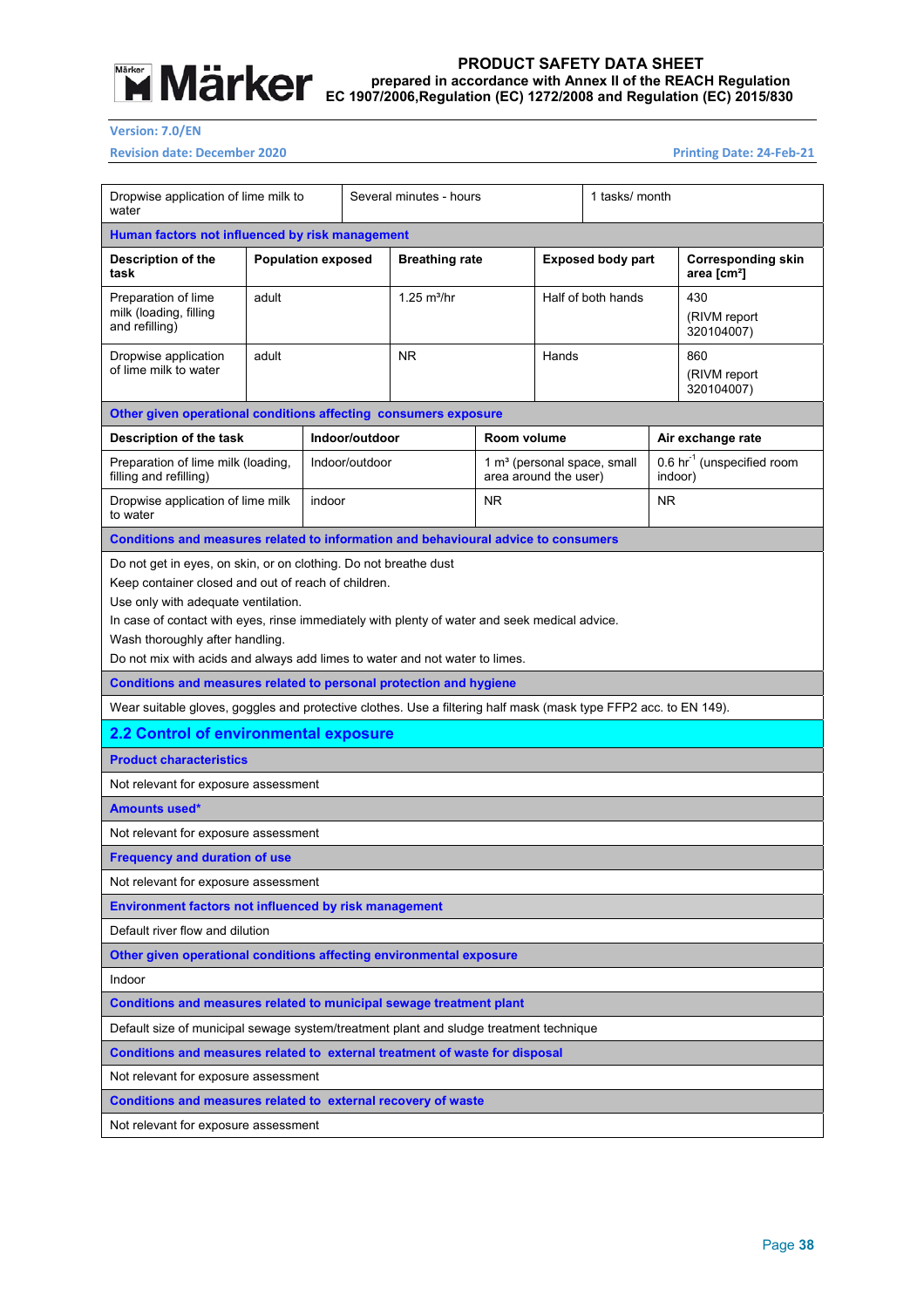

**Version: 7.0/EN** 

#### **Revision date: December 2020 Printing Date: 24‐Feb‐21**

#### **3. Exposure estimation and reference to its source**

The risk characterisation ratio (RCR) is the quotient of the refined exposure estimate and the respective DNEL (derived noeffect level) and is given in parentheses below. For inhalation exposure, the RCR is based on the acute DNEL for lime substances of 4 mg/m $^3$  (as respirable dust) and the respective inhalation exposure estimate (as inhalable dust). Thus, the RCR includes an additional safety margin since the respirable fraction is a sub-fraction of the inhalable fraction according to EN 481. Since lime substances are classified as irritating to skin and eyes a qualitative assessment has been performed for dermal

exposure and exposure to the eye.

#### **Human exposure**

| Preparation of lime milk (loading) |                                            |                                                                                                                                                                                                                                                                                                                                                          |  |  |  |
|------------------------------------|--------------------------------------------|----------------------------------------------------------------------------------------------------------------------------------------------------------------------------------------------------------------------------------------------------------------------------------------------------------------------------------------------------------|--|--|--|
| Route of exposure                  | <b>Exposure estimate</b>                   | <b>Method used, comments</b>                                                                                                                                                                                                                                                                                                                             |  |  |  |
| Oral                               |                                            | Qualitative assessment                                                                                                                                                                                                                                                                                                                                   |  |  |  |
|                                    |                                            | Oral exposure does not occur as part of the intended product use.                                                                                                                                                                                                                                                                                        |  |  |  |
| Dermal (powder)                    | small task: $0.1 \mu g/cm^2$ (-)           | Qualitative assessment                                                                                                                                                                                                                                                                                                                                   |  |  |  |
|                                    | large task: $1 \mu g/cm^2$ (-)             | If risk reduction measures are taken into account no human<br>exposure is expected. However, dermal contact to dust from<br>loading of limes or direct contact to the lime cannot be excluded if<br>no protective gloves are worn during application. This may<br>occasionally result in mild irritation easily avoided by prompt<br>rinsing with water. |  |  |  |
|                                    |                                            | Quantitative assessment                                                                                                                                                                                                                                                                                                                                  |  |  |  |
|                                    |                                            | The constant rate model of ConsExpo has been used. The contact<br>rate to dust formed while pouring powder has been taken from the<br>DIY-fact sheet (RIVM report 320104007). For granules the<br>exposure estimate will be even lower.                                                                                                                  |  |  |  |
| Eye                                | Dust                                       | Qualitative assessment                                                                                                                                                                                                                                                                                                                                   |  |  |  |
|                                    |                                            | If risk reduction measures are taken into account no human<br>exposure is expected. Dust from loading of the limes cannot be<br>excluded if no protective goggles are used. Prompt rinsing with<br>water and seeking medical advice after accidental exposure is<br>advisable.                                                                           |  |  |  |
| Inhalation (powder)                | Small task: 12 µg/m <sup>3</sup> (0.003)   | Quantitative assessment                                                                                                                                                                                                                                                                                                                                  |  |  |  |
|                                    | Large task: $120 \mu g/m^3 (0.03)$         | Dust formation while pouring the powder is addressed by using<br>the Dutch model (van Hemmen, 1992, as described in section<br>9.0.3.1 above).                                                                                                                                                                                                           |  |  |  |
| Inhalation                         | Small task: 1.2 µg/m <sup>3</sup> (0.0003) | Quantitative assessment                                                                                                                                                                                                                                                                                                                                  |  |  |  |
| (granules)                         | Large task: $12 \mu q/m^3 (0.003)$         | Dust formation while pouring the powder is addressed by using<br>the Dutch model (van Hemmen, 1992 as described in section<br>9.0.3.1 above) and applying a dust reduction factor of 10 for the<br>granular form.                                                                                                                                        |  |  |  |

#### **Dropwise application of lime milk to water**

| Route of exposure | <b>Exposure estimate</b> | <b>Method used, comments</b>                                                                                                                                                                                                                                                                                                                                                                                                                                   |
|-------------------|--------------------------|----------------------------------------------------------------------------------------------------------------------------------------------------------------------------------------------------------------------------------------------------------------------------------------------------------------------------------------------------------------------------------------------------------------------------------------------------------------|
| Oral              |                          | Qualitative assessment                                                                                                                                                                                                                                                                                                                                                                                                                                         |
|                   |                          | Oral exposure does not occur as part of the intended product use.                                                                                                                                                                                                                                                                                                                                                                                              |
| Dermal            | Droplets or splashes     | Qualitative assessment<br>If risk reduction measures are taken into account no human<br>exposure is expected. However, splashes on the skin cannot be<br>excluded if no protective gloves are worn during application.<br>Splashes may occasionally result in mild irritation easily avoided<br>by immediate rinsing of the hands in water.                                                                                                                    |
| Eye               | Droplets or splashes     | Qualitative assessment<br>If risk reduction measures are taken into account no human<br>exposure is expected. However, splashes into the eyes cannot be<br>excluded if no protective goggles are worn during the application.<br>However, it is rare for eye irritation to occur as a result of<br>exposure to a clear solution of calcium hydroxide (lime water) and<br>mild irritation can easily be avoided by immediate rinsing of the<br>eyes with water. |